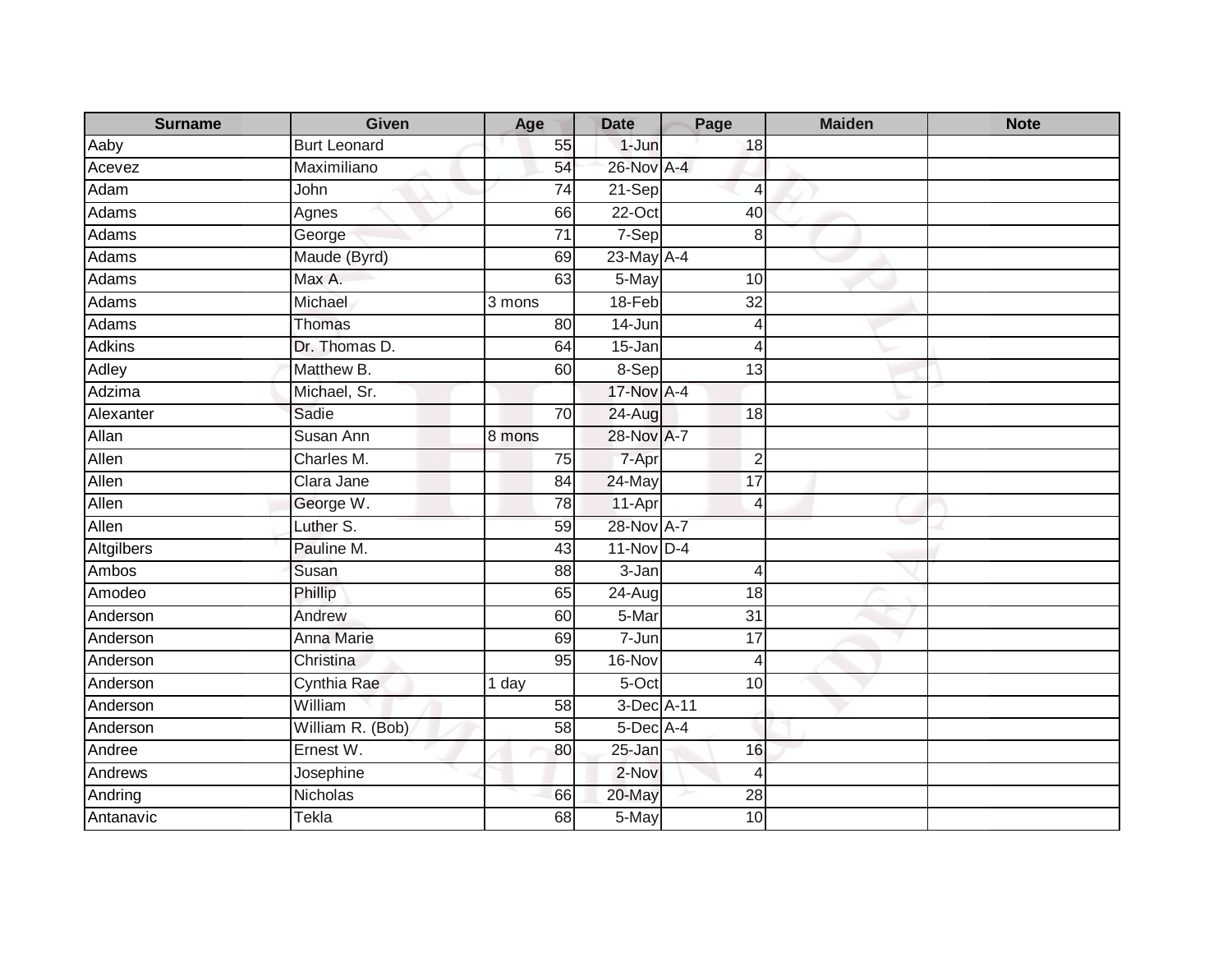| Arbuckle        | May                  | 59              | 22-Jun          | $\overline{4}$  |                           |
|-----------------|----------------------|-----------------|-----------------|-----------------|---------------------------|
| Arendell        | Lula                 | 77              | $4$ -Jul $A$ -4 |                 |                           |
| Armstrong       | Margaret             | 65              | 14-Jun          | 4               |                           |
| Arnold          | Flora L.             |                 | 8-Oct           | $\overline{4}$  |                           |
| Arnold          | <b>Paul Sigwalt</b>  | 61              | 18-Jul A-4      |                 |                           |
| Asafaylo        | Glenn                | $6 \mid$        | $6 - Jan$       | 1               |                           |
| Asby            | Henry                | 60              | 24-Oct A-4      |                 |                           |
| Asztalos        | Moses                | 58              | 11-Feb          | 28              |                           |
| Augustian       | Weuzel, Sr.          | 61              | 5-Sep A-4       |                 |                           |
| Austgen         | Elizabeth            | $\overline{73}$ | $16$ -Jun $A-4$ |                 | a.k.a.Sister M. Petronell |
| Austgen         | Frances M.           | 51              | $25$ -Jul $A-4$ |                 |                           |
| Austin          | Delos                | 86              | 13-Apr          | $\overline{17}$ |                           |
| Babinski        | Vincent              | 69              | $12$ -Jan       | 16              |                           |
| Baciu           | Anna                 | 68              | 11-Jan          | 16              |                           |
| <b>Backlund</b> | John                 | 70              | 24-Jun          | 15              |                           |
| Badowski        | Frank                | 85              | $2-Aug$         | $\overline{4}$  |                           |
| Bagoe           | George               | $\overline{28}$ | 18-Jan          | $\mathbf{1}$    |                           |
| <b>Bailey</b>   | Lula Ann             | 87              | 19-Dec A-4      |                 |                           |
| Bain            | Douglas Shelton      | 5               | 20-Jun A-12     |                 |                           |
| <b>Baity</b>    | <b>Cynthia Lee</b>   | 8               | $23-Nov$        |                 |                           |
| <b>Bak</b>      | Mary                 |                 | 3-Jan           | 4               |                           |
| <b>Bakala</b>   | Mathew, Jr.          | 5               | 14-Jun          | $\overline{4}$  |                           |
| <b>Bakker</b>   | Henry, Sr.           | 82              | 4-May           | 10              |                           |
| <b>Ballon</b>   | Veronica             | 66              | 8-Feb           | 18              |                           |
| Balog           | John                 | 83              | 7-Mar           | 6               |                           |
| Balog           | Klara                | 79              | 7-Dec           | 18              |                           |
| Balogh          | Louis, Sr.           | 83              | 8-Mar           | $\overline{11}$ |                           |
| <b>Bamber</b>   | Nellie F.            | 78              | 25-Jun          | 30              |                           |
| <b>Barabas</b>  | Louis                | 68              | 11-Feb          | 28              |                           |
| Baranowski      | Chester M.           | 63              | 24-Apr          | $\overline{4}$  |                           |
| Baranyai        | Agnes                | 55              | 7-Apr           | $\overline{2}$  |                           |
| <b>Bararn</b>   | <b>Annette Marie</b> | infant          | 6-Jan           | 18              |                           |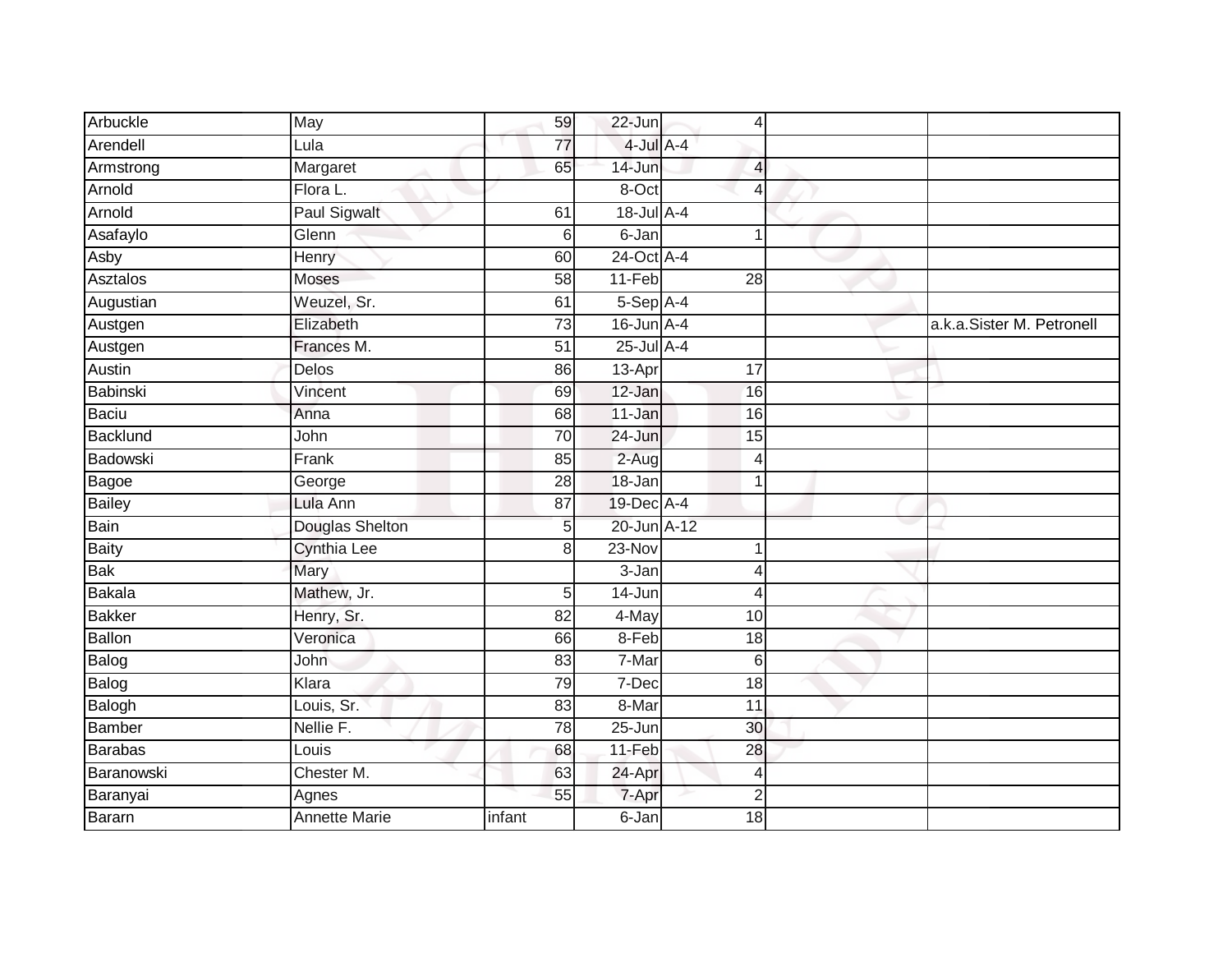| Barbush         | Joseph              | 65              | 28-Jan          | 26              |                                          |
|-----------------|---------------------|-----------------|-----------------|-----------------|------------------------------------------|
| Barman          | John P.             | 62              | 26-Sep A-8      |                 |                                          |
| Barr            | Mrs. Frankie        | 74              | 27-Dec          | $\mathbf{1}$    |                                          |
| Barthold        | Dorothy             | 61              | 6-Jun A-6       |                 |                                          |
| Barton          | <b>Morris</b>       | $\overline{70}$ | 27-Sep          | 8               |                                          |
| Basham          | Clayton W.          | $\overline{39}$ | 29-Nov A-16     |                 |                                          |
| Basham          | Patricia Louise     | $\overline{2}$  | $15$ -Dec $D-8$ |                 |                                          |
| <b>Bate</b>     | Edward S.           | 80              | 6-Dec           | 18              |                                          |
| <b>Bathurst</b> | William             | 67              | 22-Apr          | 35              |                                          |
| <b>Batillos</b> | <b>Nick</b>         | $\overline{71}$ | 4-May           | 10              |                                          |
| Baugh           | Mrs Elvet S.        | 55              | $6$ -Jun $A$ -6 |                 |                                          |
| Baumer          | Mabel               |                 | 14-Jun          | $\overline{4}$  |                                          |
| Beach           | David V.            | 59              | 28-Dec          | 19              |                                          |
| Beam            | Roy                 | 70              | 10-Nov D-8      |                 |                                          |
| <b>Beasley</b>  | Fred W.             | 44              | 11-Oct          | $\overline{4}$  |                                          |
| Beaver          | <b>Edward Perry</b> | 33              | 5-Dec A-4       |                 |                                          |
| <b>Beckham</b>  | John D.             | 68              | 22-Apr          | 35              |                                          |
| Bednarczyk      | Anna                | $\overline{71}$ | 22-Apr          | $\overline{35}$ |                                          |
| Beeswy          | Elizabeth           | 79              | 3-Nov D-8       |                 |                                          |
| Begala          | Margaret D.         | 27              | 13-Sep          | 14              |                                          |
| Begala          | Margaret D.         | $\overline{27}$ | 14-Sep          | 8               |                                          |
| Begnoche        | Ollie I.            | 63              | 6-Dec           | 18              |                                          |
| Bein            | John C.             | $\overline{70}$ | 3-Jan           | $\overline{4}$  |                                          |
| Bell            | Aileen H.           | 51              | 5-Feb           | 10              |                                          |
| Bell            | Forrest O.          | 55              | $15 -$ Jul      | 32              |                                          |
| Benchik         | John                | 67              | 31-Jan          | 10              |                                          |
| Bennett         | Dr. A. L.           | 65              | $24-Feb$        | $\overline{32}$ |                                          |
| Bennett         | <b>Frances Rex</b>  | 52              | $8-Sep$         | 13              |                                          |
| Bennett         | Roger               | 40              | $18 - Jan$      | $\mathbf 1$     |                                          |
| Berchinski      | Albert              | 79              | 23-Feb          | 18              | page heading incorrectly<br>reads Feb 22 |
| <b>Bercik</b>   | Anna                | 62              | $14$ -Jun       | $\overline{4}$  |                                          |
|                 |                     |                 |                 |                 |                                          |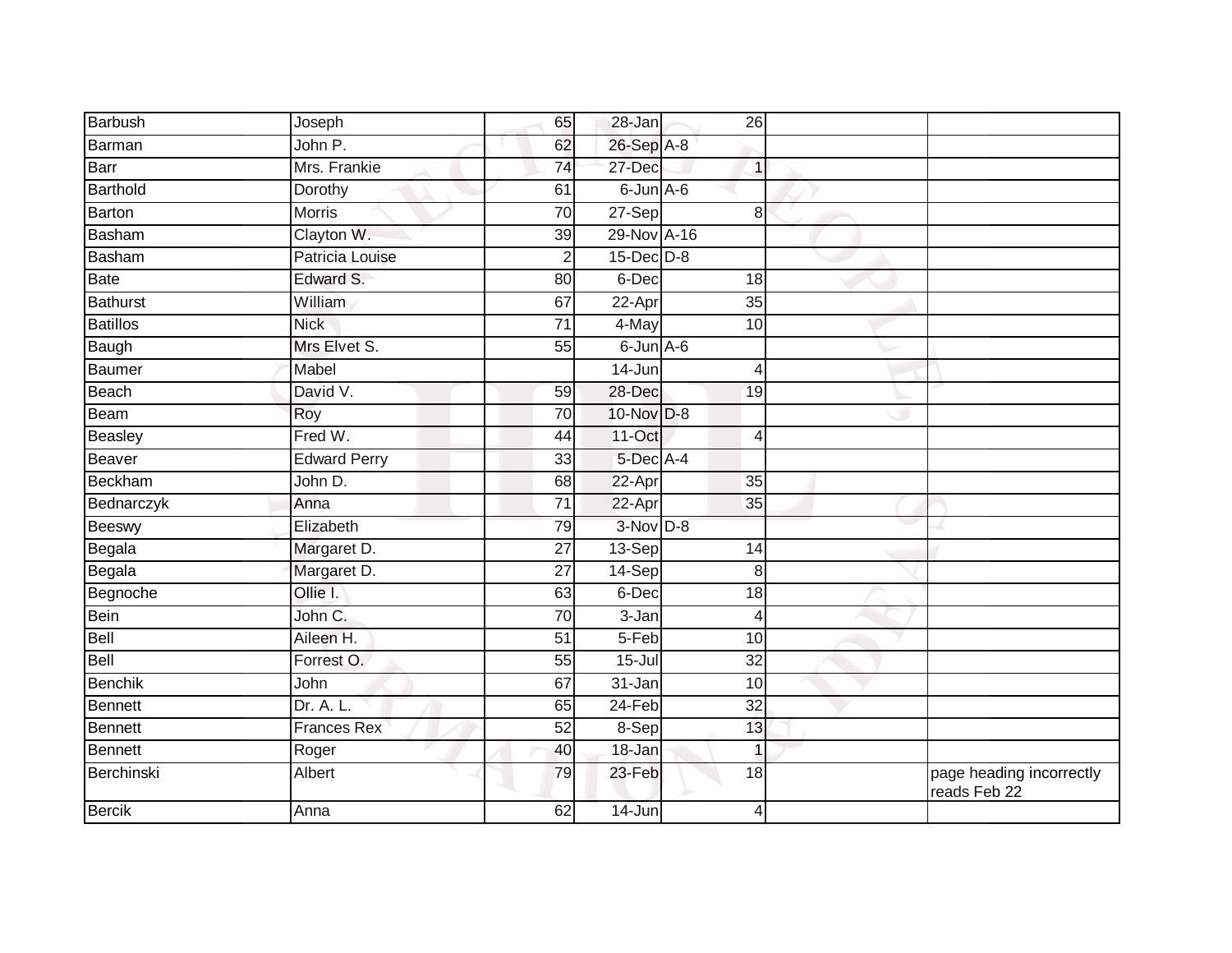| Berg            | Helen               | 47              | 2-Jun           | 34               |  |
|-----------------|---------------------|-----------------|-----------------|------------------|--|
| Bergstrom       | August W.           | 59              | 11-May          | $\boldsymbol{9}$ |  |
| Bernabei        | Adelina             | 56              | 7-Apr           | $\overline{2}$   |  |
| Bernacki        | Rose                | 51              | $29 -$ Jul      | $\overline{32}$  |  |
| <b>Bertram</b>  | Viola T.            | $\overline{75}$ | $12-Auq$        | $\overline{35}$  |  |
| <b>Biedron</b>  | Frank               | 30              | 19-Dec A-4      |                  |  |
| <b>Biffett</b>  | Georgiana           | 71              | 28-Nov A-7      |                  |  |
| Biggerstaff     | LaVern              | 37              | $28 -$ Jul      | 13               |  |
| <b>Bishop</b>   | George              | 59              | $4$ -Oct        | 17               |  |
| <b>Bishop</b>   | John Obert M.       | $\overline{51}$ | 6-May           | $\overline{33}$  |  |
| <b>Bissett</b>  | Charles N.          | 76              | $22 -$ Jul      | 6                |  |
| <b>Bissett</b>  | Georgiana           | $\overline{71}$ | 29-Nov A-16     |                  |  |
| <b>Bitzer</b>   | John                | 82              | 10-May          | 17               |  |
| <b>Bivian</b>   | Pablo               | 66              | 8-Oct           | $\overline{4}$   |  |
| <b>Black</b>    | Charles E.          | 62              | 30-May          | $\overline{4}$   |  |
| <b>Black</b>    | <b>Frank Marion</b> | 61              | 9-Aug           | $\overline{4}$   |  |
| <b>Black</b>    | Walter              | 62              | 29-Dec          | $\mathbf 1$      |  |
| <b>Black</b>    | Walter J.           | $\overline{57}$ | 29-Dec A-9      |                  |  |
| Blackburn       | Ruth                | 44              | $21-Apr$        | 14               |  |
| Blanchett       | Arthur L.           | 76              | $4-Jan$         | 8                |  |
| <b>Blaney</b>   | Catherine           | 71              | $24$ -Nov $A-3$ |                  |  |
| <b>Blasko</b>   | Andrew              | $\overline{80}$ | 17-Jun          | $\overline{4}$   |  |
| Bloskey         | Joseph              | 89              | 14-Apr          | 28               |  |
| Blount          | James T.            | $\overline{70}$ | 13-May          | 33               |  |
| <b>Bly</b>      | Rosealtha           | 66              | $1-Oct$         | $\overline{26}$  |  |
| <b>Bober</b>    | Michael             | 70              | 16-Feb          | 16               |  |
| <b>Bober</b>    | Walter              | $\overline{39}$ | $8$ -Dec $D-8$  |                  |  |
| <b>Bocken</b>   | Elwood R.           | 48              | $13-Sep$        | 14               |  |
| Bodarzuk        | Milka               | Infant          | 11-Jan          | 16               |  |
| <b>Bodhaine</b> | Alfred              | 75              | 29-Jan          | $\overline{27}$  |  |
| <b>Boehmer</b>  | James M.            | 49              | 7-May           | $\overline{31}$  |  |
| <b>Bogle</b>    | Velma Mae           | $\overline{33}$ | $4-Nov$ D-6     |                  |  |
|                 |                     |                 |                 |                  |  |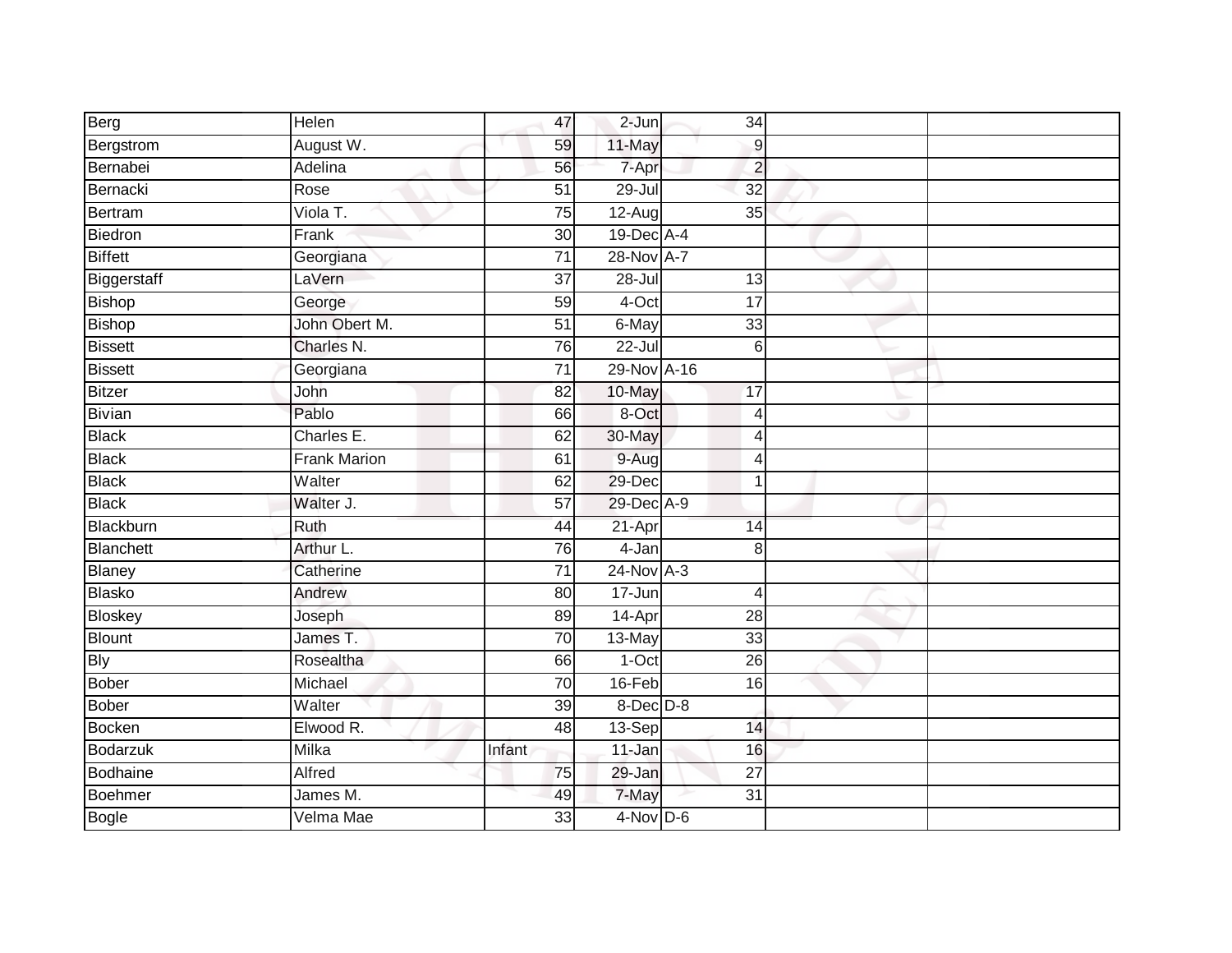| Bohacik         | John                  | 41              | 15-Oct         | 4                       |                  |
|-----------------|-----------------------|-----------------|----------------|-------------------------|------------------|
| Bohacik         | <b>Richard Joseph</b> | 21              | 13-Jan         | 34                      |                  |
| Bohling         | Norbert F.            | 85              | 26-Mar         | 35                      |                  |
| <b>Bohling</b>  | Wilhma L.             | 46              | 22-Sep         | 10                      |                  |
| Bolinger        | Della P.              | 67              | 23-Aug         |                         |                  |
| Bomberger       | Ida G.                | $\overline{72}$ | 9-Jul          | 4                       | Picture included |
| Boncela         | Infant                | infant          | 8-Sep          | 13                      |                  |
| Bonsett         | Catherine             |                 | 13-Jan         | 34                      |                  |
| Bork            | Valentine F.          | 83              | 16-Feb         | 16                      |                  |
| Bormann         | Fred                  |                 | 19-Sep A-4     |                         |                  |
| <b>Born</b>     | Minnie                | 65              | 19-Jan         | 14                      |                  |
| Borns           | Fred A.               | 71              | $2$ -Dec $D-4$ |                         |                  |
| <b>Bossard</b>  | Rose                  | 67              | 15-Apr         | 29                      |                  |
| Bostonics       | Joseph                | 69              | 17-Sep         | $\overline{2}$          |                  |
| <b>Botos</b>    | Imre J.               | $\overline{78}$ | $29$ -Aug A-6  |                         |                  |
| Botsko          | Katherine             | 65              | 9-Jul          | 4                       |                  |
| Bourrell        | Anita                 | $\overline{7}$  | 18-Feb         |                         |                  |
| Bovar           | David G.              | 39              | 17-Jun         |                         |                  |
| Bowman          | Robert E.             | 32              | 17-Oct A-4     |                         | Picture included |
| Bowman          | <b>Sarah Louise</b>   | $\overline{57}$ | 27-Jun A-11    |                         |                  |
| Boyda           | Paul                  | 80              | 5-Dec A-4      |                         |                  |
| Boyko           | Charles               | 63              | 28-Oct A-4     |                         |                  |
| <b>Bradley</b>  | <b>Bernita</b>        |                 | 17-Dec A-4     |                         |                  |
| <b>Brahos</b>   | George C.             | 72              | 20-Sep         | 4                       | Picture included |
| Brava           | Salvador              | 45              | 27-Oct C-10    |                         |                  |
| Breckman        | Helene P.             | $\overline{75}$ | $21 -$ Jul     | $\overline{27}$         |                  |
| <b>Breitzke</b> | Lena                  | 69              | 28-Jan         | 26                      |                  |
| <b>Brendel</b>  | Mary                  | 52              | $2-Nov$        | $\overline{\mathbf{A}}$ |                  |
| <b>Brettell</b> | Anna Ford             | $\overline{77}$ | 2-Sep          | 26                      |                  |
| <b>Brew</b>     | William D.            | 56              | 16-Aug         | 17                      |                  |
| Breza           | John                  | 72              | 22-Oct         | 40                      |                  |
| <b>Brezas</b>   | Major Michael         | 30 <sup>1</sup> | 10-Feb         | 34                      |                  |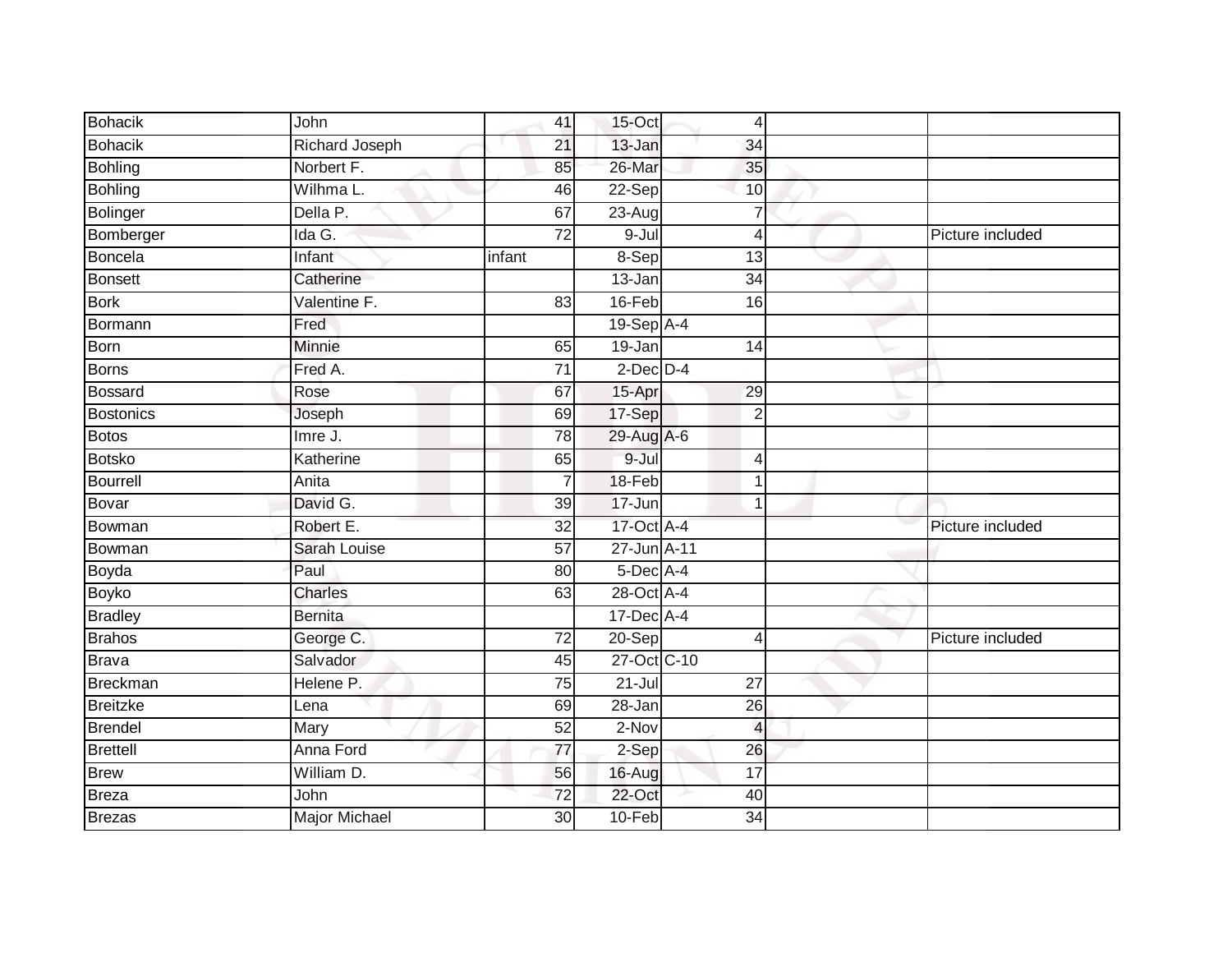| Bridegroom       | Orville P., Sr.       | 57              | 26-Nov A-4       |                       |                  |
|------------------|-----------------------|-----------------|------------------|-----------------------|------------------|
| Briesacher       | Oscar                 | 62              | 18-Aug           | 32                    |                  |
| <b>Britton</b>   | <b>Mame Gordinier</b> | 82              | 5-Apr            | 17                    |                  |
| <b>Broderick</b> | William F. Jr.        | 48              | 17-May           | 17                    |                  |
| <b>Broholm</b>   | Emanuel               | $\overline{71}$ | 15-Feb           | 18                    |                  |
| <b>Brooks</b>    | Bennet                | 65              | 12-Mar           | 36                    |                  |
| Brouwer          | Charles, Jr.          | $\overline{2}$  | 26-Jan           |                       |                  |
| <b>Broviak</b>   | Albert J.             | 63              | 1-Jun            | 18                    |                  |
| Brown            | <b>Alice Cole</b>     |                 | $12$ -Dec $A$ -4 |                       |                  |
| <b>Brown</b>     | Alice Cole            | 69              | 16-Dec A-7       |                       | Picture included |
| <b>Brown</b>     | <b>Bessie</b>         | 56              | $6$ -Jul         | 20                    |                  |
| <b>Brown</b>     | <b>Grant Douglas</b>  | 23 days         | 26-Nov A-4       |                       |                  |
| <b>Brown</b>     | Mary M.               | 79              | 24-Sep           | $6\phantom{.}6$       |                  |
| <b>Brown</b>     | <b>Mary Matilda</b>   | 74              | 26-Sep A-8       |                       |                  |
| <b>Brown</b>     | William L.            | 66              | 27-Aug           | 6                     |                  |
| <b>Bruner</b>    | Ralph                 | $\overline{51}$ | 14-Apr           | 28                    |                  |
| <b>Brxa</b>      | George                | $\overline{37}$ | 21-Mar           | 3                     |                  |
| <b>Bryant</b>    | Dorothy               | 41              | 9-Sep            | 33                    |                  |
| <b>Bryant</b>    | Ellijah, Jr.          | 9               | 12-Mar           | 36                    |                  |
| <b>Bryant</b>    | Winfield              | 64              | $22 - Jan$       | 29                    |                  |
| Brzoski          | John                  | 70              | 14-Sep           | 8                     |                  |
| <b>Bucholz</b>   | Anna                  | 84              | $9$ -Dec A-5     |                       |                  |
| <b>Buckley</b>   | James V.              | 60              | $1-Aug$ A-4      |                       | Picture included |
| <b>Buckley</b>   | Leonard E.            | 19              | 30-Aug           | 5                     |                  |
| Buckman          | Earl                  | 57              | $11$ -Jun        | $\,8\,$               |                  |
| Buettner         | Alvin W.              | 41              | 25-May           | $\overline{13}$       |                  |
| <b>Bujwit</b>    | Walter                | 63              | 25-May           | $\overline{13}$       |                  |
| <b>Bundek</b>    | <b>Steve</b>          | 72              | 29-Mar           | $\boldsymbol{\Delta}$ |                  |
| <b>Bundy</b>     | Carolyn E.            | 90              | $31$ -Dec        | 12                    |                  |
| Buono            | Mariano, Sr.          | 72              | 16-Sep           | 8                     |                  |
| Burgess          | Ethel                 | 73              | $14$ -Jul        | 4                     |                  |
| <b>Burgess</b>   | Vicki                 | 73              | $13 -$ Jul       | 9                     |                  |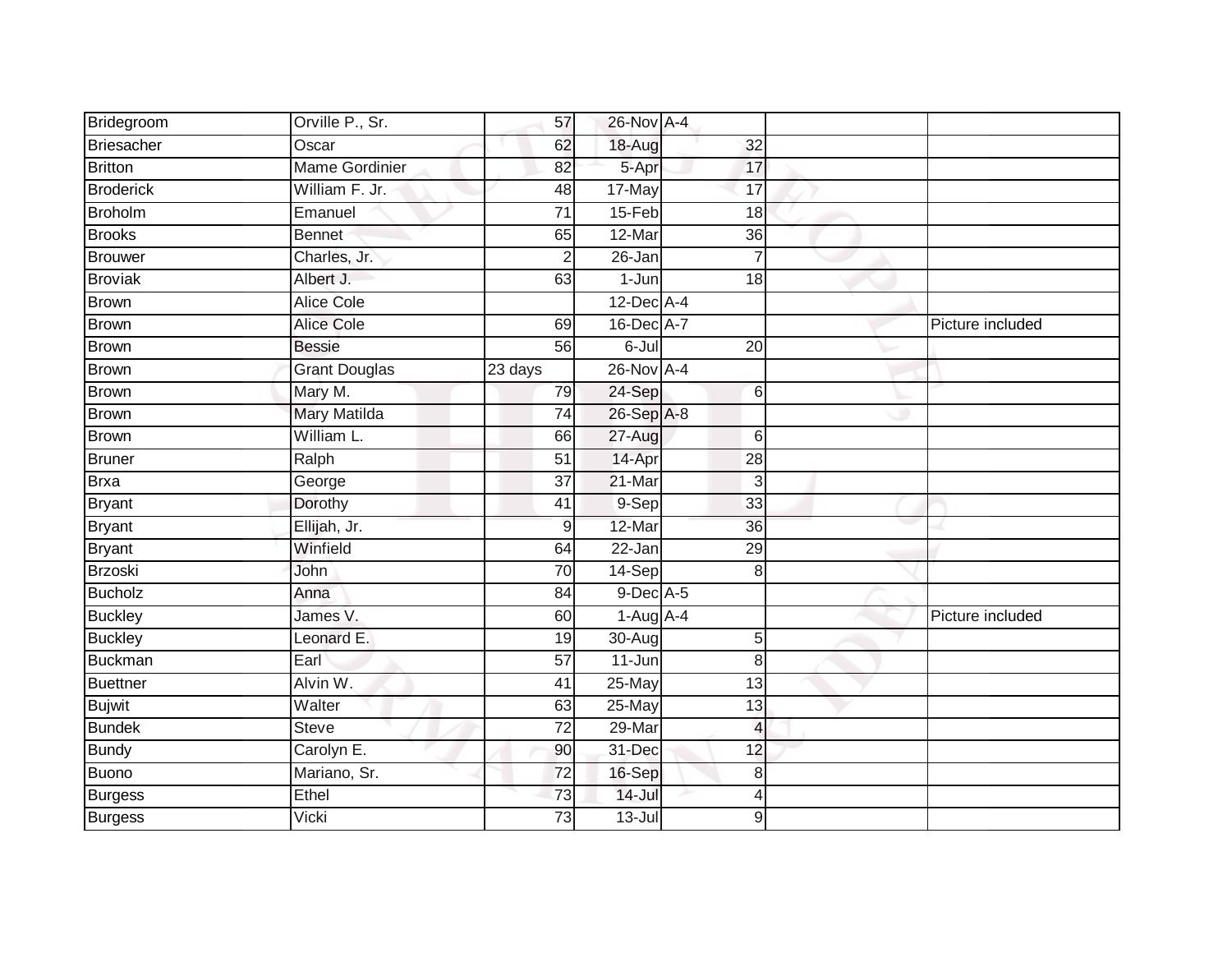| <b>Burgett</b>  | M.V.                  | 67              | 7-Jun           | 17              |                  |
|-----------------|-----------------------|-----------------|-----------------|-----------------|------------------|
| <b>Burke</b>    | Treffly               | 72              | 10-Jun          | 22              |                  |
| Burnetsky       | John                  | 36              | 30-Nov          | 19              |                  |
| <b>Burney</b>   | <b>Bessie</b>         | 62              | $24$ -Nov $A-3$ |                 |                  |
| <b>Burr</b>     | John                  | 65              | $14 - Jun$      | $\overline{4}$  |                  |
| Burton          | Dr. William           | 89              | 30-Dec          | $5\overline{)}$ |                  |
| Burton          | George                |                 | 11-May          | $\overline{9}$  |                  |
| Burton          | James W.              | $\overline{75}$ | $15 - Jun$      | 6               |                  |
| <b>Bush</b>     | Preston               | 66              | $12-Oct$        | 24              |                  |
| <b>Butler</b>   | William F.            | 73              | 2-Sep           | 26              |                  |
| <b>Buxinski</b> | Antonette             | 47              | 27-Sep          | 8               |                  |
| Buxton          | Mildred H.            | 53              | 7-Jan           | 26              |                  |
| <b>Byrd</b>     | <b>William Elbert</b> | 7 mons          | 19-Feb          | $\overline{4}$  |                  |
| Caldwell        | Frank E. Lloyd        |                 | 28-Jan          | 26              |                  |
| Callahan        | John B.               | $\overline{71}$ | $30 -$ Jul      | $6 \,$          |                  |
| Callahan        | Mary Jane             | 29              | 24-Aug          | 18              |                  |
| Cameron         | Earl John             | 47              | 21-Oct A-4      |                 |                  |
| Campbell        | Charles D.            | 69              | 10-Jun          | $\overline{22}$ |                  |
| Campbell        | Claude W.             | $\overline{72}$ | 14-Apr          | 28              |                  |
| Campbell        | Creighton C.          | 8               | 8-Nov           | $\overline{12}$ |                  |
| Campbell        | John R.               | $\overline{22}$ | $23 - Jun$      | 4               |                  |
| Campbell        | John W.               | 22              | 22-Jun          | 1               | Picture included |
| Campbell        | Zeph B.               | 67              | 12-Mar          | $\overline{36}$ |                  |
| Camperman       | Anna                  |                 | 10-Oct A-4      |                 |                  |
| Cannon          | Floyd (Bud)           | 68              | 27-Dec          | 21              |                  |
| Cannon          | Lee $V$ .             | 67              | $1-Aug$ $A-4$   |                 |                  |
| Cannon          | Milton J.             | 42              | $1 -$ Jul       | $\overline{7}$  |                  |
| Car             | Howard W.             | 65              | $21-Feb$        | $\overline{4}$  |                  |
| Carlson         | <b>Bessie</b>         | 58              | 11-May          | 9               |                  |
| Carlson         | <b>Blanche</b>        | 66              | 9-Aug           | $\overline{4}$  |                  |
| Carlson         | Eric E.               | 58              | 6-Jun A-6       |                 |                  |
| Carlson         | Henry                 | 76              | $23-Apr$        | $\overline{36}$ |                  |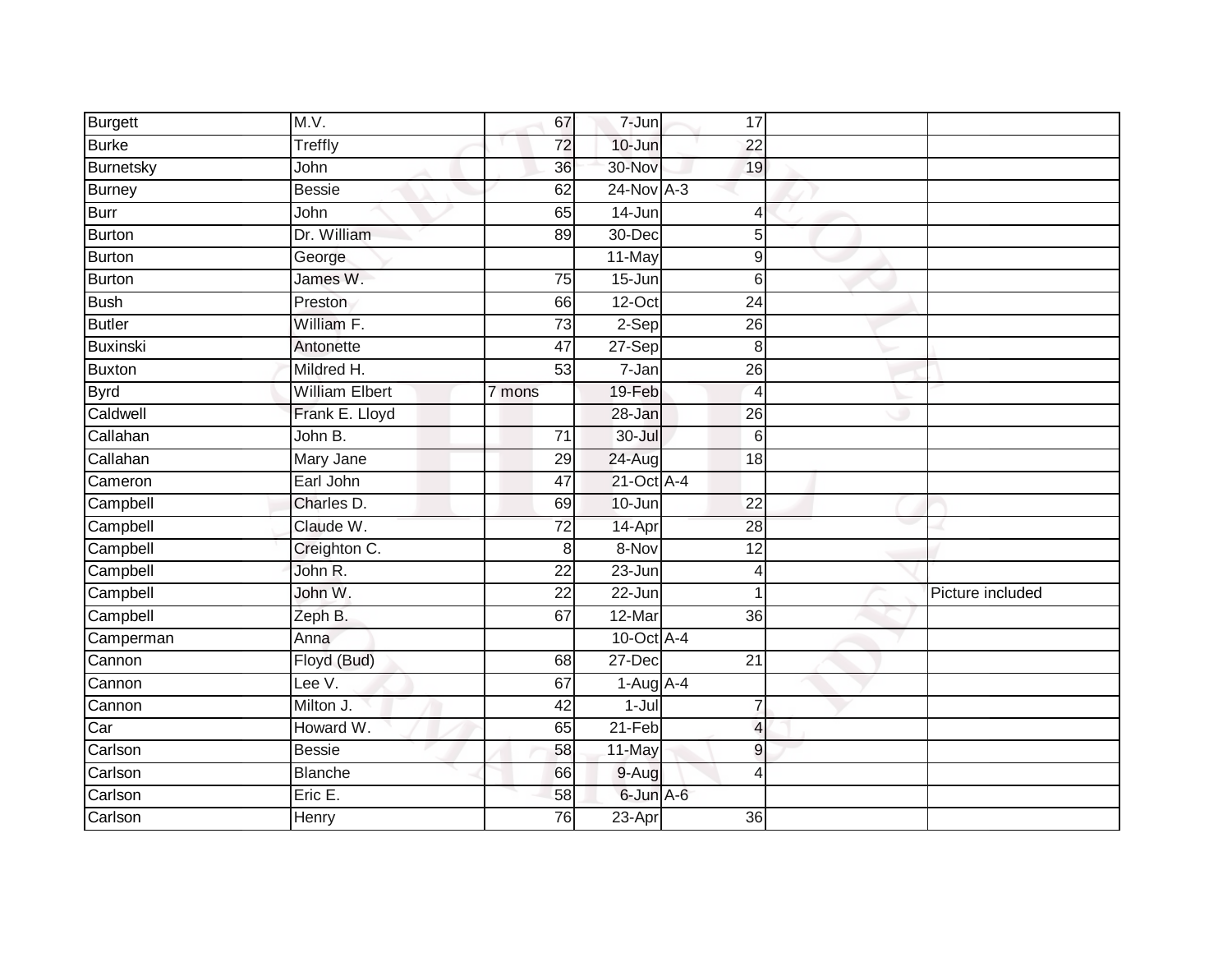| Carlson   | <b>Mary</b>         | $\overline{1}$ day | 17-Sep           | $\overline{2}$  |  |
|-----------|---------------------|--------------------|------------------|-----------------|--|
| Carnahan  | Overton (Oakie)     | 61                 | 8-Aug A-4        |                 |  |
| Carpenter | Elizabeth           | 35                 | 8-Aug A-4        |                 |  |
| Carr      | Frances Mae         | 46                 | 3-Jan            | $\overline{4}$  |  |
| Carrasco  | Juan                |                    | $22 - Jan$       | 29              |  |
| Carroll   | Eugene C.           | 63                 | 17-Oct A-4       |                 |  |
| Carrow    | Clara M.            | 62                 | 5-Oct            | 10 <sup>1</sup> |  |
| Carter    | Gilbert F.          | 19                 | 8-Nov A-1        |                 |  |
| Carufel   | William J.          | 45                 | 30-Mar           | 20              |  |
| Case      | Harold C.           | 54                 | 15-Dec D-8       |                 |  |
| Casey     | Raymond D.          | 60                 | $2-Feb$          | 16              |  |
| Castelo   | John G.             | 57                 | $21$ -Oct $A$ -4 |                 |  |
| Castleman | Mrs. James          | $\overline{74}$    | $2 -$ Jul        | $\overline{4}$  |  |
| Cattanach | George              | 75                 | 31-Jan           | 10              |  |
| Cawley    | May                 | 50                 | 12-Apr           | 15              |  |
| Celenica  | Nicholas            | 50                 | 17-Jun           | 4               |  |
| Celestin  | Delfina P.          | 72                 | 22-Apr           | $\overline{35}$ |  |
| Cerven    | <b>Theresa</b>      | 78                 | 11-Mar           | $\overline{2}$  |  |
| Chalmers  | James B.            | 73                 | $11$ -Jul A-9    |                 |  |
| Chambers  | Clara F.            | 68                 | $21$ -Nov $A-3$  |                 |  |
| Chapin    | <b>John Harlow</b>  | 53                 | $3 - Jun$        | $\overline{4}$  |  |
| Charlson  | Mrs. Hilmer         | $\overline{48}$    | 16-Dec A-7       |                 |  |
| Chavez    | Regino T.           | 53                 | $26 -$ Jul       | 10              |  |
| Chayken   | Abram J.            | 55                 | 6-Dec            | 18              |  |
| Chernota  | Kristina            |                    | 18-Oct           | 15              |  |
| Cheung    | N.G. Kay            | 63                 | 17-Sep           | $\overline{2}$  |  |
| Chiako    | Master Sgt. William | 39                 | 8-Nov            | 12              |  |
| Childers  | M. Dean             | 43                 | 30-Apr           | 10              |  |
| Choat     | Terry L.            | 6 mons             | 14-Jun           | $\overline{4}$  |  |
| Cholkosz  | Walter              | 59                 | 19-Nov A-11      |                 |  |
| Chronis   | Christ              | 79                 | 13-Aug D-6       |                 |  |
| Chuba     | John                | 49                 | $10 - Jun$       | $\overline{22}$ |  |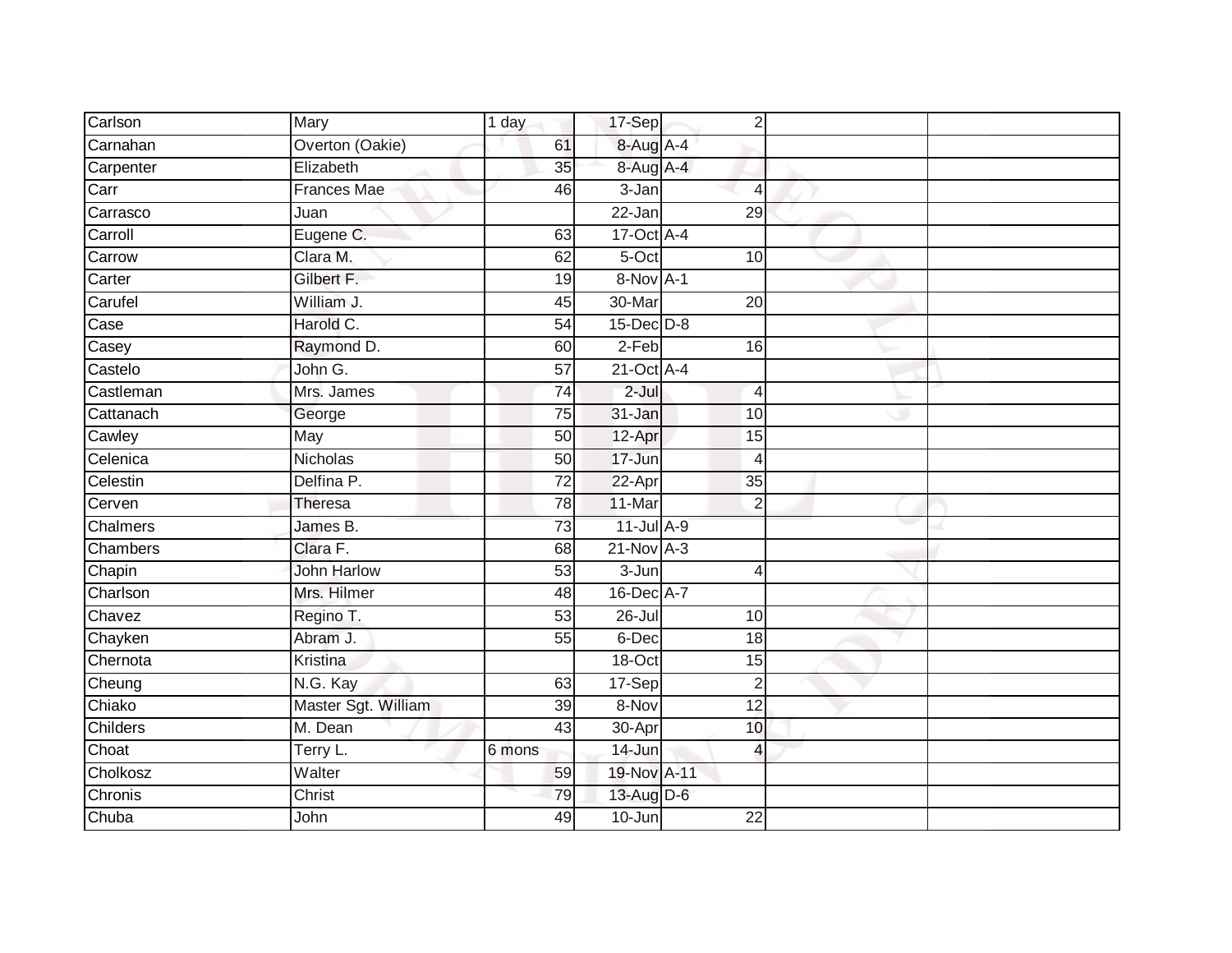| Churilla     | Louis                 | 43              | 8-Jun                       | 1                       | Picture included                    |
|--------------|-----------------------|-----------------|-----------------------------|-------------------------|-------------------------------------|
| Ciesla       | Peter                 | 63              | 26-Jan                      | 7                       |                                     |
| Cipolla      | Alex                  | 64              | 29-Nov A-16                 |                         |                                     |
| Clabby       | John F.               | 61              | 23-Jun                      | 4                       |                                     |
| <b>Clark</b> | George W.             | 73              | $10$ -Oct $\overline{A}$ -4 |                         |                                     |
| Clark        | Howard C.             | 54              | 15-Dec D-8                  |                         |                                     |
| Clark        | J. Addison            |                 | 22-Feb                      | 14                      |                                     |
| Clark        | James E.              | 20              | $21 - Jun$                  | 5                       |                                     |
| Clark        | John                  | 68              | $2 -$ Jul                   | 4                       |                                     |
| Clark        | Robert                | 10              | 14-Feb                      | 1                       | Also see Feb 15, p 18               |
| Claussen     | Christ                | 86              | 31-Dec                      | 12                      |                                     |
| Clavier      | Olive L.              | 37              | 1-Sep                       | 26                      |                                     |
| Clay         | Fred                  | 65              | $12$ -Sep $A-4$             |                         |                                     |
| Clevenger    | Adrian M.             | 51              | $1-Jun$                     | 18                      |                                     |
| Cloghessy    | Timothy <sub>F.</sub> | 63              | 17-Mar                      | $\overline{2}$          |                                     |
| Cluster      | C.E.                  | 77              | 14-Oct D8                   |                         |                                     |
| Cohn         | <b>Diana</b>          | 53              | 15-Mar                      | 8                       |                                     |
| Cole         | William L.            | 61              | $14$ -Jul                   | 4                       |                                     |
| Coleman      | Lawrence W.           | 45              | $4-Jan$                     | 8                       |                                     |
| Colleys      | Henry E.              | 86              | 11-Mar                      | $\overline{\mathbf{c}}$ |                                     |
| Colon        | <b>Torres</b>         | $\overline{74}$ | 9-Mar                       | 17                      |                                     |
| Companik     | Charles Sr.           | 84              | 18-Apr                      | $\overline{12}$         |                                     |
| Companik     | Mary                  | 44              | 23-Nov                      | 26                      |                                     |
| Comte        | <b>Nellie May</b>     | 68              | 30-Sep                      | $\overline{37}$         |                                     |
| Conces       | Elizabeth             | 83              | $5-Feb$                     | 10                      |                                     |
| Congles      | John                  | 73              | 16-Mar                      | 4                       |                                     |
| Congles      | John George           | $\overline{72}$ | 17-Mar                      | $\overline{11}$         |                                     |
| Connell      | <b>Barbara</b>        | 15              | 10-Nov                      | $\mathbf{1}$            |                                     |
| Connelly     | Rev. Msgr. James F.   | 76              | 15-Dec                      | $\mathbf{1}$            | Picture included, second<br>edition |
| Connors      | Thomas G.             | 60              | 19-Sep A-4                  |                         |                                     |
| Conrad       | Anna Marie            | 90              | $25 - Jan$                  | 16                      |                                     |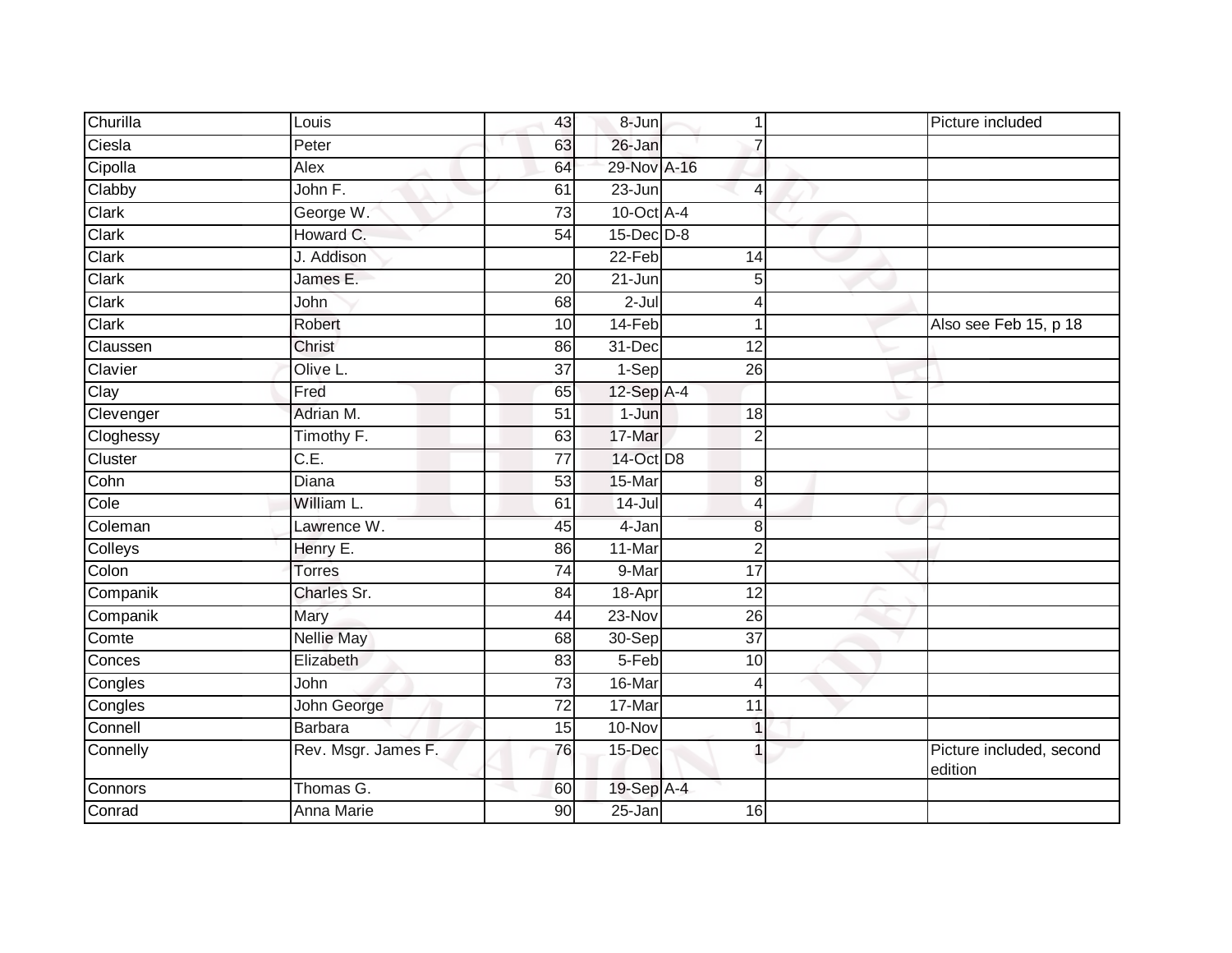| Conroy         | Grace                 | 81              | 23-Aug            | $\overline{7}$  |                                 |
|----------------|-----------------------|-----------------|-------------------|-----------------|---------------------------------|
| Converse       | Ray                   | 61              | $9$ -Dec A-5      |                 |                                 |
| Cook           | Arthur R., Jr.        | $\overline{34}$ | $12$ -Oct         | 24              |                                 |
| Cook           | George W.             | 72              | 11-Oct            | $\overline{4}$  | second edition of October<br>11 |
| Cook           | <b>Scott</b>          |                 | 17-Feb            | 17              |                                 |
| Corder         | John                  | 65              | 28-Mar            | $\overline{4}$  |                                 |
| Cotton         | George E.             | 74              | $23 - Jun$        | $\overline{4}$  |                                 |
| Cotton         | Margaret M.           | 74              | 11-Aug            | 9               |                                 |
| Coughlin       | Patrick               | 85              | 16-May A-4        |                 |                                 |
| Coughlin       | Patrick               | 85              | 14-May            | 13              |                                 |
| Couglin        | Margaret              | 48              | 22-Dec            | 6               |                                 |
| Countreman     | John R.               | 63              | 1-Nov             | 17              |                                 |
| Cowan          | Jan Ellen             | 17 days         | $7$ -Jul $A-9$    |                 |                                 |
| Cowan          | <b>Jill Marie</b>     | infant          | $11$ -Jul $A-9$   |                 |                                 |
| Cozad          | Edward                | 79              | 1-Mar             | 16              |                                 |
| Craig          | John C.               | 88              | 23-Nov            | 26              |                                 |
| Craig          | <b>William Marvin</b> | 34              | 3-Dec A-11        |                 |                                 |
| Cramer         | Joseph L.             |                 | 14-Nov A-4        |                 |                                 |
| Crane          | <b>Mahlon Boyd</b>    | 47              | $13-Sep$          | 14              |                                 |
| Crawford       | Cecil P.              | 50              | $15-Feb$          | 18              |                                 |
| Cremen         | Mary                  | 69              | $7 -$ Jul $A - 9$ |                 |                                 |
| Crilley        | Margaret              | 67              | 10-Mar            | 34              |                                 |
| Crnkovich      | Thomas                | 59              | 30-May            | $\overline{4}$  |                                 |
| Crozier        | Elva                  | 75              | 22-Jun            | Δ               |                                 |
| Culen          | Samuel J.             | 63              | 27-Jun A-11       |                 |                                 |
| Cullos         | Peter                 | 63              | 27-May            | 11              |                                 |
| <b>Cummins</b> | <b>Jeffery Brian</b>  | 4 mons          | 20-Dec            | $\overline{22}$ |                                 |
| Curran         | Elizabeth M.          | 84              | $19 -$ Jul        | 8               |                                 |
| Curtis         | Harvey J.             | 78              | 29-Dec A-9        |                 |                                 |
| Cuzytek        | Caroline              | 70              | 12-Aug            | 35              |                                 |
| Czech          | John                  | 74              | 30-Mar            | 20              |                                 |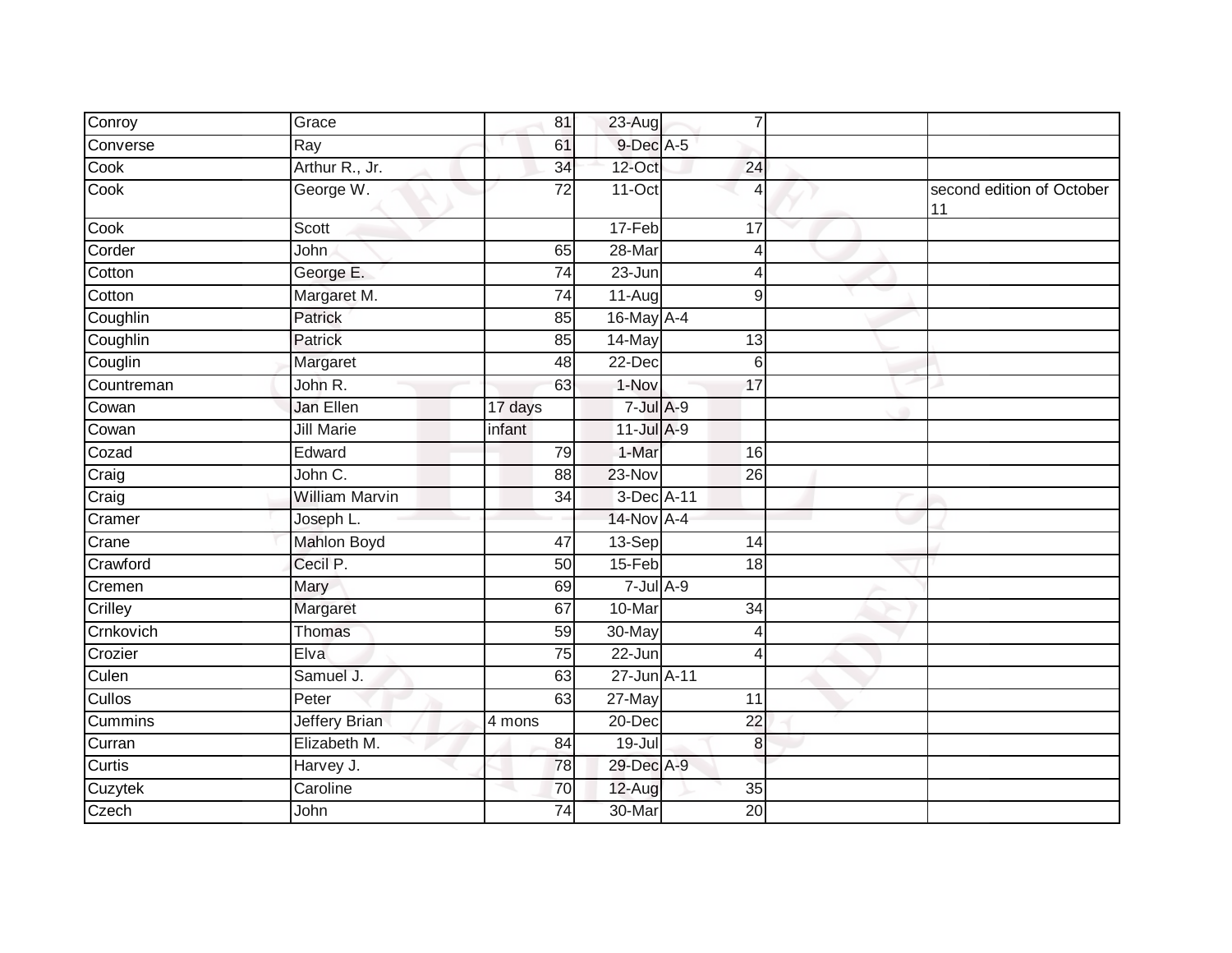| Czechanski     | Lt. Robert L.   | 23              | 1-Apr       | 30              |                                          |
|----------------|-----------------|-----------------|-------------|-----------------|------------------------------------------|
| Czerniak       | John            | 60              | 22-Apr      | 35              |                                          |
| <b>Dabies</b>  | Eva             | $\overline{77}$ | 2-May A-4   |                 |                                          |
| Dado           | Stephen J.      |                 | 4-Oct       | 17              |                                          |
| Dahlkamp       | Jacob H.        | 69              | 29-Nov A-16 |                 |                                          |
| Dahlke         | Peter           | 58              | 17-Mar      | $\overline{2}$  |                                          |
| Dahms          | Arnold F.       | 59              | 6-Jul       | 20              |                                          |
| <b>Daniels</b> | <b>Bessie</b>   | 60              | 23-Feb      | $\overline{18}$ | page heading incorrectly<br>reads Feb 22 |
| Darnell        | Dannie J.       | 43              | 31-Mar      | 44              |                                          |
| Darnell        | Debra Gail      | infant          | 5-Dec A-4   |                 |                                          |
| Daugherty      | Edward          | 63              | $11-Oct$    | $\overline{4}$  |                                          |
| Daumer         | Oliver A.       | 72              | 24-May      | 17              |                                          |
| Davidson       | <b>Bessie</b>   | $\overline{70}$ | 10-Jun      | $\overline{22}$ |                                          |
| <b>Davies</b>  | Esther J.       | 61              | $1-Aug$ A-4 |                 |                                          |
| Davis          | Daisy           | 74              | 15-Apr      | 29              |                                          |
| Davis          | Dr. J. Arthur   | $\overline{71}$ | 25-May      | 13              | Picture included                         |
| Davis          | Earl H.         | 77              | 28-Feb      | 8               |                                          |
| Davis          | Sarah Emily     | 89              | 5-Mar       | 31              |                                          |
| Dawson         | Hugh A.         | 61              | 31-Jan      | 10              |                                          |
| De Rolf        | Thomas          | 6               | $17 - Jan$  | 7               |                                          |
| Dean           | Elizabeth       | $\overline{72}$ | $28 - Mar$  | $\overline{4}$  |                                          |
| Dean           | Forrest         | 45              | 29-Jan      | $\overline{27}$ |                                          |
| Deane          | Irma Engish     | 66              | 22-Mar      | 17              |                                          |
| Debblee        | Mary F.         | $\overline{71}$ | $7 - Jun$   | $\overline{17}$ |                                          |
| <b>DeBoer</b>  | Linda Jean      | 21 months       | $29 - Jan$  | $\overline{27}$ | Picture included                         |
| <b>DeBok</b>   | George, Sr.     | 78              | 12-Oct      | 24              |                                          |
| Decker         | Otta            | $\overline{74}$ | $23-Feb$    | $\overline{18}$ | page heading incorrectly<br>reads Feb 22 |
| <b>DeFrier</b> | Paul            | 62              | 13-Jun A-10 |                 |                                          |
| DeJong         | <b>Nickolas</b> | 75              | 16-Sep      | 8               |                                          |
| Deliget        | Katherine       | 76              | 26-May      | $\overline{31}$ |                                          |
| Dell           | Forrest O.      | 55              | $14 -$ Jul  | 4               |                                          |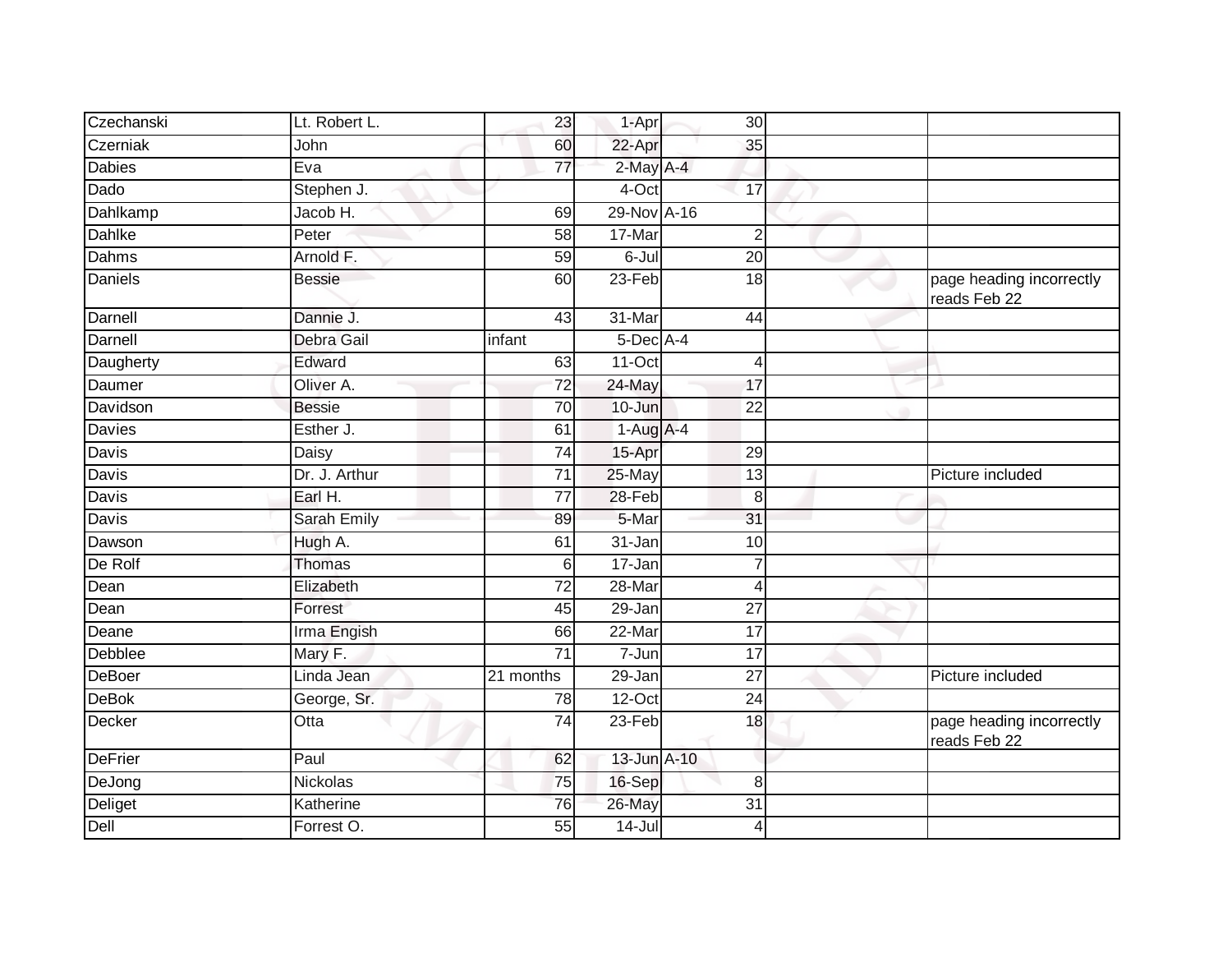| Delph           | Gale Ray       | $\overline{7}$  | $16$ -Jul        | 26              |  |
|-----------------|----------------|-----------------|------------------|-----------------|--|
| Demas           | <b>Helen</b>   | 51              | 17-Nov A-4       |                 |  |
| Demkovich       | John L.        | 65              | 27-Apr           | 14              |  |
| Demkowicz       | Stanley J.     | 42              | $12$ -Dec $A$ -4 |                 |  |
| Den Hartog      | Minnie J.      | $\overline{39}$ | $10$ -Dec $A-8$  |                 |  |
| <b>DePaula</b>  | James          | 55              | $2$ -May A-4     |                 |  |
| Depczynski      | Jerome         | $\mathbf{3}$    | $21 - Jun$       | $5\overline{)}$ |  |
| Deuel           | Lillian        | 77              | 31-Jan           | 10              |  |
| <b>DeVries</b>  | John A.        | $\overline{87}$ | $17-Nov$ A-4     |                 |  |
| DeYound         | <b>Mary</b>    | infant          | 3-Oct A-4        |                 |  |
| DeYoung         | Geraldine      | 18 days         | 15-Oct           | $\overline{4}$  |  |
| Diamond         | Rubin          | 82              | 27-Dec           | $\overline{21}$ |  |
| Dickey          | George W.      | $\overline{71}$ | 26-Sep A-8       |                 |  |
| <b>Dickey</b>   | Jessie         | 67              | 17-Sep           | $\overline{2}$  |  |
| Dickinson       | Francis (Buck) | $\overline{72}$ | 20-Oct D-7       |                 |  |
| Dickson         | George C.      | 62              | 22-Jan           | 29              |  |
| Dieterich       | Alvah E.       | $\overline{72}$ | $25$ -May        | 13              |  |
| Dilling         | Paul V.        | 53              | 12-Feb           |                 |  |
| Dixon           | Frank H.G.     | 62              | 17-Jan           | 7               |  |
| Doan            | Herman R.      | 58              | $15 - Jun$       | 6               |  |
| Dobbins         | Leila N.       | 75              | 15-Feb           | 18              |  |
| Doe             | Theodore W.    | 56              | 17-Feb           | $\overline{17}$ |  |
| Doege           | Marie          | 91              | 25-Apr           | 4               |  |
| Doeing          | Dora           | 66              | $2-Jun$          | $\overline{34}$ |  |
| Doffendoll      | Leslie         | 47              | 20-Oct D-7       |                 |  |
| <b>Doffin</b>   | Florentina     | 48              | $8-Aug$ $A-4$    |                 |  |
| <b>Dollinar</b> | John           | 50              | 6-Oct            | $\overline{12}$ |  |
| Dombrowski      | <b>Mathias</b> | 79              | 13-May           | 33              |  |
| Donaldson       | Lavinia M.     | 76              | 30-Nov           | 19              |  |
| Donaldson       | Percy, Sr.     | 92              | 30-May           | 4               |  |
| Donaldson       | Wilmotha T.    | 71              | 29-Oct D-5       |                 |  |
| <b>Dorrance</b> | James N.       | 58              | 6-May            | 33              |  |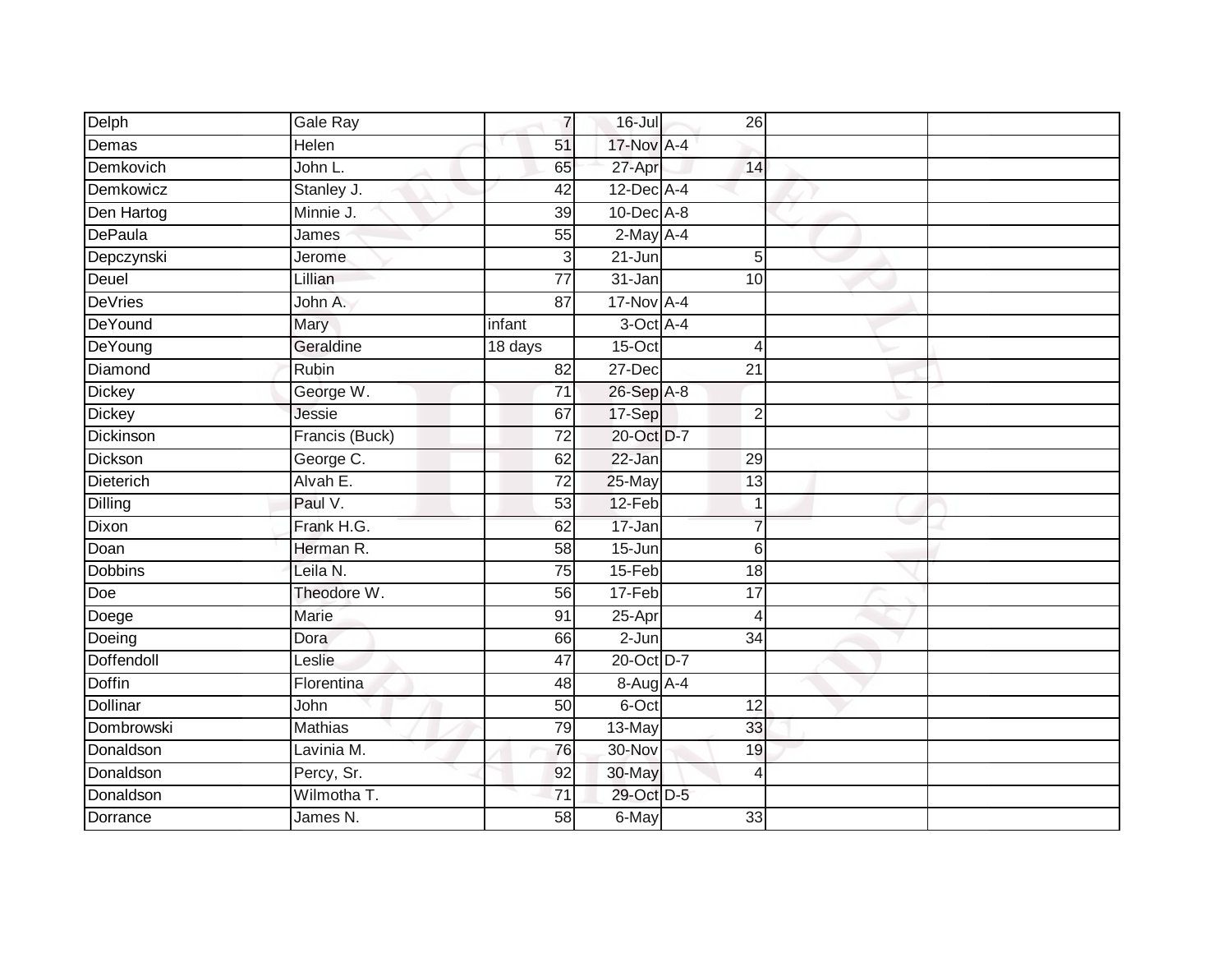| Doyle            | Martin         | 78              | 20-Sep      | 4               |                      |
|------------------|----------------|-----------------|-------------|-----------------|----------------------|
| Dozsa            | George S.      | 48              | 15-Jun      | $\,6$           |                      |
| Draut            | Carrie E.      | 58              | 22-Feb      | 14              |                      |
| Drewno           | Anna           | 38              | 14-Jan      | 30              |                      |
| Drogun           | <b>Bernice</b> | $\overline{37}$ | 21-May D-10 |                 |                      |
| Dryjanski        | Roman          | 75              | $8-Feb$     | 18              |                      |
| <b>Dubec</b>     | Louis          | 66              | 24-Feb      | 32              |                      |
| <b>Duckworth</b> | Mary Johnson   | 83              | 29-Mar      | $\overline{4}$  |                      |
| Duff             | Elizabeth      | 86              | 15-Jan      | $\overline{4}$  |                      |
| Duggan           | Thomas F.      | 88              | 15-Mar      | 8               |                      |
| <b>Dulski</b>    | Frank          | 59              | 15-Apr      | 29              |                      |
| <b>Dulsky</b>    | John           | 62              | $23-Sep$    | 8               |                      |
| Dunay            | <b>Steve</b>   | 59              | 27-Dec      | 21              |                      |
| Dunker           | James H.       | 18              | 28-Dec      | $\overline{1}$  |                      |
| Dunlap           | Valerie Jane   | 7 months        | $26 - Aug$  | 18              |                      |
| Dunnaway         | Johnny G.      | 59              | 9-Sep       | 33              |                      |
| Dusenberry       | Charles        | $\overline{83}$ | $1-Nov$     | $\overline{17}$ |                      |
| <b>Dydek</b>     | Mary           | 55              | 18-Nov A-8  |                 |                      |
| <b>Dyer</b>      | John W.        |                 | 29-Jan      | 27              |                      |
| <b>Dziacek</b>   | Helen          | $\overline{53}$ | $19-Aug$    | $6\phantom{1}6$ | second page 6        |
| Dziepak          | Andrew         | 63              | 31-Mar      | 44              |                      |
| Earhart          | Orville R.     | 56              | $26 - Aug$  | 18              |                      |
| Eberle           | Frank          | 73              | 24-Oct A-4  |                 |                      |
| Echterling       | Hugo           | 54              | 5-Oct       | 10              |                      |
| Eckman           | Carl           | 53              | 2-Nov       | $\overline{4}$  |                      |
| Eckman           | Helen K.       | 42              | 8-Dec D-8   |                 |                      |
| Edgington        | <b>Boyd</b>    | 2 days          | 18-Jun      | $6 \,$          |                      |
| Eenigenburg      | Wayne          |                 | 27-Jul 1,9  |                 | Picture included     |
| Eggebrecht       | Lilly          | 58              | 28-Nov A-7  |                 |                      |
| Eggebrecht       | William        | 70              | 7-Nov A-5   |                 |                      |
| Ehart            | John N.        | 59              | 22-Jan      | 29              | Stage name Jack Hart |
| Eichhorn         | Eliza          |                 | $5 - Jan$   | 16              |                      |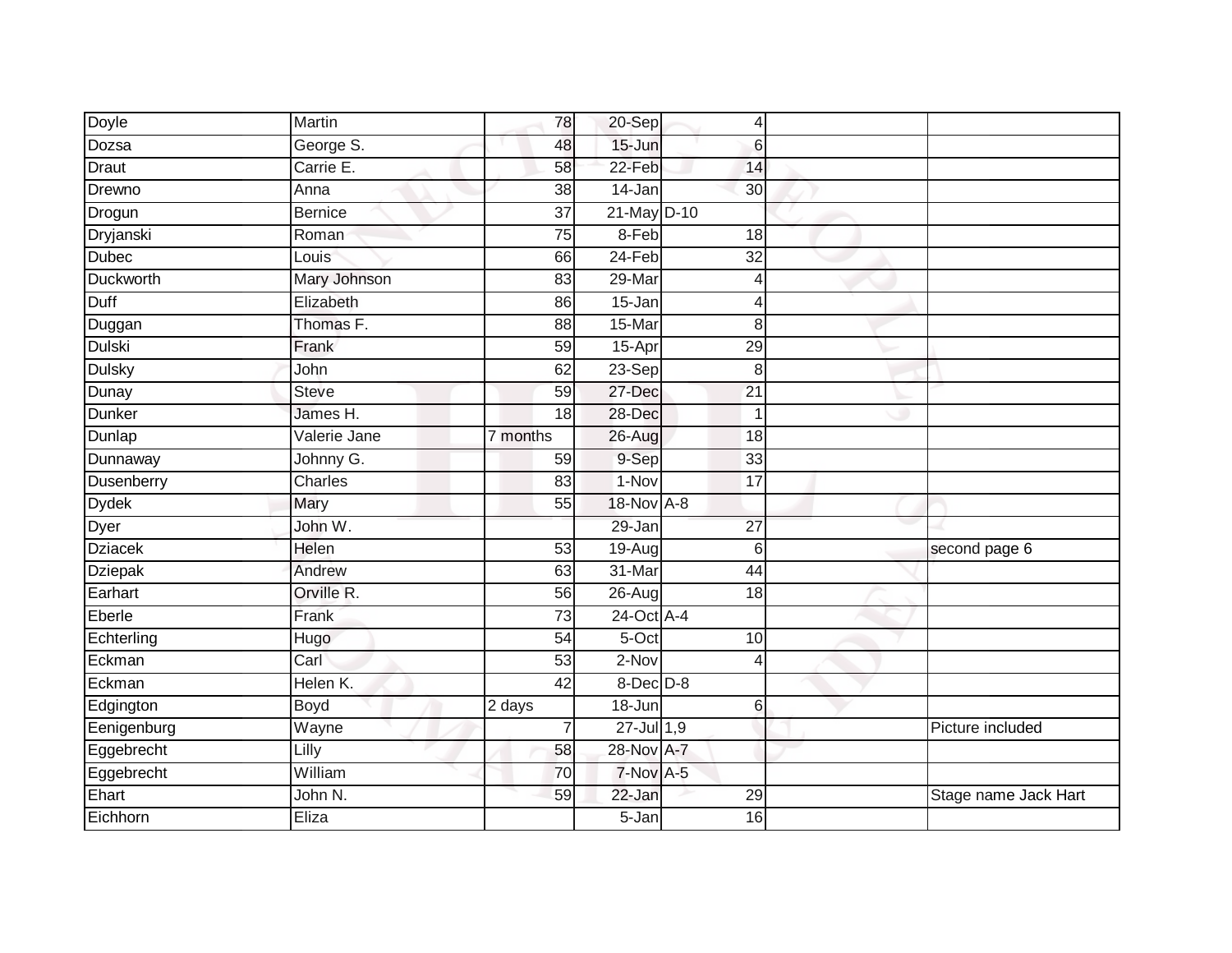| Eisenstein | Herman                  | 61              | 9-Sep           | 33              |  |
|------------|-------------------------|-----------------|-----------------|-----------------|--|
| Elbert     | Alma                    | 60              | 16-Sep          | $\,8\,$         |  |
| Elias      | <b>Bishop Gerasimos</b> | 77              | 3-Mar           | 32              |  |
| Engelmann  | Maggie                  | 54              | 8-Jul           | 14              |  |
| Engles     | Cecelia                 | $\overline{57}$ | $2-Nov$         | $\overline{4}$  |  |
| Enoksen    | Gustave A.              | 76              | 18-Apr          | 12              |  |
| Enoksen    | Oline                   | $\overline{72}$ | $12-Nov$ D-5    |                 |  |
| Ensor      | Walter L.               | 29              | 13-Sep          | 14              |  |
| Epley      | Lawrence                | 66              | 26-Jan          | $\overline{7}$  |  |
| Erickson   | Arthur A., Sr.          | 63              | $4-Jan$         | 8               |  |
| Erskine    | Alexander (Doc)         | 64              | 11-Jan          | 16              |  |
| Eslinger   | <b>Bertha</b>           | 89              | $12-Oct$        | 24              |  |
| Euler      | Louise                  | 70              | 6-Oct           | 12              |  |
| Evancy     | Gabriel                 | 36              | 10-Oct A-4      |                 |  |
| Evans      | Arsula                  | $\overline{74}$ | $2-Aug$         | $\overline{4}$  |  |
| Evans      | Mrs Theodore            | 76              | 21-Feb          | $\overline{4}$  |  |
| Evans      | Myrta                   | 76              | 19-Feb          | $\overline{4}$  |  |
| Everly     | John W.                 |                 | 18-Jul A-4      |                 |  |
| Facklam    | Agnes                   | 76              | 18-Oct          | 15              |  |
| Fagan      | James E.                | 46              | $21$ -Nov $A-3$ |                 |  |
| Fairchild  | Elmer                   | 78              | $13$ -Dec       | $\overline{22}$ |  |
| Falk       | George R.               | $\overline{2}$  | 22-Aug A-4      |                 |  |
| Farina     | Minnie                  | 77              | $3-Aug$         | $\overline{4}$  |  |
| Farris     | Nell                    | 51              | 25-Mar          | 31              |  |
| Farster    | Emily D.                |                 | 22-Dec          | 6               |  |
| Fary       | John                    | 64              | $7 -$ Jul A-9   |                 |  |
| Fase       | Daisy                   | $\overline{71}$ | 31-Oct A-4      |                 |  |
| Faurote    | <b>Bertha</b>           | 65              | 24-Jun          | 15              |  |
| Fauver     | Ida May                 | 72              | 1-Apr           | 30              |  |
| Fearing    | Maytie                  | 79              | 18-Jul A-4      |                 |  |
| Feddie     | Anna                    |                 | 28-Sep          | 12              |  |
| Feldmann   | Lizzie                  | $\overline{84}$ | $3 - Jan$       | 4               |  |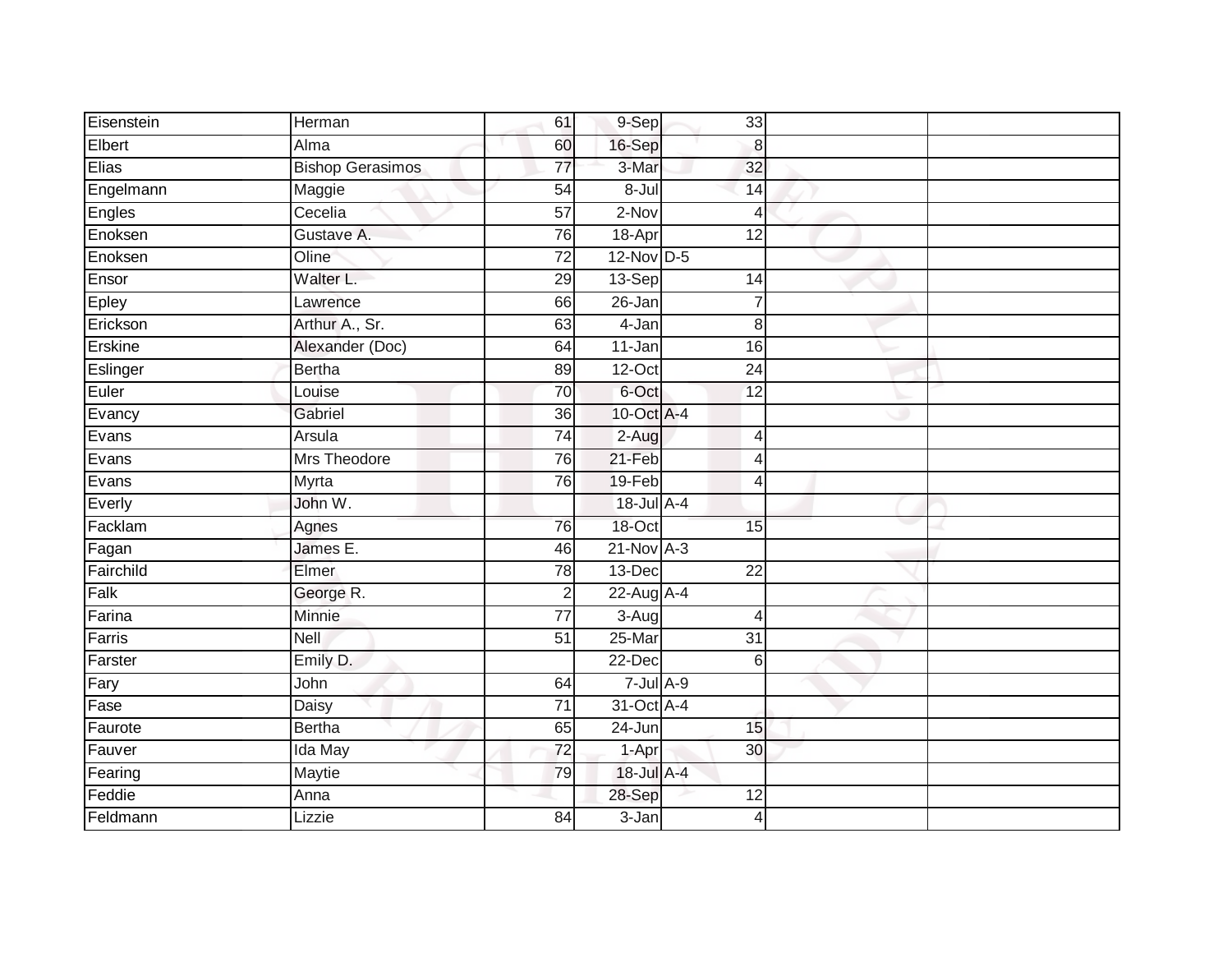| Fender     | James D.                | 70                      | 16-Apr           | 14              |  |
|------------|-------------------------|-------------------------|------------------|-----------------|--|
| Fetta      | John Leonard, Jr.       | 46                      | 27-Oct C-10      |                 |  |
| Fetterhoff | Dora May                | 60                      | 26-Feb           | 27              |  |
| Fiegle     | Elise                   | 70                      | 10-Mar           | $\overline{34}$ |  |
| Fiegle     | Lawrence                | $\overline{47}$         | $29$ -Aug $A$ -6 |                 |  |
| Fife       | Elsie                   | $\overline{72}$         | 16-Apr           | $\overline{14}$ |  |
| Filek      | Ella                    | 56                      | 16-May A-4       |                 |  |
| Finck      | Marguerite              | 59                      | 27-Apr           | 14              |  |
| Finnon     | Emma                    | 78                      | $1-Jul$          | $\overline{7}$  |  |
| Fischer    | George                  | 79                      | 14-Apr           | $\overline{28}$ |  |
| Fischer    | Walter J.               | 61                      | 17-Mar           | $\overline{2}$  |  |
| Fisher     | Dr. G. Carl             | 80                      | $25-Feb$         | $\overline{30}$ |  |
| Fisher     | Joseph                  | 70                      | 3-Oct A-4        |                 |  |
| Fisher     | Thomas                  | 73                      | $2-Feb$          | 16              |  |
| Flack      | John M.                 | $\overline{81}$         | 25-Aug           | 30              |  |
| Flack      | <b>Ollie Steele</b>     | 68                      | 19-Nov A-11      |                 |  |
| Flaherty   | Timothy                 | $\overline{\mathbf{c}}$ | 17-Aug           | 18              |  |
| Fleetwood  | George D.               | 56                      | 4-Nov A-2        |                 |  |
| Flegal     | <b>Susan Blaemire</b>   | $\overline{71}$         | 18-Jun           | $6\phantom{1}6$ |  |
| Fleming    | Floyd J.                | 59                      | $1-Mar$          | 16              |  |
| Flores     | <b>Guadalupe Franco</b> | $\overline{47}$         | 2-Feb            | 16              |  |
| Flores     | Jose                    | 53                      | $26 - Apr$       | $\overline{17}$ |  |
| Flores     | Juan                    | 46                      | $11 - Jun$       | 8               |  |
| Flores     | Sophia                  | 43                      | 26-Nov A-4       |                 |  |
| Floyd      | Mary E.                 | 40                      | $7-Nov$ A-1      |                 |  |
| Flutka     | James J.                | 61                      | 16-Apr           | $\overline{14}$ |  |
| Ford       | Clara A.                | $\overline{71}$         | $14 - Jun$       | 4               |  |
| Ford       | Cynthia                 | 81                      | 23-Nov           | 26              |  |
| Forman     | <b>Mary Frances</b>     | 88                      | 21-Apr           | 14              |  |
| Forrest    | George K.               | 57                      | 30-Jun           | 25              |  |
| Forsythe   | James A. Sr.            | 82                      | 19-Jan           | 14              |  |
| Foster     | Charles H.              | 81                      | $24$ -May        | $\overline{17}$ |  |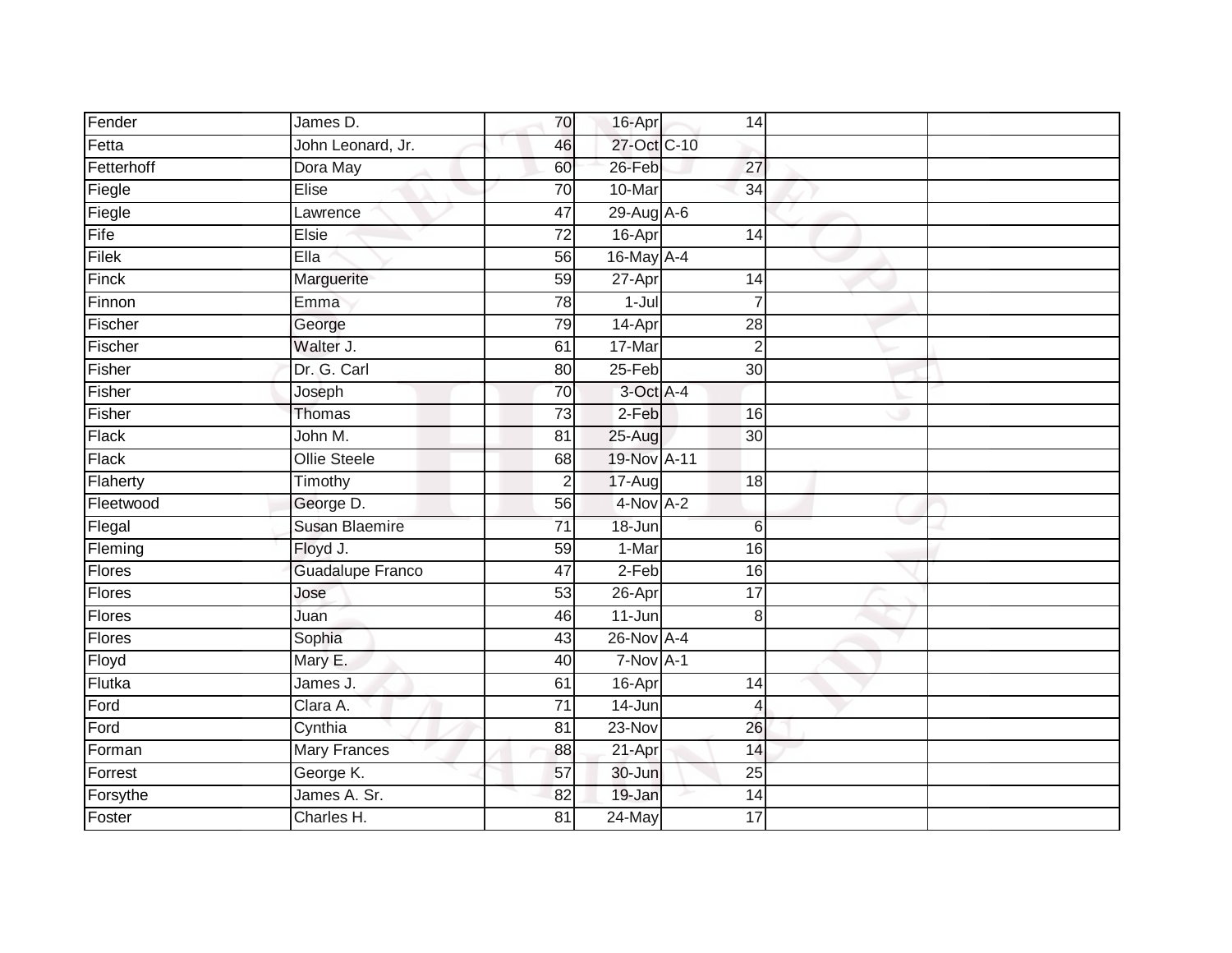| Foster            | Mary            | 75              | 13-Aug D-6      |    |  |
|-------------------|-----------------|-----------------|-----------------|----|--|
| Fowdy             | Marge           | 39              | 19-Jan          | 14 |  |
| Frain             | Mary Josephine  | 65              | $26 -$ Jul      | 10 |  |
| Frampton          | Anna            | 74              | 25-Oct          | 10 |  |
| Frank             | Christian J.    | 64              | 2-Aug           | 4  |  |
| Franklin          | John            | 69              | $6$ -Jun $A$ -6 |    |  |
| Franklin          | Oliver L.       | 48              | 24-Oct A-4      |    |  |
| Franklin          | Russell L.      | $\overline{17}$ | 5-Apr           | 17 |  |
| Franyi            | Louis           | 63              | 1-Sep           | 26 |  |
| Frederickson      | <b>John</b>     | 64              | 8-Feb           | 18 |  |
| Fredregill        | Audrey          | 45              | 15-Aug A-6      |    |  |
| Freeman           | Martha E.       | 78              | 14-Nov A-4      |    |  |
| Freeman           | Rodger Quay     | 67              | 17-Aug          | 18 |  |
| Freer             | Amelia          | 88              | $28 -$ Jul      | 13 |  |
| Fritz             | Anthony W., Sr. | 56              | 22-Mar          | 17 |  |
| Fritz             | Margaret D.     | 49              | 13-Apr          | 17 |  |
| Frjelich          | Anna            | 63              | $14$ -Jan       | 30 |  |
| Frklich           | <b>Mick</b>     | $\overline{71}$ | 13-Jun A-10     |    |  |
| Fronczek          | Stanley         | 65              | $1-Jun$         | 18 |  |
| Fry               | Lilly           | 58              | $17$ -Dec A-4   |    |  |
| Fry               | Margaret        |                 | 25-Jun          | 30 |  |
| $\overline{$ Full | Franz D.        | 53              | $6 - Jan$       | 18 |  |
| Furness           | Olaf            | 48              | 20-May          | 28 |  |
| Furto             | John, Jr.       | 47              | 8-Mar           | 11 |  |
| Fuzy              | Elizabeth       | 66              | $3 - Jan$       | 4  |  |
| Gadomski          | Mrs. Bronislawa | 60              | 5-Aug           | 35 |  |
| Gadzala           | Michael         | 87              | $14$ -Nov A-4   |    |  |
| Galiher           | Harry D.        | 64              | 6-Jan           | 18 |  |
| Gamberini         | Lawrence        | 76              | $15 -$ Jul      | 32 |  |
| Gard              | Albert J.       | 74              | 23-Jun          | 4  |  |
| Gard              | Charles J., Sr. | 57              | 20-Jun A-12     |    |  |
| Gardner           | Chester H.      | 95              | $15$ -Oct       | 4  |  |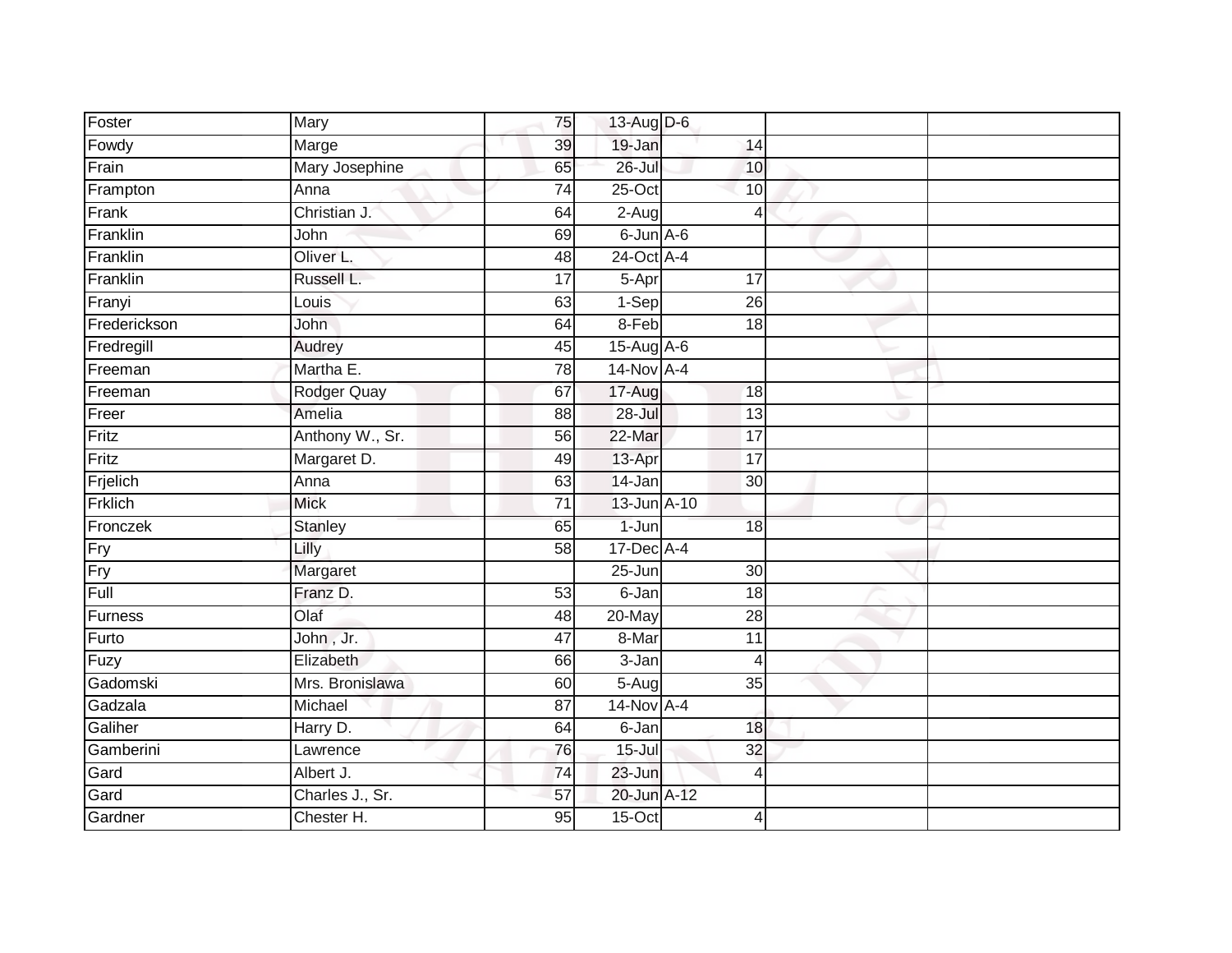| Gargas      | Josephine         | 60              | 16-Feb          | 16              |                                                |
|-------------|-------------------|-----------------|-----------------|-----------------|------------------------------------------------|
| Gargas      | Leonard           | 65              | 17-Mar          | $\overline{2}$  |                                                |
| Gargula     | Virginia M.       | 32              | 18-Jun          | $6 \,$          |                                                |
| Garza       | Ramona            | 72              | 18-Apr          | $\overline{12}$ |                                                |
| Gault       | Kathlen           | $\overline{47}$ | $26$ -Oct       | $\overline{4}$  |                                                |
| Gavel       | Felix             | 67              | 17-Dec A-4      |                 |                                                |
| Gavit       | Bernard C.        | 60              | 17-Jan          |                 | Picture included, also see<br>January 15, p.12 |
| Gecy        | John D.           | 41              | $6$ -Jun $A$ -6 |                 |                                                |
| Gehrke      | Edward H.         | 84              | 13-Apr          | 17              |                                                |
| Geiger      | Edward L.         | 74              | 1-Apr           | 30 <sup>°</sup> |                                                |
| Gelon       | Anthony           | 64              | 22-Nov A-5      |                 |                                                |
| Genovese    | Frank             | $\overline{71}$ | $1-Dec$ $D-6$   |                 |                                                |
| Genovesi    | Emma              | $\overline{80}$ | 8-Mar           | 11              |                                                |
| Georgalas   | Vasilios (Bill)   | 66              | 23-Sep          | 8               |                                                |
| George      | Helen             | 67              | 10-Nov D-8      |                 |                                                |
| Gerdich     | Ida               | 62              | 30-Sep          | 37              |                                                |
| Germack     | Julie A.          | 51              | 6-Dec           | $\overline{18}$ |                                                |
| Germak      | Michael           | 74              | 6-Oct           | 12              |                                                |
| Gerwatowski | Walter            |                 | 6-Dec           | 18              |                                                |
| Getinzer    | Daniel P.         |                 | 30-Nov          | $\overline{19}$ |                                                |
| Gibson      | E.F.              | 59              | 1-Apr           | 30              |                                                |
| Giczewski   | Leonard, Sr.      |                 | $12$ -Nov D-5   |                 |                                                |
| Gilberg     | <b>Eric Edwin</b> | $\overline{78}$ | $21-Nov$ A-3    |                 |                                                |
| Gilboe      | Josephine         | 84              | 23-Dec          | $\overline{17}$ |                                                |
| Gill        | <b>Steve</b>      | 81              | 15-Mar          | 8               |                                                |
| Gillespie   | Cassie            | 69              | 8-Oct           | $\overline{4}$  |                                                |
| Glans       | Mrs Arthur N.     |                 | 13-Oct D-6      |                 |                                                |
| Glass       | Earl D.           | 57              | 13-Dec          | 22              |                                                |
| Glavin      | Joseph B.         | 75              | 21-Oct A-4      |                 |                                                |
| Glegorie    | Florian           | 81              | 6-May           | 33              |                                                |
| Glover      | Archer            | 87              | 27-Dec          | $\overline{21}$ |                                                |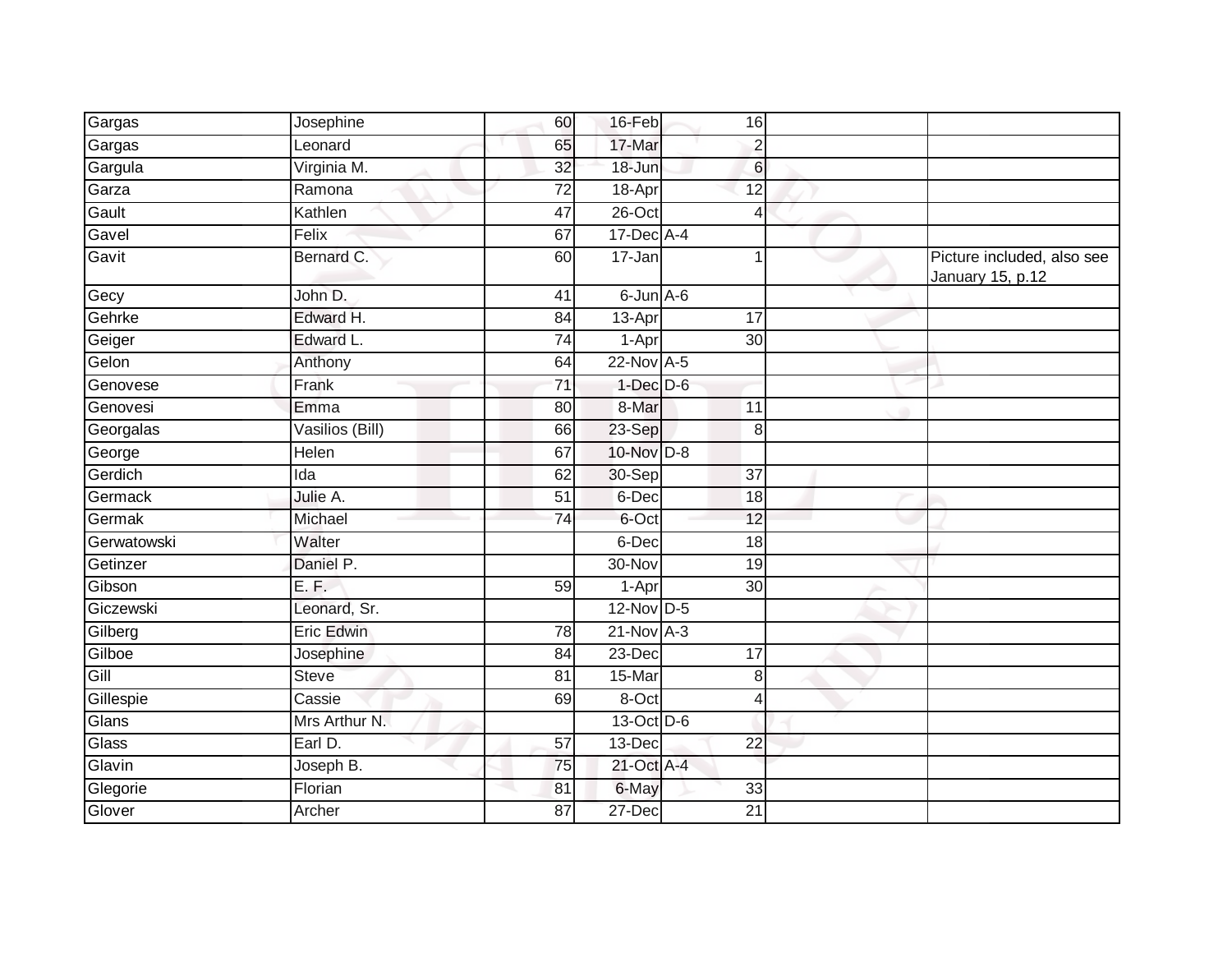| Goerg        | Frieda          | 69              | 13-Sep      | 14              |                      |
|--------------|-----------------|-----------------|-------------|-----------------|----------------------|
| Golding      | Agusta Louise   | 79              | 6-Aug       | 13              |                      |
| Golding      | George R.       | 76              | 18-Jul A-4  |                 |                      |
| Golinski     | Frances D.      | 67              | 5-Dec A-4   |                 |                      |
| Gombos       | <b>Moses</b>    | 79              | $27 - Dec$  | $\overline{21}$ |                      |
| Gomez        | Christina       | 28              | 1-Apr       | 30              |                      |
| Gonsiorowski | Michaeline      | 74              | 16-Feb      | 16              |                      |
| Good         | George R.       | 60              | 31-Mar      | 44              |                      |
| Goodman      | Estella M.      | 75              | $13 -$ Jul  | $9\,$           |                      |
| Goodwine     | Benjamin H.     | 65              | $2-Sep$     | 26              |                      |
| Goon         | Connie          | 4               | 7-Dec       | 18              |                      |
| Gorley       | Minnie M.       | 62              | 4-May       | 10              |                      |
| Gosence      | Joseph          | 67              | 28-Dec      | 19              |                      |
| Gostyla      | Joseph          | 69              | 18-Apr      | 12              |                      |
| Gouty        | Louis E.        | 81              | 6-Jun A-6   |                 |                      |
| Govert       | Chaterine       | 67              | 18-Jun      | 6               |                      |
| Govert       | James W.        | 23              | 18-Oct      | $\overline{15}$ |                      |
| Grainger     | Thomas F.       | 84              | 26-Apr      | 17              |                      |
| Graun        | <b>Bertha</b>   | 81              | 4-Jan       | 8               |                      |
| Graver       | Herbert S., Sr. | 74              | 8-Aug A-4   |                 | Graver Tank Mfg. Co. |
| Graves       | Clarence E.     | 74              | 13-Oct D-6  |                 |                      |
| Green        | Roy E.          | 66              | 11-Apr      | 4               |                      |
| Green        | William A.      | 30              | 29-Nov A-16 |                 |                      |
| Greenberg    | Miram           | 78              | 17-May      | 17              |                      |
| Greer        | Boyd            | 52              | 15-Sep B-10 |                 |                      |
| Grelecki     | Jennie          | 73              | 3-May       | 19              |                      |
| Grenert      | Charles E.      | $\overline{22}$ | $21 - Jun$  | 5               |                      |
| Grevious     | <b>Matt</b>     | 45              | 29-Nov A-16 |                 |                      |
| Griese       | Carl W.         | 37              | 17-Aug      | 18              |                      |
| Griesel      | Anna            | 80              | 25-Jun      | 30              |                      |
| Grimmer      | Anna A.         | 86              | 30-Apr      | 10              |                      |
| Grissom      | Leo E.          | 44              | 5-Nov B-2   |                 |                      |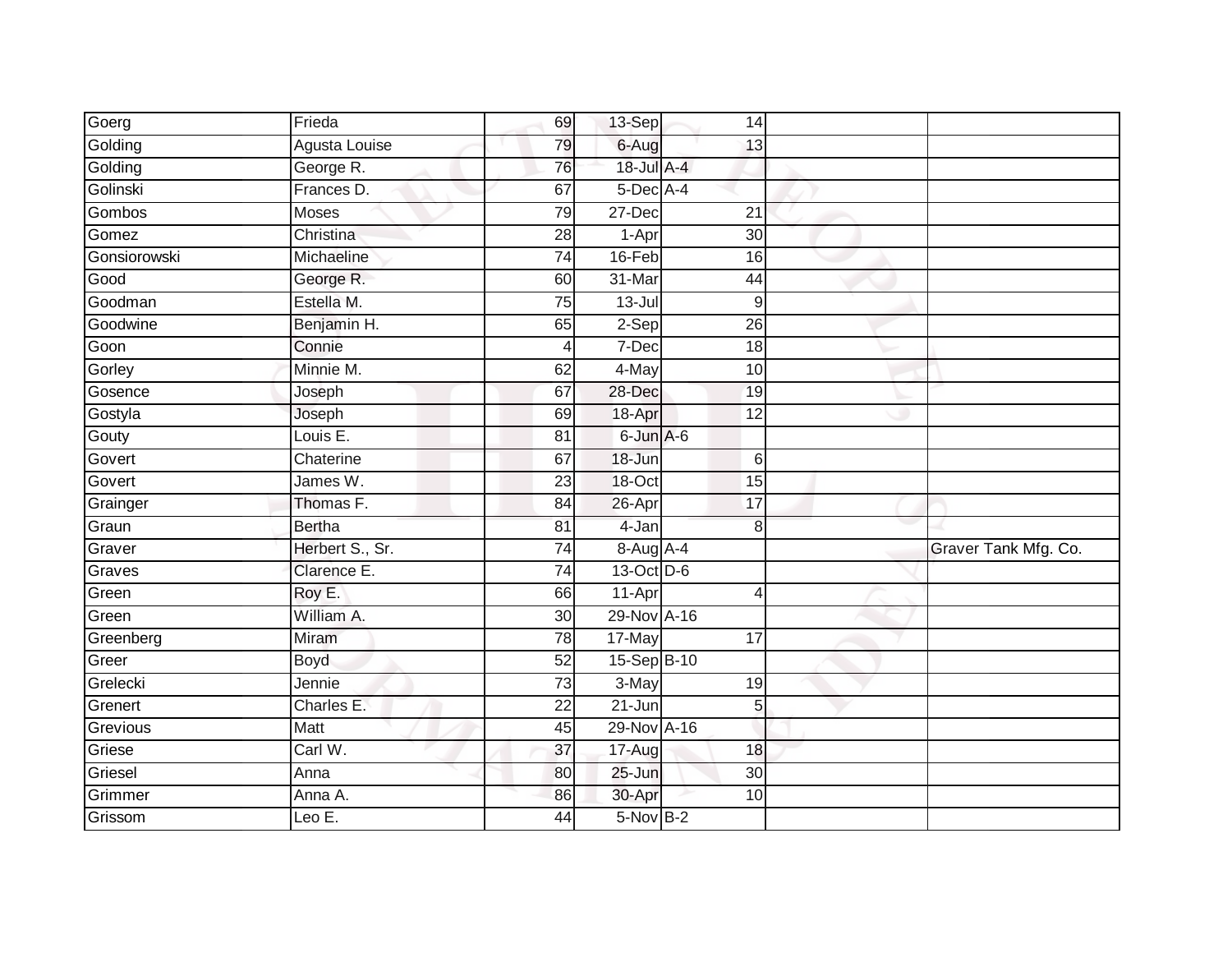| Austin B.          | 59              |            | 41                      |                                                                                                                                                          |                  |
|--------------------|-----------------|------------|-------------------------|----------------------------------------------------------------------------------------------------------------------------------------------------------|------------------|
| Joseph B.          | 75              |            |                         |                                                                                                                                                          |                  |
| Jacob A.           | 86              | 4-Apr      | $\overline{\mathbf{4}}$ |                                                                                                                                                          |                  |
| Adam               | 59              |            |                         |                                                                                                                                                          |                  |
| Dr. H.C.           | $\overline{72}$ | $23 -$ Jul | 1                       |                                                                                                                                                          | Picture included |
| Lilly              | 61              | 22-Dec     | 6                       |                                                                                                                                                          |                  |
| John               | 60              | 7-Apr      | 7                       |                                                                                                                                                          |                  |
| Robert H.          | 70              | 11-Apr     | $\overline{4}$          |                                                                                                                                                          |                  |
| Lucy               | 79              | $3 - Jan$  | $\overline{4}$          |                                                                                                                                                          |                  |
| <b>Dolores</b>     | $\overline{18}$ |            | $\overline{4}$          |                                                                                                                                                          |                  |
| Frank Sr.          | 62              | 28-May     | 8                       |                                                                                                                                                          |                  |
| Sgt. Mickey J.     | $\overline{22}$ | 4-Apr      | $\overline{4}$          |                                                                                                                                                          |                  |
| Mary Katherine     | $\overline{2}$  |            | 17                      |                                                                                                                                                          |                  |
| Djukan             | 59              | 5-Mar      | $\overline{31}$         |                                                                                                                                                          |                  |
| Albert             | 93              |            | $\overline{12}$         |                                                                                                                                                          |                  |
| Theodore           | 84              |            |                         |                                                                                                                                                          |                  |
| Kalman             | 85              | $22 - Jun$ | $\overline{4}$          |                                                                                                                                                          |                  |
| Carrie             | 42              | 16-Nov     | $\overline{4}$          |                                                                                                                                                          |                  |
| Dr. Edmund Carl    | 66              | 14-Mar     | 6                       |                                                                                                                                                          |                  |
| Herman H.          | 60              | 4-May      | 10                      |                                                                                                                                                          |                  |
| Mrs Vernon         | 65              |            |                         |                                                                                                                                                          |                  |
| Mary               | 78              | 3-Mar      | $\overline{32}$         |                                                                                                                                                          |                  |
| William H.         | 75              |            |                         |                                                                                                                                                          |                  |
| Michael, Sr.       | 55              | 8-Oct      | $\overline{4}$          |                                                                                                                                                          |                  |
| <b>Gladys Jean</b> | $\overline{30}$ | $19-Feb$   | $\overline{4}$          |                                                                                                                                                          |                  |
| Lillian M.         |                 | $3-Feb$    | 23                      |                                                                                                                                                          |                  |
| Michael            | 65              | 16-Mar     | $\overline{4}$          |                                                                                                                                                          |                  |
| Norman             | 6               | 12-Apr     | 15                      |                                                                                                                                                          |                  |
| Dr. Warren S.F.    |                 |            | 18                      |                                                                                                                                                          |                  |
| Robert T.          | $\overline{22}$ |            |                         |                                                                                                                                                          |                  |
| Ernest F.          | 51              | 9-Jun      | $\overline{22}$         |                                                                                                                                                          |                  |
| John               | $\overline{59}$ |            |                         |                                                                                                                                                          |                  |
|                    |                 |            |                         | 28-Apr<br>20-Oct D-7<br>27-Oct C-10<br>14-Feb<br>13-Apr<br>28-Sep<br>$11-Nov$ D-4<br>29-Sep C-11<br>$10$ -Oct $A$ -4<br>6-Dec<br>24-Oct A-4<br>8-Dec D-8 |                  |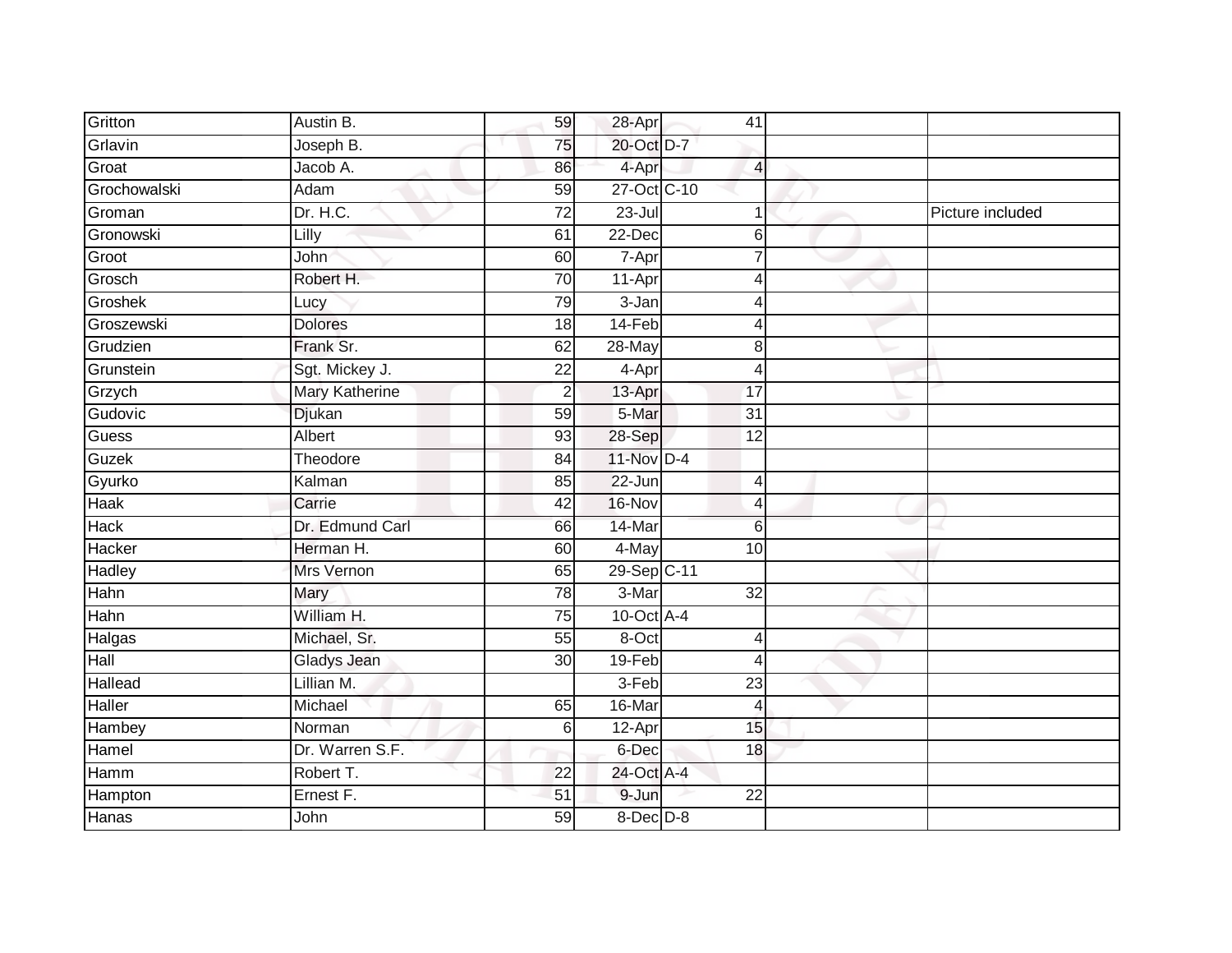| Hanchar          | Elizabeth         |                 | 6-Jul            | 20              |  |
|------------------|-------------------|-----------------|------------------|-----------------|--|
| <b>Harkins</b>   | Marie T.          | 33              | 6-Jul            | $\overline{20}$ |  |
| Harman           | Rev. Walter E.    |                 | 6-Jan            | $\overline{18}$ |  |
| Harmon           | Andrew J.         | 81              | 21-May D-10      |                 |  |
| Harper           | Howard E.         | 61              | $12-Oct$         | $\overline{24}$ |  |
| Harrell          | Minerva A.        | 75              | 14-Jan           | $\overline{30}$ |  |
| Harrell          | William J.        | 52              | 24-Oct A-4       |                 |  |
| Harrigan         | <b>Barbara</b>    | 75              | $30 -$ Jul       | 6               |  |
| <b>Harris</b>    | Albert P.         | $\overline{77}$ | $21 -$ Jul       | $\overline{27}$ |  |
| Harrison         | Frank             | $\overline{54}$ | $26$ -Feb        | $\overline{27}$ |  |
| Harsbarger       | James O.          | $\overline{77}$ | $12$ -Dec $A$ -4 |                 |  |
| Hartog           | <b>Nick</b>       | 61              | 22-Jul 1, 6      |                 |  |
| Haryasz          | Debora Ann        | 7 mons          | 22-Dec           | $6\phantom{.}$  |  |
| Haryasz          | John C.           | 45              | 10-Oct A-4       |                 |  |
| Hatcher          | Cora              | 78              | 18-Apr           | 12              |  |
| Hausler          | William E.        | $\overline{72}$ | 9-Jun            | $\overline{22}$ |  |
| <b>Hayes</b>     | George H.         | 68              | 26-Mar           | 35              |  |
| <b>Hayes</b>     | Walter, Jr        | 5 days          | $3-Feb$          | $\overline{23}$ |  |
| <b>Hays</b>      | <b>Mary Alice</b> | 84              | 20-Sep           | 4               |  |
| Hazen            | Alferd R.         | $\overline{77}$ | $28 - May$       | 8               |  |
| Hazlett          | Ruth              | $\overline{3}$  | 16-Dec           |                 |  |
| <b>Hearn</b>     | Grace             | 46              | $24 - Jan$       | 3               |  |
| Heathcote        | Elizabeth A.      | $\overline{71}$ | 14-Jun           | Δ               |  |
| Hebda            | <b>John</b>       | 68              | $11-Nov$ D-4     |                 |  |
| Heckleman        | Lucy              | 56              | 22-Apr           | $\overline{35}$ |  |
| Hegedus          | William           | $\overline{72}$ | $21-Apr$         | $\overline{14}$ |  |
| Heinbaugh        | John W.           | 79              | $11 - Jun$       | 8               |  |
| Heinemann        | Teresa E.         | 68              | 12-Sep A-4       |                 |  |
| <b>Heinerich</b> | Norbert J.        | 55              | $3 - Jan$        | $\overline{4}$  |  |
| Heinich          | William R.        | 68              | $2-Jun$          | 34              |  |
| Heins            | Louis H.          | 66              | 8-Nov            | 12              |  |
| Heintz           | Alvina            | 65              | $25$ -Mar        | $\overline{31}$ |  |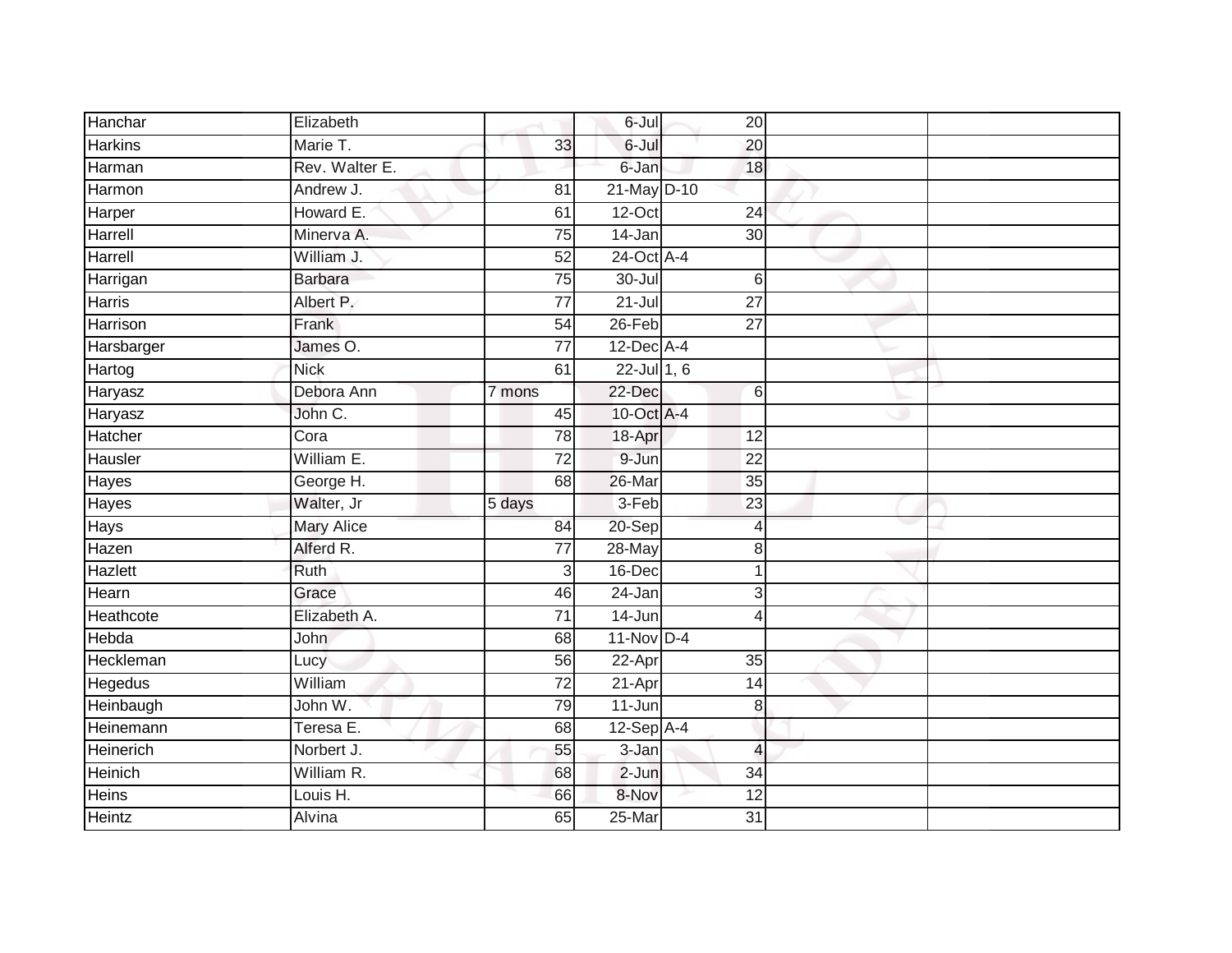| Michael J.          | 63              |            |                |                                                                                                                                                                                                                                                                                                        |                                               |
|---------------------|-----------------|------------|----------------|--------------------------------------------------------------------------------------------------------------------------------------------------------------------------------------------------------------------------------------------------------------------------------------------------------|-----------------------------------------------|
| Frederick           | 66              | $28 -$ Jul |                |                                                                                                                                                                                                                                                                                                        |                                               |
| Howard              | 44              |            |                |                                                                                                                                                                                                                                                                                                        |                                               |
| Martin              | 70              |            | 4              |                                                                                                                                                                                                                                                                                                        |                                               |
| James C.            | $\overline{57}$ | 28-May     |                |                                                                                                                                                                                                                                                                                                        |                                               |
| <b>Lily Marlene</b> | 21 days         |            |                |                                                                                                                                                                                                                                                                                                        |                                               |
| Caroline            | 67              |            |                |                                                                                                                                                                                                                                                                                                        |                                               |
| Frank               | 73              |            |                |                                                                                                                                                                                                                                                                                                        |                                               |
| Daniel              | 48              |            | 4              |                                                                                                                                                                                                                                                                                                        |                                               |
| John W., Sr.        | 67              |            |                |                                                                                                                                                                                                                                                                                                        |                                               |
| Eulalio             | 66              |            |                |                                                                                                                                                                                                                                                                                                        |                                               |
| Kasper C.           | 80              |            | $\overline{4}$ |                                                                                                                                                                                                                                                                                                        |                                               |
| Lacey               | 58              |            |                |                                                                                                                                                                                                                                                                                                        |                                               |
| Patrick John        | 14              |            |                |                                                                                                                                                                                                                                                                                                        |                                               |
| Margaret            | $\overline{75}$ |            |                |                                                                                                                                                                                                                                                                                                        |                                               |
| Viola F.            | 51              |            |                |                                                                                                                                                                                                                                                                                                        |                                               |
| Alpha A.            | 78              | 18-Mar     |                |                                                                                                                                                                                                                                                                                                        |                                               |
| Elnora              | 93              |            |                |                                                                                                                                                                                                                                                                                                        |                                               |
| Leo                 | 56              |            |                |                                                                                                                                                                                                                                                                                                        |                                               |
| <b>Mabel</b>        | 69              | $18 - Jun$ |                |                                                                                                                                                                                                                                                                                                        |                                               |
| Burton J.           | 75              | 10-May     | 17             |                                                                                                                                                                                                                                                                                                        |                                               |
| William             | 66              | $1-Jun$    |                |                                                                                                                                                                                                                                                                                                        |                                               |
| William H.          | 34              | 2-Mar      |                |                                                                                                                                                                                                                                                                                                        |                                               |
| William F.          | $\overline{77}$ |            |                |                                                                                                                                                                                                                                                                                                        |                                               |
| Eize                | 79              |            |                |                                                                                                                                                                                                                                                                                                        | page heading incorrectly<br>reads Feb 22      |
| <b>Bessie</b>       | 63              |            | 4              |                                                                                                                                                                                                                                                                                                        |                                               |
| Alvah A.C.          | 79              | $7 - Jun$  |                |                                                                                                                                                                                                                                                                                                        |                                               |
| John                | 88              | $13 -$ Jul |                |                                                                                                                                                                                                                                                                                                        |                                               |
| Mary E.             | 44              | 24-Mar     |                |                                                                                                                                                                                                                                                                                                        |                                               |
| William P.          | 76              | 14-Jun     | 4              |                                                                                                                                                                                                                                                                                                        |                                               |
| Walter G.           | 49              |            | 5              |                                                                                                                                                                                                                                                                                                        |                                               |
|                     |                 |            |                | 1-Jun<br>13<br>14-Nov A-4<br>14-Feb<br>8<br>22-Sep<br>5-Dec A-4<br>29-Nov A-16<br>2-Aug<br>$13-Aug$ D-6<br>1-Jun<br>15-Oct<br>$2$ -May A-4<br>7-Oct D-4<br>30-Jun<br>$\overline{25}$<br>26-Nov A-4<br>5<br>28-Feb<br>8<br>17-Oct A-4<br>6<br>16-May A-4<br>23-Feb<br>20-Sep<br>17<br>9<br>36<br>30-Aug | 18<br>10<br>18<br>$\overline{18}$<br>16<br>18 |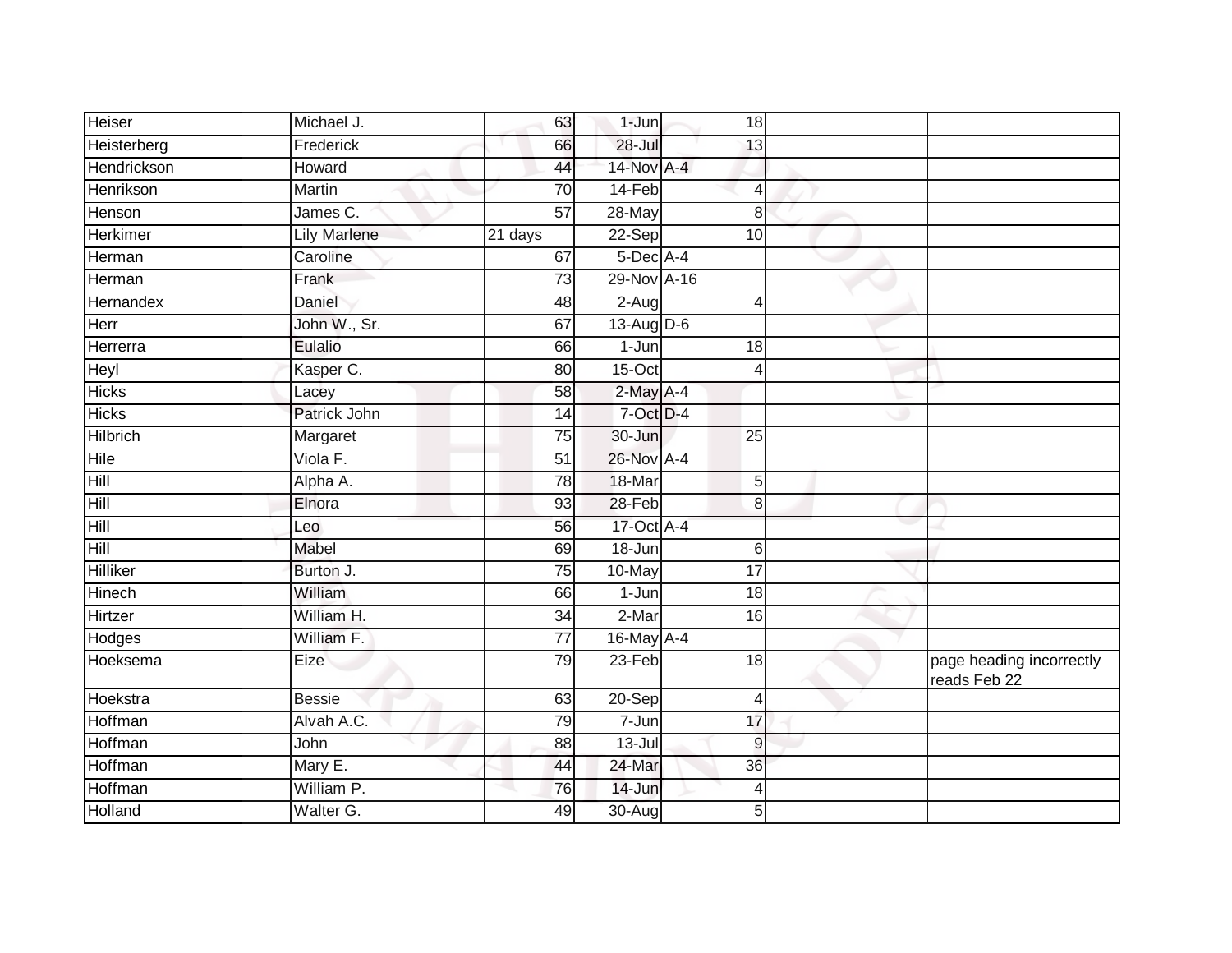| Holley        | Charles L. (Chub) | 47              | 13-Aug D-6       |    |                 |  |
|---------------|-------------------|-----------------|------------------|----|-----------------|--|
| <b>Hollis</b> | Elsie M.          |                 | $7$ -Jul $A-9$   |    |                 |  |
| Holm          | Frank O           | 76              | 13-May           |    | 33              |  |
| Holmes        | C. Oliver         | 70              | $1-Jun$          |    | 18              |  |
| Holmes        | Dr. Jay A.        | $\overline{72}$ | $23 - Jun$       |    | $\overline{4}$  |  |
| Holmes        | Theresa B.        | 56              | 6-Aug            |    | $\overline{13}$ |  |
| Holthouse     | Arthur R.         | $\overline{59}$ | 31-Oct A-4       |    |                 |  |
| Holton        | Jack              |                 | $12$ -Dec $A$ -4 |    |                 |  |
| Homco         | Michael P.        | 52              | 27-Dec           | 21 |                 |  |
| Hoover        | Anna              | 81              | 15-Aug A-6       |    |                 |  |
| Horst         | Edward            | 78              | 29-Sep C-11      |    |                 |  |
| Horstman      | Marguerite        | 45              | 3-Oct A-4        |    |                 |  |
| Horszt        | Frank             | 65              | 5-Jan            |    | 16              |  |
| Horvath       | Katherine         | 66              | 30-Jul           |    | $6\phantom{1}6$ |  |
| Horvath       | Lidia             | 70              | 5-Apr            |    | $\overline{17}$ |  |
| <b>Houk</b>   | Dr. W.F.          | 77              | 28-Feb           |    | 8               |  |
| Houser        | Nancy A.          | 74              | 22-Jun           |    | $\overline{4}$  |  |
| Howard        | Mrs C.W.          | 94              | 17-Aug           |    | 18              |  |
| Howard        | Wilbur E.         | 45              | 5-Nov B-2        |    |                 |  |
| <b>Hric</b>   | Andrew            | 69              | 22-Aug A-4       |    |                 |  |
| Hrisinko      | Anna              | 62              | $24-Sep$         |    | 6               |  |
| Hruskocy      | Joseph, Sr.       | $\overline{70}$ | $25 - Jan$       |    | 16              |  |
| Huber         | George E.         | 56              | $19$ -Oct        |    | 24              |  |
| Hubler        | Claude P.         | 59              | 18-Feb           |    | $\overline{32}$ |  |
| Hucko         | Katherine         | 64              | 2-Apr            |    | 30              |  |
| Huish         | Jessie G.         | 56              | 12-Apr           |    | 15              |  |
| Huke          | Robert            | $\overline{54}$ | $28 -$ Jul       |    | 13              |  |
| Humpfer       | Joseph            | 87              | 25-Oct           |    | 10              |  |
| Hutchinson    | Robert Lee        | 63              | $1 - Jun$        |    | 1               |  |
| Hutson        | Norman            | 25              | 8-Sep            |    | 13              |  |
| Idzik         | Michael           | 65              | 7-Sep            |    | 8               |  |
| Ingram        | <b>Jack</b>       | 59              | $28-Feb$         |    | 8               |  |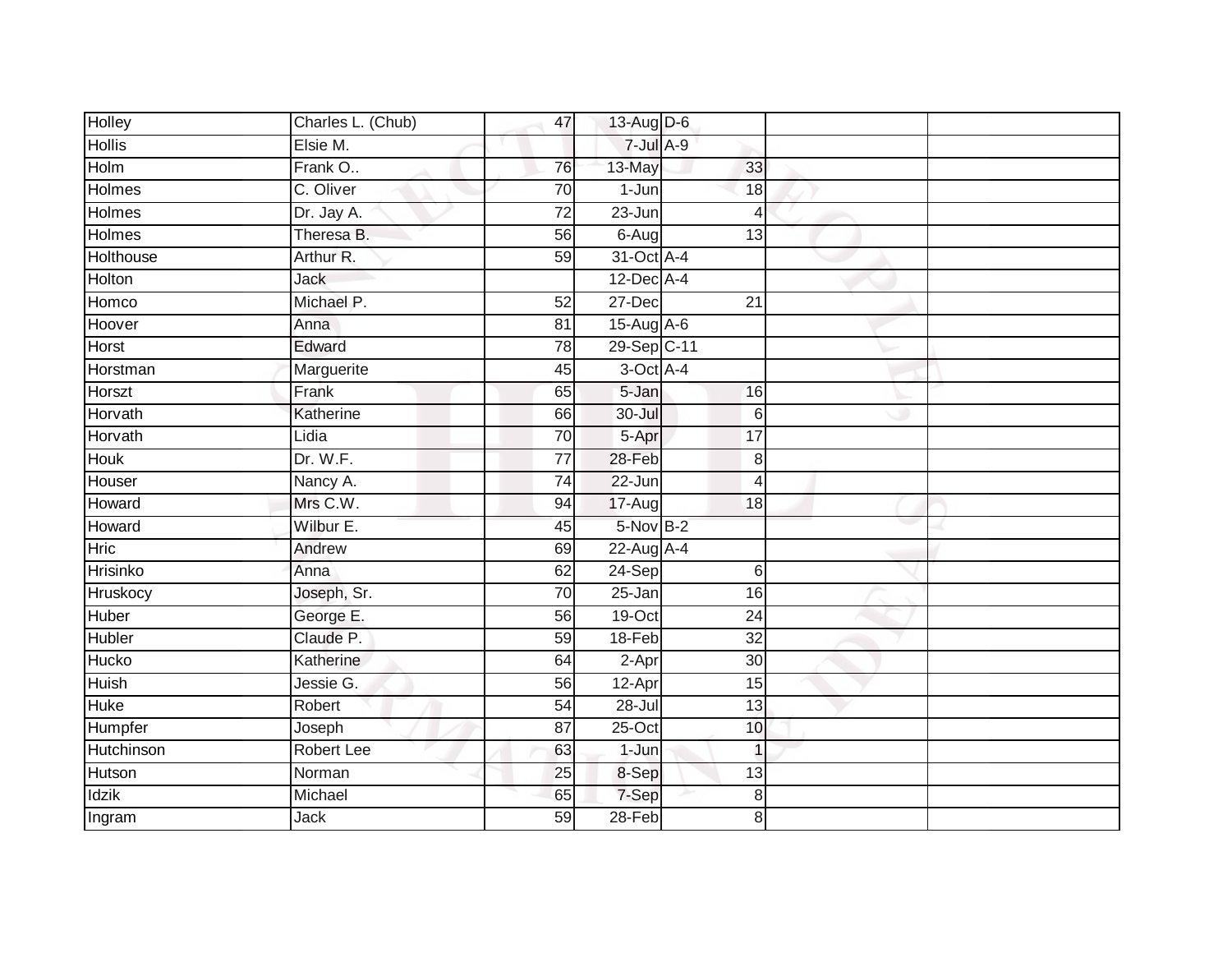| Irvin     | Leland W.           | 48              | 2-Aug            | $\overline{4}$  |                                          |
|-----------|---------------------|-----------------|------------------|-----------------|------------------------------------------|
| Irwin     | Mary                | 93              | 22-Feb           | 14              |                                          |
| Ismail    | Akif                | 68              | 15-Apr           | 29              |                                          |
| Ivaska    | John                | 49              | 23-Feb           | 18              | page heading incorrectly<br>reads Feb 22 |
| Jabaay    | Diana               | 76              | $16$ -Dec $A$ -7 |                 |                                          |
| Jablonski | <b>Robert</b>       | $\overline{21}$ | 1-Mar            | 16              |                                          |
| Jackson   | Grover C.           | 67              | 8-Feb            | 18              |                                          |
| Jackson   | John                | 59              | 9-Nov            | 18              |                                          |
| Jacobs    | Frank               | 82              | 21-Mar           | 3               |                                          |
| James     | Harold              | 64              | 13-Sep           | 14              |                                          |
| Jamrok    | Anna                | 64              | 11-Feb           | 28              |                                          |
| Jamroz    | Michaeline (Minnie) | 46              | 3-Sep            | 6               |                                          |
| Janes     | Rev. Arza P.        | $\overline{87}$ | 19-Oct           | $\overline{24}$ |                                          |
| Jania     | Walter              | 60              | 22-Dec           | $6\phantom{1}6$ |                                          |
| Janik     | Anthony             | 68              | 17-Jan           | $\overline{7}$  |                                          |
| Janowiak  | Mary Pia            | 17 days         | 7-Sep            | 8               |                                          |
| Jarabak   | Paul                | $\overline{74}$ | 27-Sep           | 8               |                                          |
| Jaros     | Martin              | 65              | 8-Mar            | 11              |                                          |
| Jarowski  | Julius              | 71              | 6-Oct            | 12              |                                          |
| Jelen     | Walter              | 67              | 8-Mar            | $\overline{11}$ |                                          |
| Jenkins   | Elizabeth Ann       | 82              | 2-Apr            | 30              |                                          |
| Jennings  | Helen               | 66              | 31-Mar           | $\overline{44}$ |                                          |
| Jensen    | <b>Niels Peter</b>  | 92              | $16$ -Jun $A$ -4 |                 |                                          |
| Jobling   | Maude M.            | 59              | 18-Oct           | 15              |                                          |
| Johnson   | Albert H.           | 69              | 6-Jul            | $\overline{20}$ |                                          |
| Johnson   | Anna                | 82              | 27-Apr           | 14              |                                          |
| Johnson   | <b>Carl Martin</b>  | $\overline{54}$ | 7-Sep            | 1               |                                          |
| Johnson   | Charles             | 56              | $26$ -Feb        | $\overline{27}$ |                                          |
| Johnson   | Enloe C.            | 67              | 10-Dec A-8       |                 |                                          |
| Johnson   | Irwin A.            | 60              | 30-Dec           | 5               |                                          |
| Johnson   | John A.             | 31              | 23-May A-4       |                 |                                          |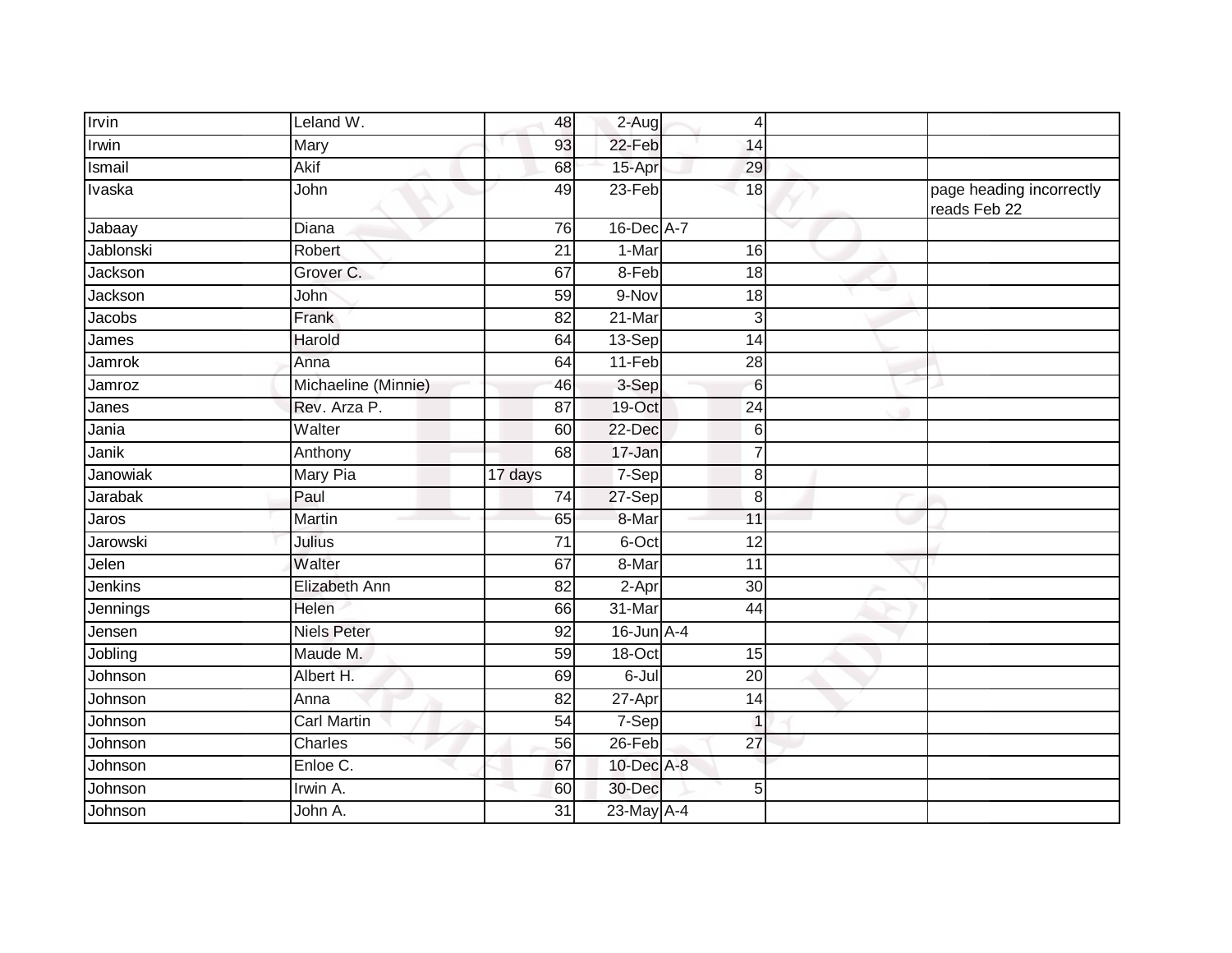| Johnson      | Lena J.           | 56              | 22-Oct             | 40              |               |
|--------------|-------------------|-----------------|--------------------|-----------------|---------------|
| Johnson      | Ruby              | 14              | 23-Jun             | $\overline{4}$  |               |
| Johnston     | Gordon            | 55              | 28-May             | 8               |               |
| Jonas        | Frank             | 63              | $19 -$ Jul         | 8               |               |
| Jones        | $Eva$ I.          | $\overline{58}$ | $11-Oct$           | 4               |               |
| Jones        | Fred              | 59              | 1-Nov              | 17              |               |
| Jones        | George H.         | 65              | 17-Jan             | $\overline{7}$  |               |
| Jones        | Kenneth H.        | 58              | 26-Mar             | 35              |               |
| Jones        | <b>Mrs Melvin</b> |                 | $6$ -Jun $A$ -6    |                 |               |
| Jones        | Thomas W.         | 61              | 11-Mar             | $\overline{2}$  |               |
| Jonkier      | Richard S.        | $\overline{27}$ | $2 -$ Jul          | $\overline{4}$  |               |
| Jonkman      | John              | 74              | 8-Jun              | 4               |               |
| Joyce        | Delia             | 81              | 21-Oct A-4         |                 |               |
| Jung         | <b>Barbara</b>    | 90              | 27-Oct C-10        |                 |               |
| Jung         | George M.         | 76              | 4-Nov D-6          |                 |               |
| Jurecki      | Helen             | 65              | $2 -$ Jul          | $\overline{4}$  |               |
| Juriga       | <b>Steve</b>      |                 | 8-Oct              | 4               |               |
| Kaczmarczyk  | Jack              | 59              | 15-Feb             |                 |               |
| Kaczmarczyk  | Jacob             |                 | 58 Februrary<br>16 | 16              |               |
| Kaczmarowski | Antionette        | 63              | 15-Mar             | 8               |               |
| Kadas        | Harriet J.        |                 | $3-Feb$            | 23              |               |
| Kadron       | <b>Bernice</b>    | 68              | 18-Jan             | $\overline{12}$ |               |
| Kadu         | Lazar             | 67              | $26$ -Oct          | $\overline{4}$  |               |
| Kaegebein    | Henry H.          |                 | 19-Feb             | 4               |               |
| Kaegebein    | Walter F.         | 68              | $26$ -Oct          | $\overline{4}$  |               |
| Kahler       | <b>Rose Marie</b> | 51              | 6-Oct              | 12              |               |
| Kaleva       | Anna              | 58              | 11-Mar             | 28              |               |
| Kaleva       | Anna              | 58              | 11-Mar             | $\overline{2}$  |               |
| Kaminsky     | Stephen H.        | 65              | 19-Aug             | $6\phantom{1}$  | second page 6 |
| Kaniewski    | John              | 69              | $23 -$ Jul         | $\overline{22}$ |               |
| Kantowicz    | Jennie            | 49              | 12-Nov D-5         |                 |               |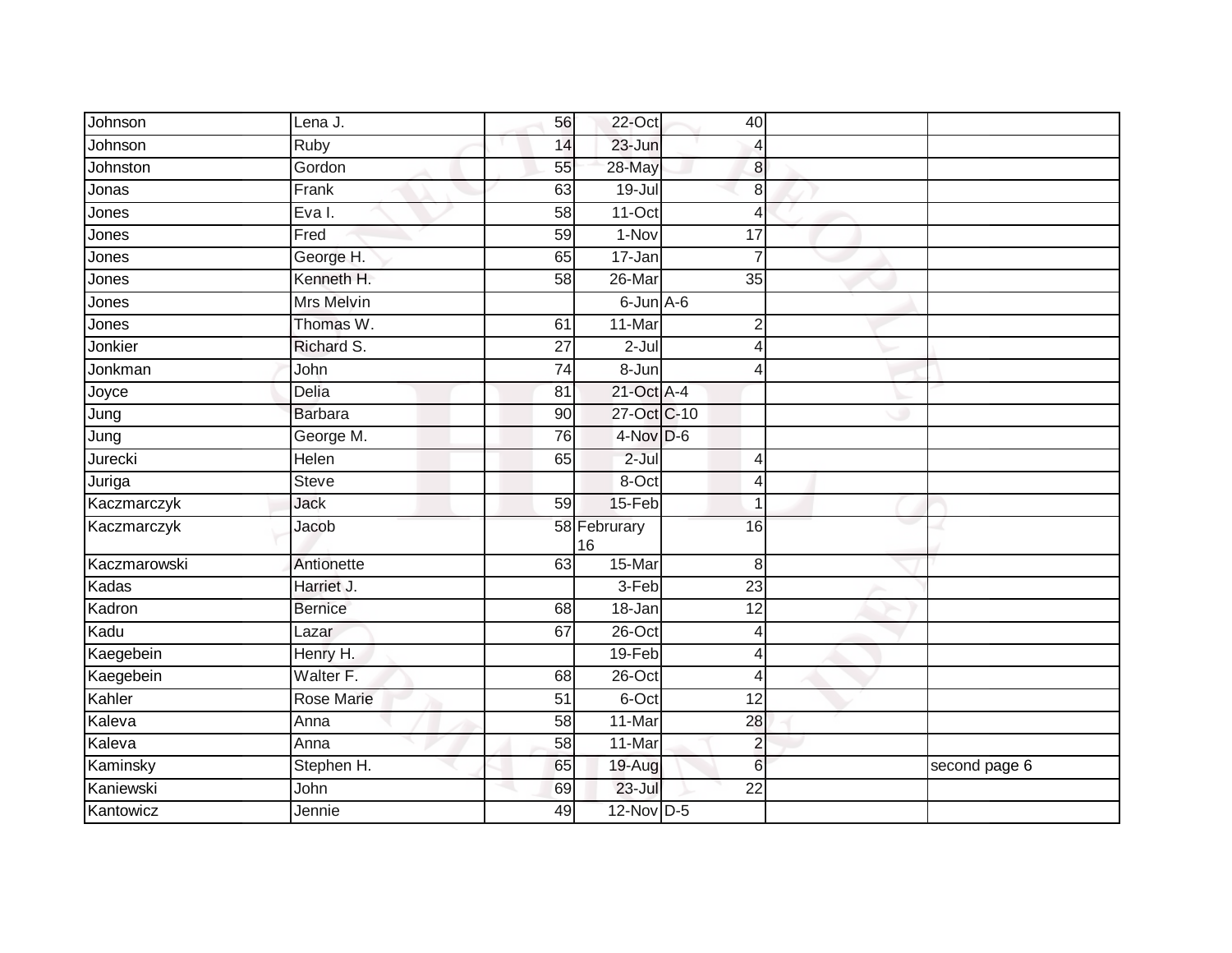| Kapcak        | Pfc. Frank L.                      | 24              | 26-Sep A-8      |                 |  |
|---------------|------------------------------------|-----------------|-----------------|-----------------|--|
| Kapera        | George                             | 60              | 9-Aug           | $\overline{4}$  |  |
| <b>Kapers</b> | John Frank (Scotty<br>Kopercinski) | 46              | $3 - Jun$       | 4               |  |
| Kappes        | <b>Bertha</b>                      | 91              | 13-May          | 33              |  |
| Karagias      | Emily Ann                          | 46              | $7-Nov$ A-5     |                 |  |
| Karagish      | Frances                            | 49              | 16-Mar          | $\overline{4}$  |  |
| Karcz         | John W.                            | 60              | 19-Jan          | 14              |  |
| Karmilowicz   | Mary E.                            | $\overline{71}$ | $21 - Jun$      | 5               |  |
| Karountzos    | Gus                                | 57              | $5$ -Dec $A$ -4 |                 |  |
| Kaslewicz     | Frank                              | 46              | 12-Dec A-4      |                 |  |
| Kasper        | Ganes                              | 52              | 19-Aug          | 6               |  |
| Kasten        | Augusta W.                         | 81              | 16-Aug          | 17              |  |
| Kasting       | Robert W.                          | $\overline{27}$ | 9-Jul           | $\overline{4}$  |  |
| Kaun          | Gertrude                           | 88              | 5-Dec A-4       |                 |  |
| Kavanaugh     | James E., Jr.                      | 50              | $8 -$ Jul       | 14              |  |
| Kayuk         | Anna                               | 69              | $14 -$ Jul      | $\overline{4}$  |  |
| Keilman       | William F.                         | 71              | $1-Aug$ A-4     |                 |  |
| Keiser        | Harvey W.                          | 59              | 21-May D-10     |                 |  |
| Kelemen       | Elizebeth (Betty)                  | 46              | 22-Mar          | 17              |  |
| Kellam        | Clyde E.                           | 67              | $15 - Jan$      | $\overline{4}$  |  |
| Kellar        | Stanley L.                         | 55              | 22-Jan          | 29              |  |
| Kelley        | Frederick, Sr.                     | 69              | $21-Feb$        | $\overline{4}$  |  |
| Kelly         | William                            |                 | 29-Nov          | 1               |  |
| Kendrick      | William W.                         | 36              | 30-Jul          | $6 \,$          |  |
| Kennedy       | Cora I.                            | 50              | 2-Apr           | $\overline{30}$ |  |
| Kenzie        | Josephine                          | 57              | 24-May          | 17              |  |
| Kepics        | Michael, Jr.                       | 42              | 28-Nov A-7      |                 |  |
| Kerner        | Edward H.                          | 70              | 28-Sep          | 12              |  |
| Kerr          | Lena Agnes                         | 69              | 9-Jul           | $\overline{4}$  |  |
| Kersnosky     | John                               | 28              | 7-Nov A-5       |                 |  |
| Kessinger     | Samuel W.                          | 87              | 6-Dec           | 18              |  |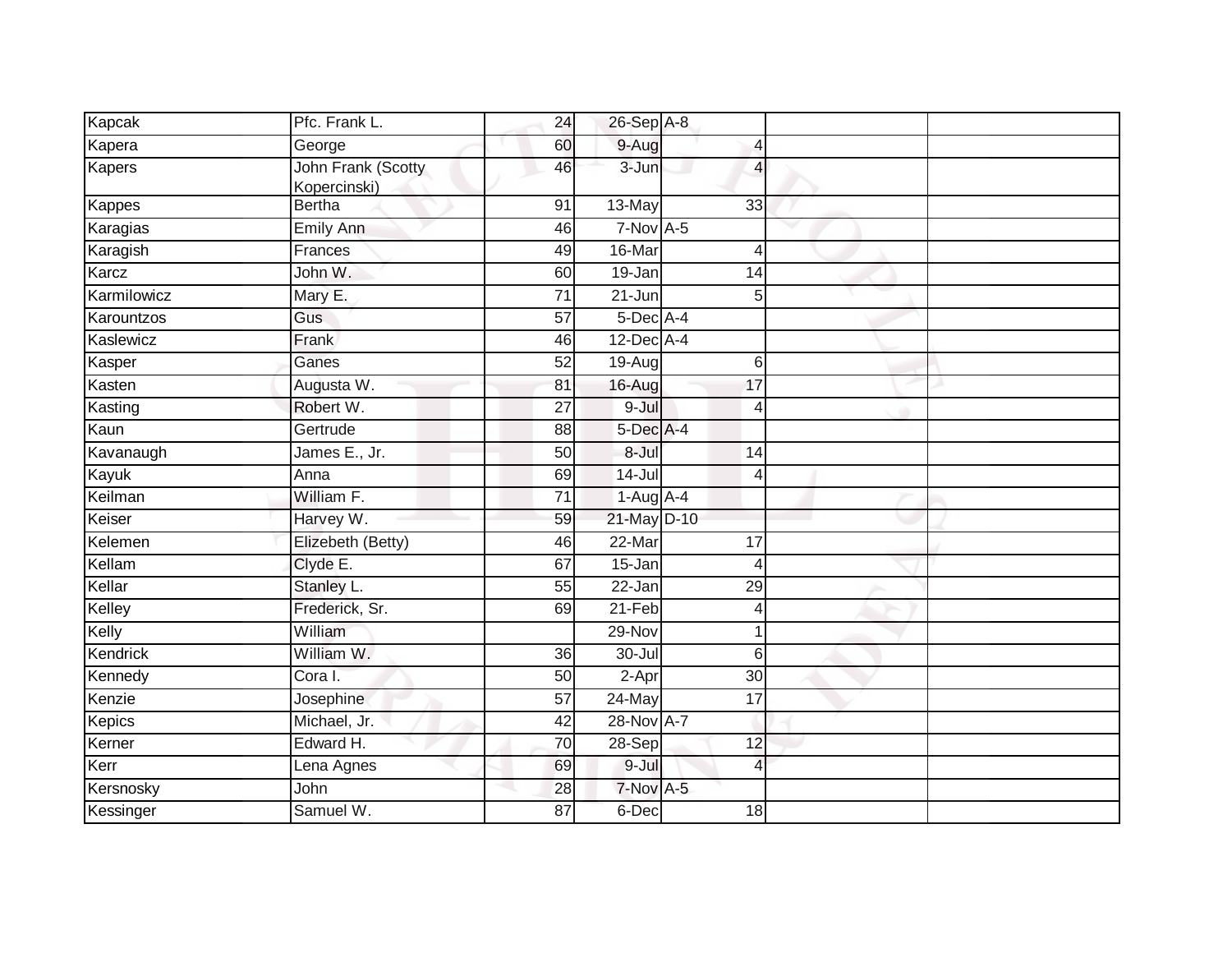| Kessler       | Belle E.             |                 | 7-Feb            |                 | 6           |                                             |
|---------------|----------------------|-----------------|------------------|-----------------|-------------|---------------------------------------------|
| Kiekenapp     | Ralph J.             | 29              | 12-Dec A-4       |                 |             |                                             |
| Kielbasa      | Frank                | 66              | 10-Feb           | 34              |             |                                             |
| Kielbowicz    | Shophie              | 83              | 22-Nov A-5       |                 |             |                                             |
| Kiester       | Rita Ann             | $\overline{24}$ | 13-Aug D-6       |                 | <b>Moss</b> |                                             |
| Kinel         | Stanley I.           | 47              | $2$ -Dec $D-4$   |                 |             |                                             |
| King          | Mary                 | 73              | 14-Jan           | 30              |             |                                             |
| Kinmna        | <b>Ben</b>           |                 | $23-Aug$         | $\overline{7}$  |             |                                             |
| Kinsey        | Grace                | 75              | 17-Feb           | $\overline{17}$ |             |                                             |
| Kish          | Mary                 | $\overline{48}$ | 29-Jun           | $\overline{4}$  |             |                                             |
| Kish          | Steve, Jr.           | 39              | $10$ -Dec $A-8$  |                 |             |                                             |
| Kitchel       | John F.              | 73              | 24-Jan           | 3               |             |                                             |
| Kitchell      | Frank B.             | 73              | 21-May D-10      |                 |             |                                             |
| Klaaf         | Chris F.             | 82              | 3-Dec A-11       |                 |             |                                             |
| Klassen       | Joseph F.            | 73              | 11-Jan           | 16              |             |                                             |
| Klassen       | Walter N.            | 44              | 7-Jun            | 17              |             |                                             |
| Klawinski     | Ervin                | $\overline{42}$ | $4$ -Oct         | $\overline{17}$ |             |                                             |
| Kleckner      | Esther V.            | 78              | 17-Mar           | $\overline{2}$  |             |                                             |
| Klekot        | Frank H., Sr.        |                 | 7-Sep            | 8               |             |                                             |
| Klemensiewicz | <b>John</b>          | 59              | 16-Nov           | $\overline{4}$  |             |                                             |
| Klemme        | <b>Arthur Walter</b> | 59              | $2-Jul$          | $\overline{4}$  |             |                                             |
| Klisurich     | Daniel               | 76              | 24-Nov A-3       |                 |             |                                             |
| Klobuchar     | David                | 59              | 20-Jun A-12      |                 |             |                                             |
| Klochan       | Pamela Marie         | 5 months        | $21$ -Oct $A$ -4 |                 |             |                                             |
| Klooster      | Jennie               | 82              | 8-Mar            | 11              |             |                                             |
| Klosek        | Bernard (Ben)        | 52              | 6-Dec            | 18              |             |                                             |
| Klough        | Bert E.              | 82              | $9$ -May A-4     |                 |             |                                             |
| Kmatz         | Micheal J.           | 64              | $26$ -Mar        | 35              |             |                                             |
| Knapik        | Army Pvt. Chester    | 21              | 27-Jun A-11      |                 |             | Picture included, also see<br>June 20, p 25 |
| Knebusch      | Minnie Hildebrandt   | 89              | 12-Oct           | 24              |             |                                             |
| Kobeszka      | Konstanty            |                 | $18-Aug$         | 32              |             |                                             |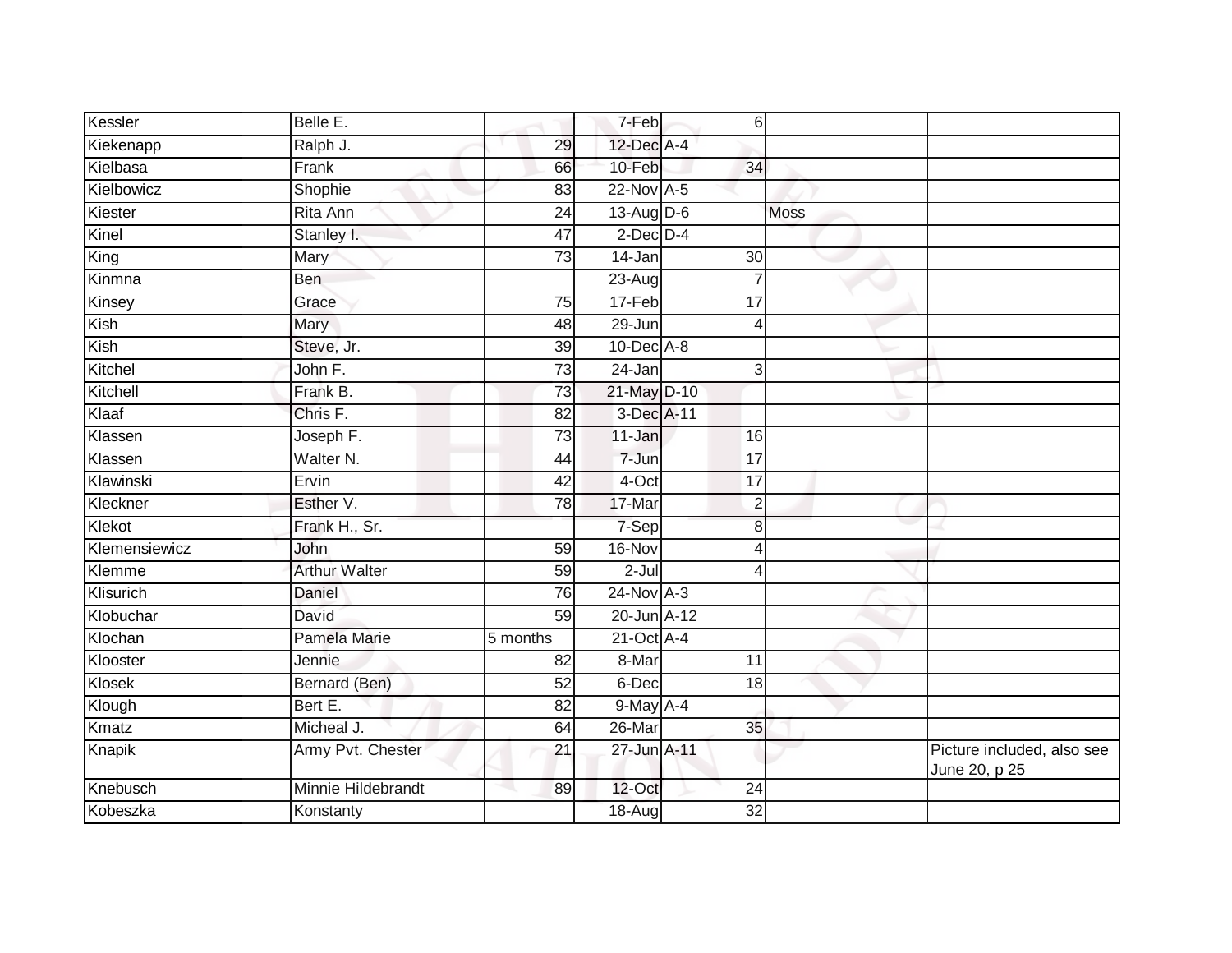| Koby       | Dale Robert     | $\overline{5}$ mons | 4-Jun          | 8               |                  |
|------------|-----------------|---------------------|----------------|-----------------|------------------|
| Koehn      | Edward          | 58                  | 8-Dec D-8      |                 |                  |
| Koenig     | Julius          | 63                  | 3-Feb          | 23              |                  |
| Kohin      | <b>Steve</b>    | 55                  | 17-Feb         | 17              |                  |
| kohler     | William         | 63                  | 10-Mar         | $\overline{34}$ |                  |
| Kolhage    | Velma           | 46                  | 28-May         | 8               |                  |
| Kollar     | Anna            | 87                  | $24 - Aug$     | 18              |                  |
| Kollasch   | Raymond         | 47                  | $11-Nov$       | $\overline{1}$  |                  |
| Kolodzski  | Minnie (Woods)  | 50                  | $28 -$ Jul     | 13              |                  |
| Kolwick    | Mary            | 42                  | $8$ -Dec $D-8$ |                 |                  |
| Konefal    | Mary            | 65                  | $16$ -Feb      | 16              |                  |
| Kontol     | George          | 58                  | 6-May          | 33              |                  |
| Korb       | Tillie          | 63                  | $9-Aug$        | 4               |                  |
| Korem      | Emil James, Jr. | 24                  | 9-Sep          | 33              | Airman 2nd Class |
| Korkoz     | Mary            | $\overline{71}$     | 3-Feb          | $\overline{23}$ |                  |
| Koscielny  | Magdalene       | 72                  | 8-Jan          | 6               |                  |
| Koslovsky  | Robert          | $\overline{34}$     | $11$ -Jul A-9  |                 |                  |
| Kotara     | Joseph          | 72                  | 26-Nov A-4     |                 |                  |
| Kotlarczyk | Michael         | $\overline{71}$     | 8-Feb          | 18              |                  |
| Kovach     | Joseph G., Jr.  | 49                  | $23 -$ Jul     | $\overline{22}$ |                  |
| Kovocs     | <b>Steve</b>    | 78                  | 22-Jun         | $\overline{4}$  |                  |
| Kowalczyk  | Anna            | 69                  | 9-Nov          | 18              |                  |
| Kozlowski  | Leonard S.      | 36                  | 31-Jan         | 10              | Picture included |
| Kozubal    | Walter          | 41                  | $9-Aug$        | 4               |                  |
| Kozuch     | Marcel          | 68                  | $14 -$ Jul     | $\overline{4}$  |                  |
| Krager     | Harry A.        | 88                  | 2-Apr          | $\overline{30}$ |                  |
| Krajewski  | Steven          | $\overline{70}$     | 8-Aug A-4      |                 |                  |
| Kravenas   | Joseph          | $\overline{73}$     | 6-May          | 33              |                  |
| Krawczyk   | Ignatius (Jim)  | 61                  | 9-Mar          | 17              |                  |
| Krieter    | Josephine M.    | 69                  | $1 - Jun$      | 18              |                  |
| Krill      | Frances M.      | 80                  | $1-Jun$        | 18              |                  |
| Kristoff   | <b>Helen</b>    | 44                  | $31 - Jan$     | 10              |                  |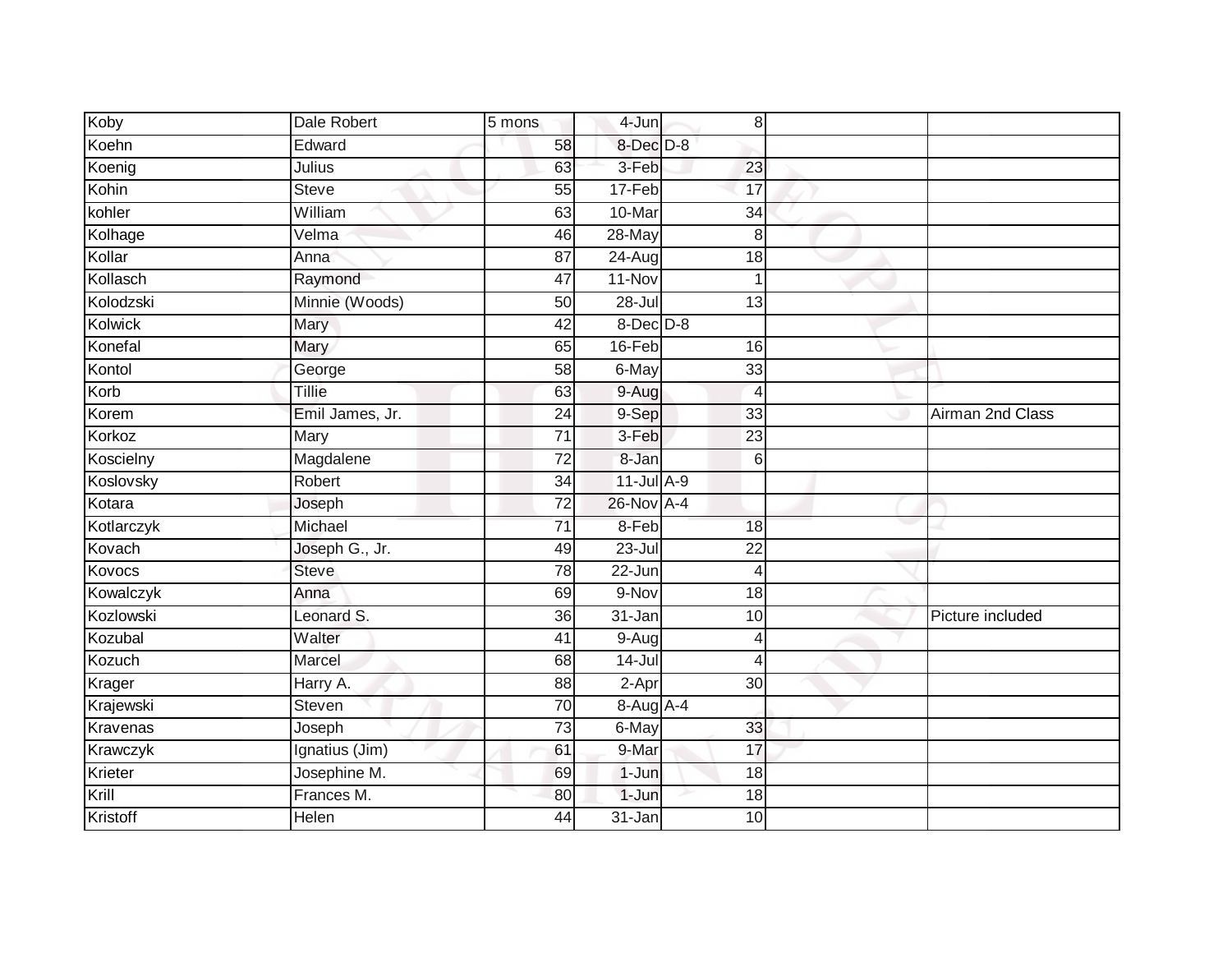| Kroczek      | Stephanie      | 67              | 26-Oct               | 4               |                  |
|--------------|----------------|-----------------|----------------------|-----------------|------------------|
| Krogmann     | John           | 85              | 6-Oct                | 12              |                  |
| Kroonswyk    | Jacob          | $\overline{71}$ | 29-Nov A-16          |                 |                  |
| Krudup       | Caroline       | 73              | $16 - Aug$           | 17              |                  |
| Krueger      | Helen C.       | $\overline{58}$ | $13 - Jan$           | $\overline{34}$ |                  |
| Krupa        | Joseph S.      | 55              | 14-Feb               | $\overline{4}$  |                  |
| Kruzan       | Esther M.      | 56              | $\overline{24}$ -Sep | 6               |                  |
| Kubajko      | Joseph A.      | 53              | 7-Apr                | $\overline{2}$  |                  |
| Kubal        | May            | 88              | 8-Sep                | 13              |                  |
| <b>Kucek</b> | Nina Jean      | $\overline{27}$ | $6 -$ Jul            | $\overline{20}$ |                  |
| Kucharski    | <b>Stanley</b> | 60              | 24-Aug               | $\overline{18}$ |                  |
| Kuder        | John           | $\overline{72}$ | $1-Dec$ $D-6$        |                 |                  |
| Kudroch      | John           | 55              | $1-Aug$ A-4          |                 |                  |
| Kuhlman      | Elmer          | $\overline{52}$ | 29-Oct D-5           |                 |                  |
| Kuiper       | James          | 38              | 3-Nov D-8            |                 |                  |
| Kujawa       | Frank          | 57              | 29-Jul               | 32              |                  |
| Kulczy       | Marie          | 64              | 18-May               | $\overline{17}$ |                  |
| Kunde        | George         | 58              | 16-Aug               | 17              |                  |
| Kuric        | Joseph         | 57              | 15-Feb               | 18              |                  |
| Kusley       | Monice         | 28              | 29-Jun               | $\overline{4}$  |                  |
| Kusy         | William        | 85              | 21-May D-10          |                 |                  |
| Kute         | <b>Steve</b>   | $\overline{70}$ | 22-Sep               | 10              |                  |
| Kuzma        | Joseph         | 30              | 13-Apr               | 17              |                  |
| Kuzma        | Mary           | 60              | 8-Nov                | $\overline{12}$ |                  |
| Kvasnica     | Michael E.     | infant          | 5-Aug                | 35              |                  |
| Kwiatkowski  | <b>Charles</b> | 57              | 10-Feb               | $\overline{34}$ |                  |
| Kwinta       | Mary L.        | 43              | 29-Oct D-5           |                 |                  |
| Kyowski      | Anton          | 83              | $21$ -Oct $A$ -4     |                 |                  |
| LaBelle      | Joseph L.      | 47              | $6 -$ Jul            | 20              |                  |
| Labone       | Louis, Sr.     | 74              | $2$ -Dec $D-4$       |                 |                  |
| Labos        | John           | 71              | 1-Oct                | 26              |                  |
| Labuda       | Joseph         | 103             | $17 - Dec$ A-4       |                 | Picture included |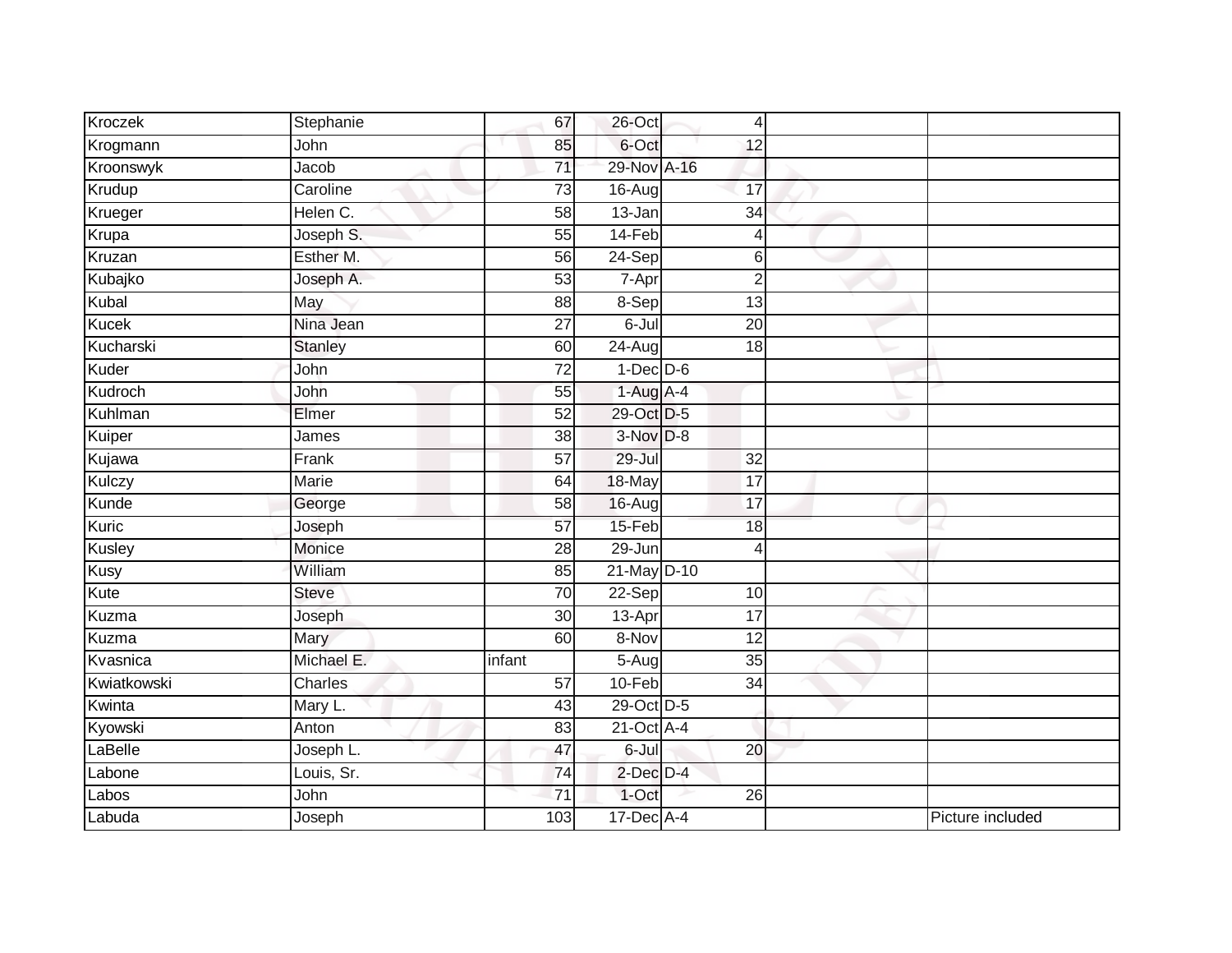| Lacey     | Raymond              | 55              | 10-Feb         | 34              | Picture included |
|-----------|----------------------|-----------------|----------------|-----------------|------------------|
| Lach      | George               | $\overline{72}$ | 15-Oct         | $\overline{4}$  |                  |
| Lacko     | Steven               | 68              | 16-Aug         | 17              |                  |
| Lakin     | Homer                | 62              | $2-Aug$        |                 |                  |
| Lamb      | Vearlin S.           | 53              | 17-Oct A-4     |                 |                  |
| Lamb      | William              | 33              | 20-Aug         | 30              |                  |
| Lambert   | George C.            | 88              | $19 -$ Jul     | 8               |                  |
| LaMotte   | Marguerite           | $\overline{58}$ | 28-Dec 1, A-9  |                 |                  |
| Lamprecht | Herman A.            | 68              | 20-Jun A-12    |                 |                  |
| Lane      | Louella              | 91              | 12-Dec A-4     |                 |                  |
| Langbeen  | Edward               | 66              | 20-Dec         | 22              |                  |
| Langyel   | Ethel                | 62              | 12-May         | $\overline{34}$ |                  |
| Lappes    | Harry                | 56              | $25 - Jan$     | 16              |                  |
| Lark      | Patricia             | 26              | 12-Aug         | 35              |                  |
| Larson    | Andrew P.            | $\overline{82}$ | 13-Dec         | $\overline{22}$ | Picture included |
| Larson    | <b>Anthon Julius</b> | 71              | $25 - Jan$     | 16              |                  |
| Larson    | Hans P.              | 59              | 13-Jun A-10    |                 |                  |
| Lasater   | Claude H.            | $\overline{73}$ | 9-Sep          | 33              |                  |
| Lasota    | <b>Stanley</b>       | 84              | 3-Mar          | $\overline{32}$ |                  |
| Lau       | William              | 68              | 26-Apr         | $\overline{17}$ |                  |
| Lauerman  | Joseph               | 45              | 2-Nov          | 4               |                  |
| Lauerman  | Richard              | $\overline{22}$ | 27-Aug         | 6               |                  |
| Law       | William J.           | 56              | $22-Oct$       | 40              |                  |
| Lawhorn   | Connie               | 2 days          | 3-Jan          | 4               |                  |
| Lawinski  | Josephine            | 56              | 29-Mar         | $\overline{A}$  |                  |
| Laws      | John F.              | 54              | $6$ -Jun $A-6$ |                 |                  |
| Lawton    | John W.              | $\overline{84}$ | 16-Sep         | 8               |                  |
| Lawyer    | Floyd                | 53              | 27-Sep         | 8               |                  |
| Le Doux   | Oliver               | 60              | 27-Jun A-11    |                 |                  |
| Lea       | Frank                | 50              | 4-May          | 10              |                  |
| Lease     | Grace M.             | 66              | 18-Jan         | 12              |                  |
| Leaverton | Anna                 | $\overline{77}$ | 14-Nov A-4     |                 |                  |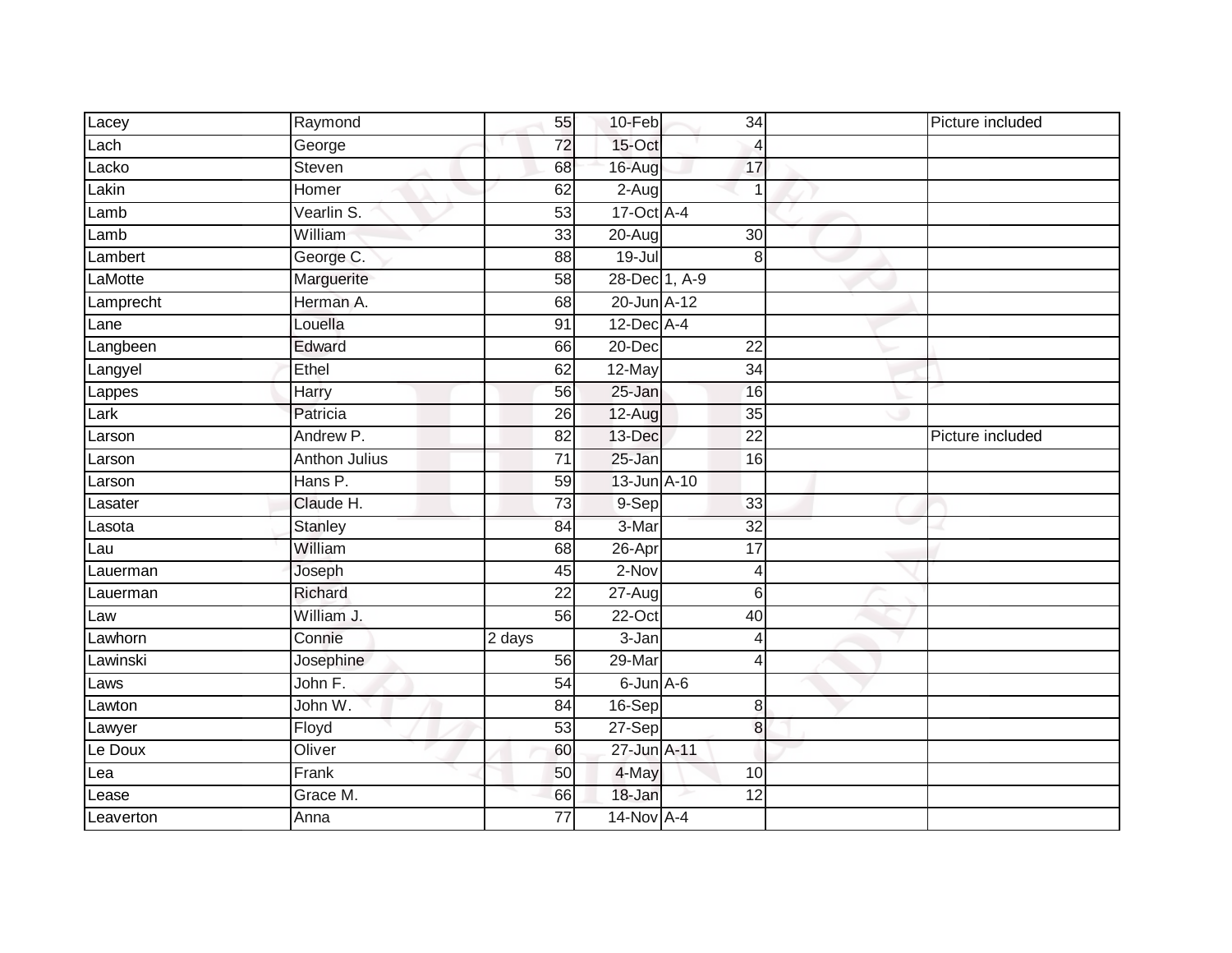| Ledbetter   | Louis             | 15              | 19-Sep 1, A-4   |                 | Picture included |
|-------------|-------------------|-----------------|-----------------|-----------------|------------------|
| Lederer     | Myrtle Joyce      | 48              | 17-Feb          | 17              |                  |
| Ledna       | Michael           | 62              | 27-Jun A-11     |                 |                  |
| Ledwon      | Albert J.         | $\overline{72}$ | 15-Nov          | 4               |                  |
| Ledwon      | Anton             | 65              | $2$ -May $A-4$  |                 |                  |
| Lee         | William C.        | 50              | 12-May          | $\overline{34}$ |                  |
| Leffew      | <b>Mrs Parlee</b> | 83              | 25-Jan          | 16              |                  |
| Lehr        | Hattie E.         | 61              | 22-Oct          | 40              |                  |
| Lelek       | Frances           | 26              | 29-Mar          | $\overline{4}$  |                  |
| Lelito      | Julia Ann         | $\overline{58}$ | $6 - Jan$       | $\overline{18}$ |                  |
| Lemert      | Eddie             | 60              | $16$ -Dec $A-7$ |                 |                  |
| Lengyel     | Ethel             | 62              | 13-May          | 33              |                  |
| Lenski      | William           | 60              | 31-Oct A-4      |                 |                  |
| Lenz        | Cecilia           | 79              | 29-Mar          | 4               |                  |
| Lepucki     | Joseph, Sr.       | $\overline{53}$ | $1 -$ Jul       |                 |                  |
| Leschik     | Alex              | $\overline{82}$ | $1-Dec$ $D-6$   |                 |                  |
| Leszczynski | <b>Nick</b>       | 63              | 8-Mar           | 11              |                  |
| Letko       | John              | 75              | 31-Oct A-4      |                 |                  |
| Letko       | Rose              | 61              | 12-Oct          | $\overline{24}$ |                  |
| Lewis       | Howrd A.          | $\overline{22}$ | $10$ -Nov $D-8$ |                 |                  |
| Lewis       | Jeannet K.        | 74              | 21-Jun          | 5               |                  |
| Lewis       | Percy             | 64              | 9-Feb           | 18              |                  |
| Lewis       | William C.        |                 | 4-Jun           | 8               |                  |
| Leynaud     | Alice             | 66              | 11-Apr          | 4               |                  |
| Liesse      | Anna              | 58              | 17-Aug          | 18              |                  |
| Lincoln     | Wesley B.         | 69              | 6-Jan           | $\overline{18}$ |                  |
| Lindman     | Betty J.          |                 | 24-Jan          | 3               |                  |
| Lindner     | Henry F.          | 82              | $2$ -May A-4    |                 |                  |
| Lindsey     | Lester            | 57              | 18-Apr          | 12              |                  |
| Little      | <b>Bessie</b>     | 87              | 14-Feb          | 4               |                  |
| Lively      | Mattie R.         | 55              | 30-Jun          | 25              |                  |
| Llano       | Antonio           | 55              | 8-Nov           | 12              |                  |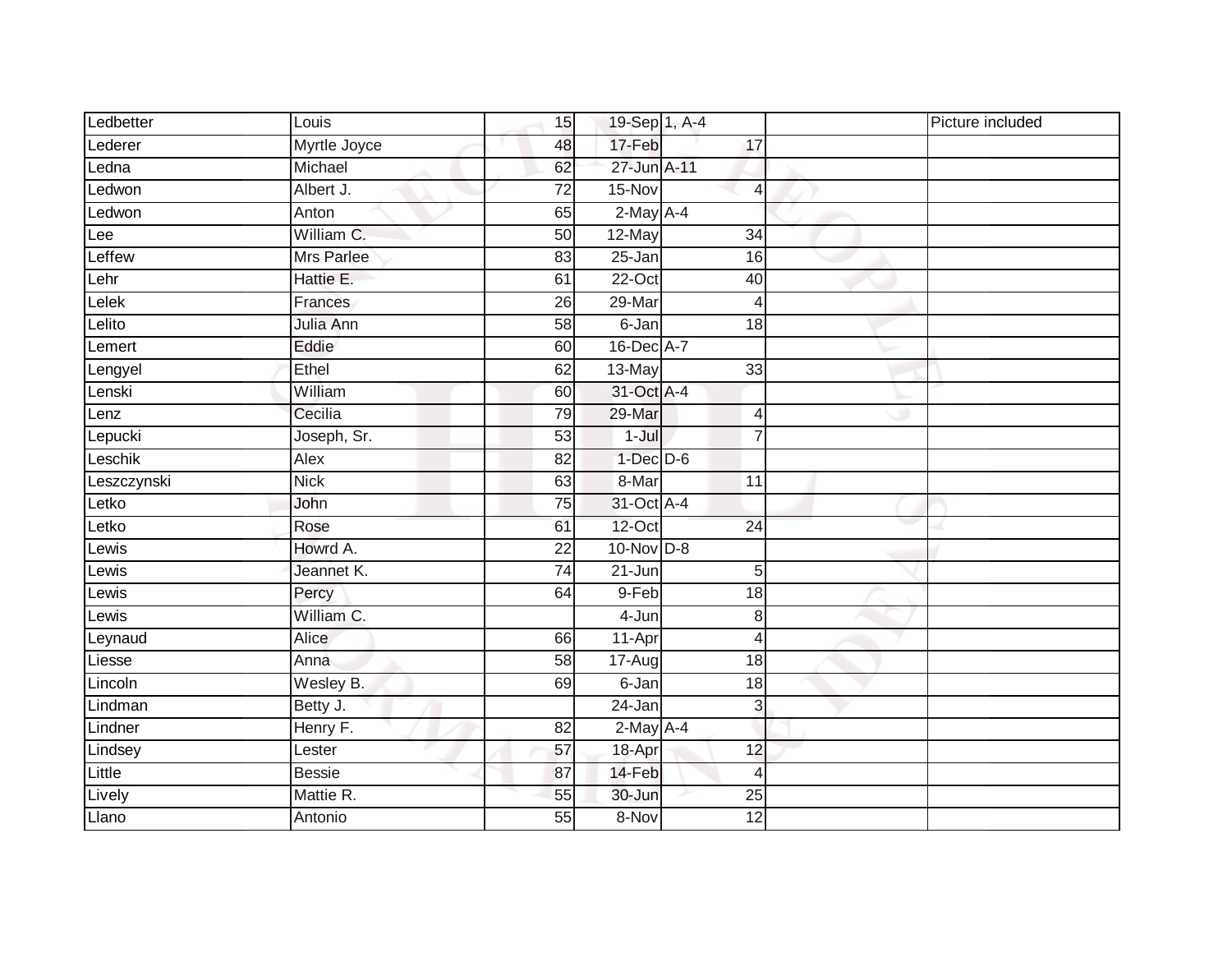| Lobone     | Louis, Sr.        | 74              | $1$ -Dec $D$ -6 |                 |  |
|------------|-------------------|-----------------|-----------------|-----------------|--|
| Lobosky    | Michael           | 57              | 22-Nov A-5      |                 |  |
| Lockhart   | Pvt. Dallas L. V. | $\overline{23}$ | 15-Apr          | 29              |  |
| Loda       | Frank             |                 | $14 - Jun$      | $\overline{4}$  |  |
| Loehrke    | Otto              | 49              | $6 - Aug$       | 13              |  |
| Loera      | Inez              | 59              | $26$ -Oct       | 4               |  |
| Lofus      | John A.           | 67              | 10-May          | 17              |  |
| Long       | Carrie            | 68              | $22-Oct$        | 35              |  |
| Long       | Mildred           | 62              | $20 - Dec$      | $\overline{22}$ |  |
| Loomis     | Harold O.         | 55              | 6-Oct           | $\overline{12}$ |  |
| Lopez      | Jose              | 76              | 17-Feb          | $\overline{17}$ |  |
| Lopolt     | Joseph C.         | 56              | 17-May          | $\overline{17}$ |  |
| Lorenz     | Bernhard O.       | 64              | 15-Feb          | 18              |  |
| Lorig      | Joseph M.         | 60              | 5-Jan           | 16              |  |
| Louis      | Benjamin          | 67              | 19-Nov A-11     |                 |  |
| Louis      | Gasper            | 64              | 16-May A-4      |                 |  |
| Love       | Frank             | 76              | $20 - Dec$      | $\overline{22}$ |  |
| Loy        | Arizona           | 62              | 10-May          | $\overline{17}$ |  |
| Lubek      | John J.           | $\overline{71}$ | 27-May          | 11              |  |
| Lubsich    | <b>Nicholas</b>   | 65              | $26 - Apr$      | $\overline{17}$ |  |
| Lucas      | Mary Lou          | 3               | 17-May          | 17              |  |
| Lucean     | Sister M.         | 60              | $11 - Jun$      | 8               |  |
| Luckenbill | Ward              | 64              | 7-Apr           | $\overline{2}$  |  |
| Lukach     | Mary              | 49              | $9-Feb$         | 18              |  |
| Lukas      | <b>Carl Henry</b> | 41              | 12-Nov D-5      |                 |  |
| Lukowski   | Mary              | 84              | 27-May          | 11              |  |
| Luna       | Pvt. Daniel       | $\overline{23}$ | $4-Aug$         | 10              |  |
| Lundeen    | Edward            | 75              | 26-Nov A-4      |                 |  |
| Luning     | Jean              | 15              | 19-Feb          | 4               |  |
| Lutes      | Minnie            | 83              | 25-Feb          | 30              |  |
| Lynch      | Elizabeth         | 72              | $25 - Mar$      | $\overline{31}$ |  |
| Lyren      | Gustave           | $\overline{58}$ | $16-Aug$        | $\overline{17}$ |  |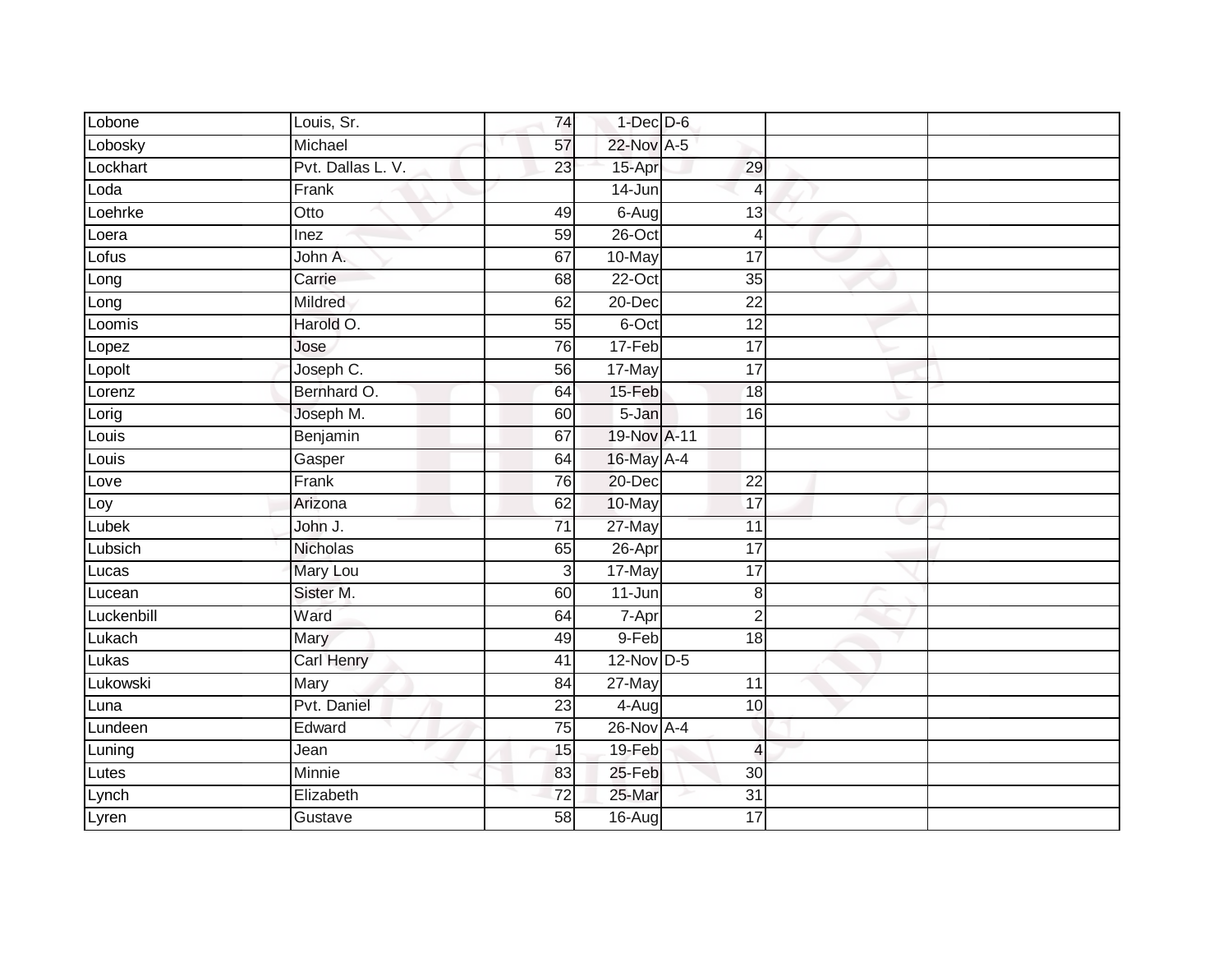| U<br>A              |    | A.<br>$\frac{1}{2}$ |               |                          |   |
|---------------------|----|---------------------|---------------|--------------------------|---|
| Ó                   |    |                     | $\mathbb{R}$  |                          |   |
| ୵                   |    |                     |               | x                        |   |
|                     |    |                     |               |                          |   |
|                     |    |                     |               |                          |   |
|                     |    |                     |               |                          |   |
|                     |    |                     |               |                          |   |
| N)                  |    |                     |               |                          |   |
|                     |    |                     |               | ◡                        |   |
|                     |    |                     |               |                          |   |
|                     |    |                     |               |                          |   |
|                     |    |                     |               | $\circ$                  |   |
|                     |    |                     |               |                          |   |
|                     |    |                     |               |                          |   |
|                     |    |                     |               |                          |   |
|                     |    |                     |               |                          |   |
|                     |    |                     |               | $\overline{\phantom{0}}$ | 4 |
|                     |    |                     |               | $\sim$                   |   |
|                     |    |                     |               |                          |   |
|                     |    |                     |               |                          |   |
|                     |    |                     |               |                          |   |
|                     |    |                     |               | Y                        |   |
|                     |    |                     |               |                          |   |
|                     |    |                     |               | V                        |   |
| Х. <sub>П</sub>     |    |                     |               | v                        |   |
| ш                   |    |                     |               |                          |   |
| $\mathbb{R}^n$<br>o | 78 |                     |               |                          |   |
|                     |    |                     |               |                          |   |
|                     | и, |                     | $\frac{1}{2}$ |                          |   |
|                     |    |                     |               |                          |   |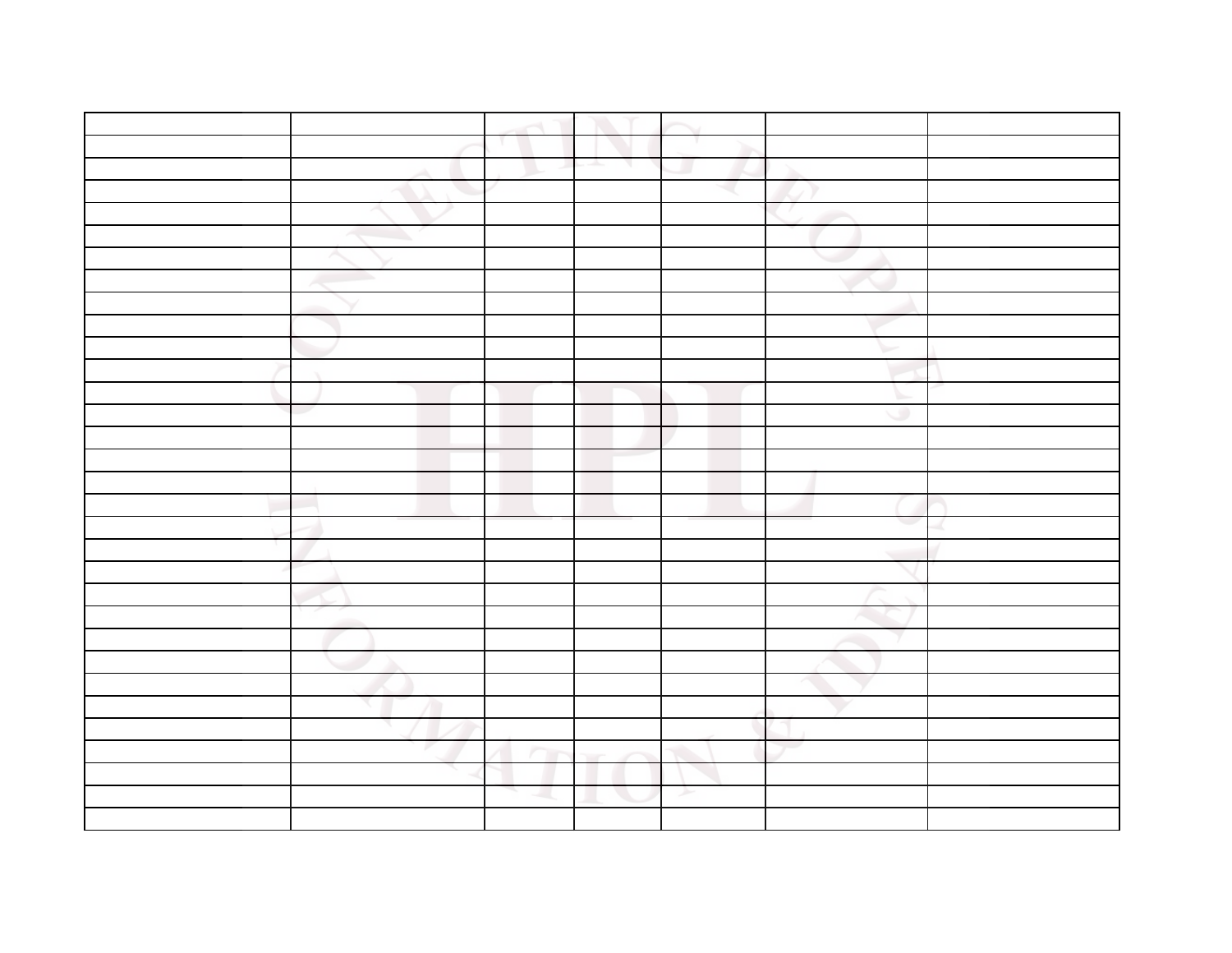| <b>Surname</b>  | Given              | Age             | <b>Date</b>          | Page                     | <b>Maiden</b> | <b>Note</b>      |
|-----------------|--------------------|-----------------|----------------------|--------------------------|---------------|------------------|
| Macenski        | John Jr.           | 47              | 22-Apr               | 35                       |               |                  |
| MacGowan        | T.L.               |                 | 26-Jan               | $\overline{7}$           |               |                  |
| Maciejewski     | Lucy               | 74              | 14-May               | 13                       |               |                  |
| Maciejewski     | Valentine          | 67              | $11$ -Jul $A-9$      |                          |               |                  |
| <b>Macionis</b> | Helen (Macey)      | 69              | 9-Aug                | $\overline{4}$           |               |                  |
| <b>Mack</b>     | Michael J.         | 57              | 9-May A-4            |                          |               |                  |
| <b>Mack</b>     | Verda              | 61              | 22-Dec               | 6                        |               |                  |
| Macocha         | Mary               | 59              | 15-Apr               | 29                       |               |                  |
| Madeford        | Louise             | 74              | $3-Nov$ $D-8$        |                          |               |                  |
| Madrea          | George             | $\overline{70}$ | 28-Apr               | 41                       |               |                  |
| Madziarczyk     | John C.            | 42              | 30-Sep               | $\overline{37}$          |               |                  |
| Magadan         | Frieda             | 64              | 8-Oct                | $\overline{4}$           |               |                  |
| Magda           | Anna               | 72              | 15-Nov               | $\overline{4}$           |               |                  |
| Magdziak        | Magdziak           |                 | 24-Feb               | $\overline{32}$          |               |                  |
| Magila          | Joseph             | 67              | 24-Mar               | 36                       |               |                  |
| <b>Mahns</b>    | Donna M.           | 17 months       | 22-Aug A-4           |                          |               |                  |
| <b>MaHone</b>   | Edythe             | 34              | 28-Apr               | 41                       |               |                  |
| Majewski        | Mary Ann           | 33              | 30-Dec               | 5                        |               |                  |
| <b>Makler</b>   | Frank J.           | 50              | $15$ -Oct            | $\overline{\mathcal{A}}$ |               |                  |
| Malcolm         | Anthony J.         | 52              | 13-Jun A-10          |                          |               |                  |
| Malmstone       | Dr. Francis A.     | $\overline{77}$ | $4$ -Jul $A-4$       |                          |               | Picture included |
| Malone          | John W.            | 52              | $\overline{31}$ -Aug | $\overline{4}$           |               |                  |
| Maloney         | Michael            | 78              | 7-Apr                | $\overline{7}$           |               |                  |
| Mangold         | William U.         | 74              | $7-Feb$              | 6                        |               |                  |
| <b>Manis</b>    | Leona Margaret     | 53              | $21-Nov$ A-3         |                          |               |                  |
| Manno           | Donna              | $\overline{31}$ | $26$ -Oct            | $\overline{4}$           |               |                  |
| Marakovich      | Barbara M.         | 68              | 27-Apr               | 14                       |               |                  |
| Marcella        | <b>Sister Mary</b> | 44              | 23-May A-4           |                          |               |                  |
| Marcovich       | Pearl              | 50              | 29-Jan               | 27                       |               |                  |
| Marcus          | Clara              |                 | 4-Feb                | 18                       |               |                  |
| <b>Markley</b>  | Bert J.            | $\overline{74}$ | 26-Nov A-4           |                          |               |                  |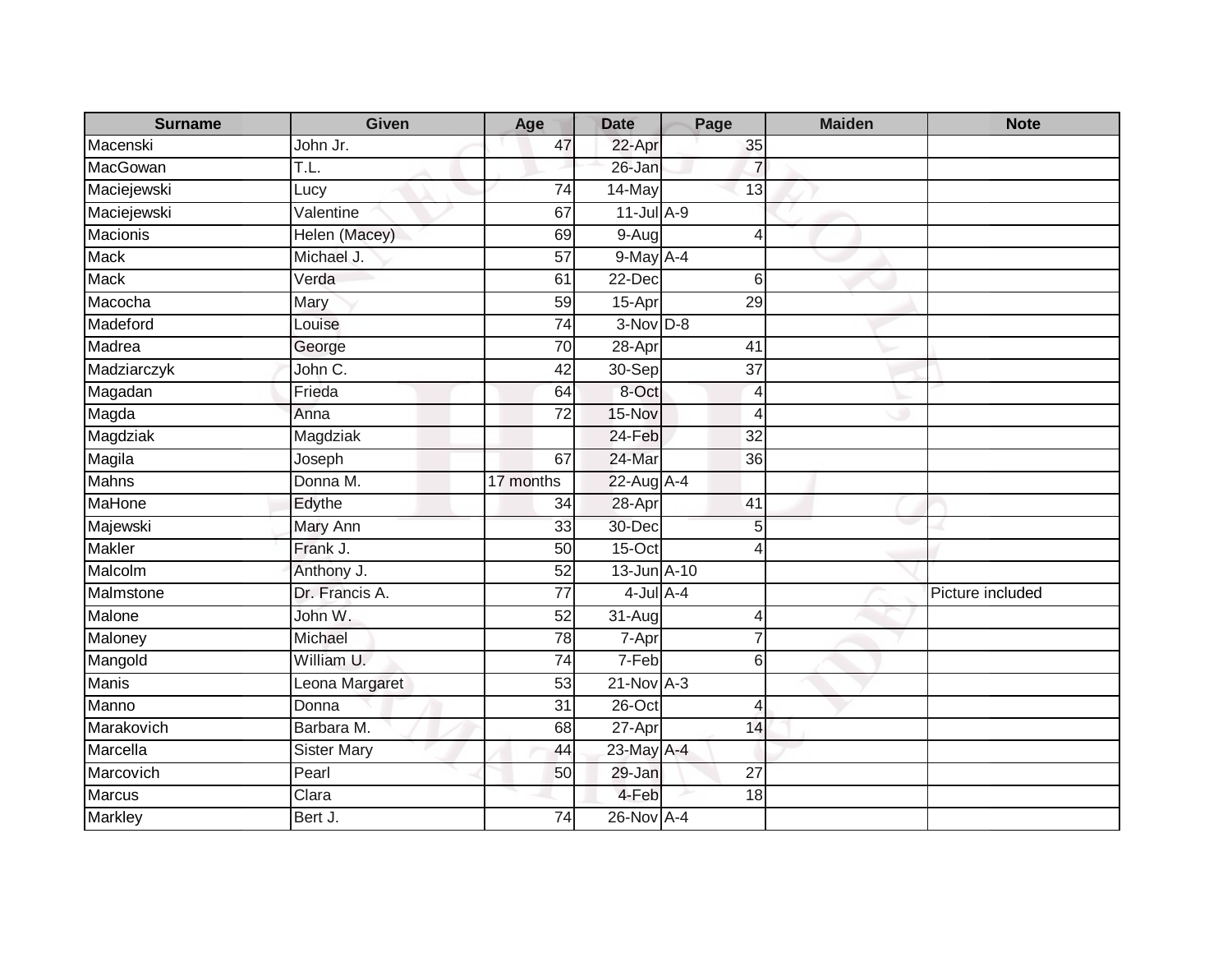| Marlowe          | Sadie         | 67              | $11$ -Jul $A-9$ |                 |                  |
|------------------|---------------|-----------------|-----------------|-----------------|------------------|
| <b>Marszalek</b> | Albert J.     | 68              | $19 -$ Jul      | 8               |                  |
| Martignoni       | Teresa Lee    | 8 mons          | 16-Feb          | 16              |                  |
| Martin           | Claude E.     | 21              | $8$ -Dec $D-8$  |                 |                  |
| <b>Martin</b>    | Harriet E.    | $\overline{30}$ | $20-Sep$        | 4               |                  |
| <b>Martinez</b>  | <b>Marie</b>  | $\overline{51}$ | $3-Nov$ $D-8$   |                 |                  |
| Masepohl         | William F.    | $\overline{71}$ | 17-Jan          | 7               |                  |
| Maslowski        | Frank         | 70              | 15-Nov          | 4               |                  |
| Massey           | Ruby Inez     | 58              | $15$ -Oct       | 4               |                  |
| Mastey           | Edward T.     | $\overline{37}$ | 16-Mar          | 4               |                  |
| Masura           | Steve J., Sr. | 70              | 23-Dec          | 17              |                  |
| <b>Matis</b>     | Christina     | 50              | $28 -$ Jul      | 13              |                  |
| Matlock          | Joseph        | 44              | $8 -$ Jul       | 14              |                  |
| Matovina         | Mary          | 67              | 22-Dec          | 6               |                  |
| <b>Matthews</b>  | Margaret      | 50              | 28-May          | 8               |                  |
| Mattingly        | Gertrude      | 73              | 28-Jun          | $\overline{2}$  |                  |
| <b>Matusiak</b>  | Joseph L.     | 46              | $1-Nov$         | 1               |                  |
| Matusz           | Geiza         | 55              | 25-Jul A-4      |                 |                  |
| Matuszak         | Joseph L.     | 45              | 2-Nov           | 4               |                  |
| <b>Mauck</b>     | W. Henry      | 56              | $4 - Jan$       | 8               | Picture included |
| Maurushes        | John          | 62              | 12-Apr          | 15              |                  |
| Maxwell          | Cora H.       | $\overline{76}$ | $14-Feb$        | $\overline{4}$  |                  |
| May              | Walter G.     |                 | $1 -$ Jul       | $\overline{7}$  |                  |
| Mayberry         | Richard       | $\overline{14}$ | 6-Aug           | 13              |                  |
| Mayer            | Helen A.      | 50              | $10-Sep$        | 6               |                  |
| Mayfield         | Wesley L.     | 64              | 31-Mar          | 44              |                  |
| Mazeika          | Honorata      | 63              | $3 - Jan$       | 4               |                  |
| Mazur            | Adma          | 33              | 25-Jul A-4      |                 |                  |
| <b>McBride</b>   | Patrick       | 84              | 2-Mar           | 16              |                  |
| <b>McCall</b>    | Samuel L.     | 68              | 9-May A-4       |                 |                  |
| McCampbell       | Ruth E.       | 53              | 16-Dec A-7      |                 |                  |
| <b>McCarty</b>   | James H.      | $\overline{81}$ | 9-Apr           | $\overline{12}$ |                  |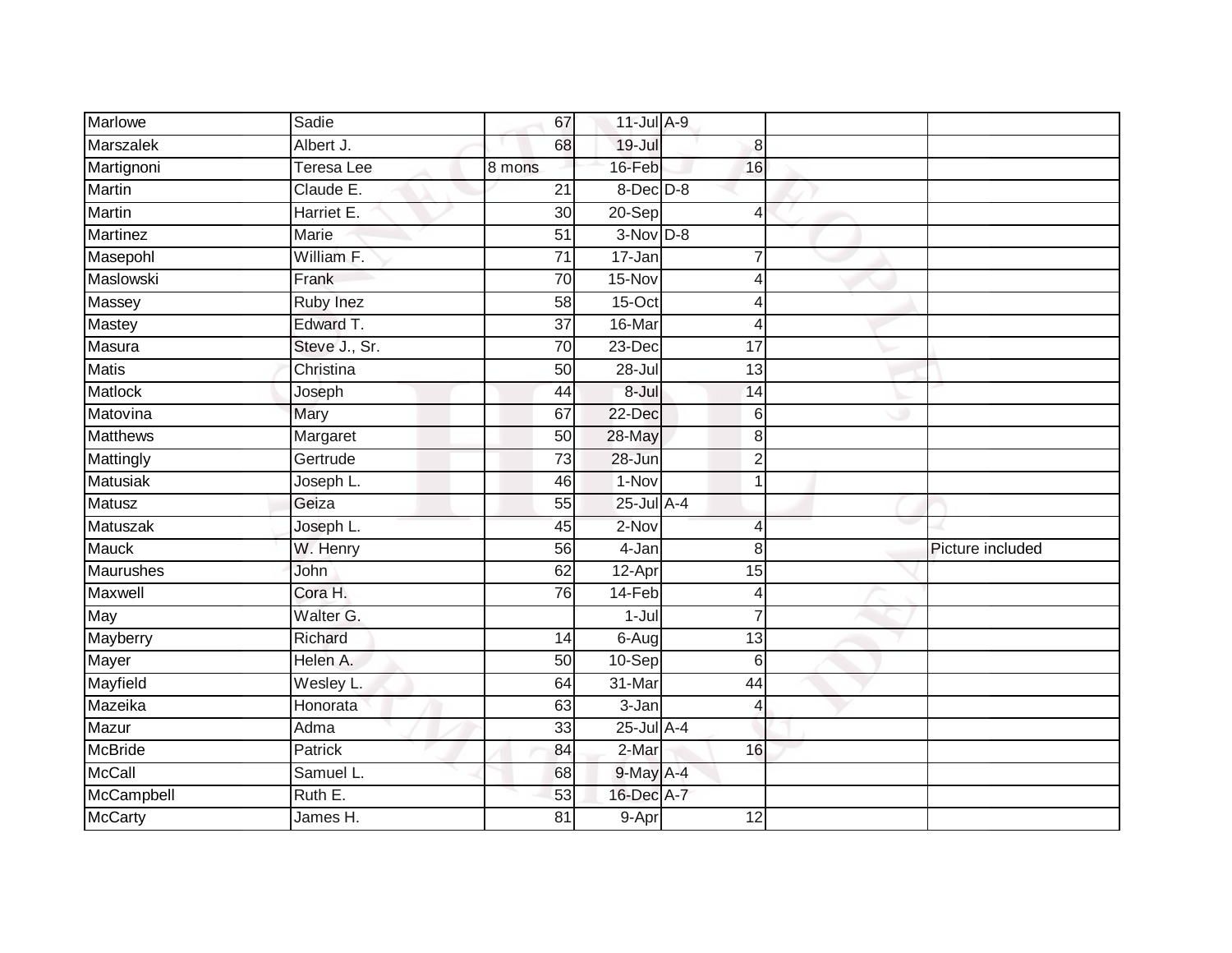| McCasland        | Edna E.                    | 51              | 16-Apr              | 14              |                  |
|------------------|----------------------------|-----------------|---------------------|-----------------|------------------|
| <b>McCay</b>     | Anna                       | 64              | 29-Jul              | 32              |                  |
| <b>McCloskey</b> | Kathryn                    | 60              | 28-Mar              | 4               |                  |
| <b>McCulloch</b> | William                    | 88              | 11-Apr              | $\overline{4}$  |                  |
| <b>McDevitt</b>  | Katherine                  | infant          | $20 -$ Jul          | 15              |                  |
| McDonald         | 1st Lt. William H.         |                 | $14 -$ Jul          | $\overline{4}$  | Picture included |
| <b>McElvain</b>  | Minnie                     | 68              | 14-Mar              | 6               |                  |
| McFarland        | Charles D.                 | 54              | 19-Sep A-4          |                 |                  |
| McFarland        | Florence                   | 78              | 25-Aug              | 30              |                  |
| <b>McGhee</b>    | Euli                       | 11              | 2-Dec               |                 |                  |
| McGowan          | Harold                     | 46              | 4-Jun               | 8               |                  |
| McGowan          | Joseph C.                  | 61              | 13-May              | 33              |                  |
| McGuan           | J. Donald                  | $\overline{21}$ | 19-May              | 37              |                  |
| McIlwain         | Jemima                     | 79              | 12-Feb              | 19              |                  |
| <b>McKamey</b>   | Mrs Andrew V.              | 89              | $22$ -Jul           | 6               |                  |
| <b>McKinley</b>  | Sarah                      | 96              | 14-Mar              | 6               |                  |
| McLeroy          | Faye                       | 28              | 27-Aug              | $\mathbf 1$     |                  |
| McLeroy          | Kenneth                    | 40              | 27-Aug              | $\overline{1}$  |                  |
| McMaster         | <b>Bonnie Rae</b>          | 2               | 25-Aug              | 30              |                  |
| <b>McNeil</b>    | Viola                      | 74              | $6 -$ Jul           | $\overline{20}$ |                  |
| <b>McNeill</b>   | Benjamin T.                | 75              | 12-Sep A-4          |                 |                  |
| <b>McNinch</b>   | Hattie                     | $\overline{72}$ | 5-Apr               | $\overline{17}$ |                  |
| <b>McNinch</b>   | <b>Hattie Pearl Riddle</b> | 72              | $\overline{5}$ -Apr | 17              |                  |
| <b>McOmber</b>   | William H.                 | $\overline{72}$ | $11-Nov$ D-4        |                 |                  |
| McQuiston        | William                    | 82              | 3-Dec A-11          |                 |                  |
| McVey            | Elva T.                    | 47              | $26$ -Nov A-4       |                 |                  |
| <b>Meadows</b>   | <b>Donald Lee</b>          | 1 day old       | 1-Nov               | $\overline{17}$ |                  |
| Mecha            | Joseph Thomas              | 40              | 21-Oct A-4          |                 |                  |
| Medina           | Maria                      | 48              | 9-Mar               | 17              |                  |
| <b>Mehok</b>     | Mary                       | 72              | 11-Apr              | $\overline{4}$  |                  |
| Melton           | Walter W.                  | 64              | 18-Aug              | $\overline{32}$ |                  |
| Melzer           | Joseph L.                  | 47              | 21-Jun              | 5               |                  |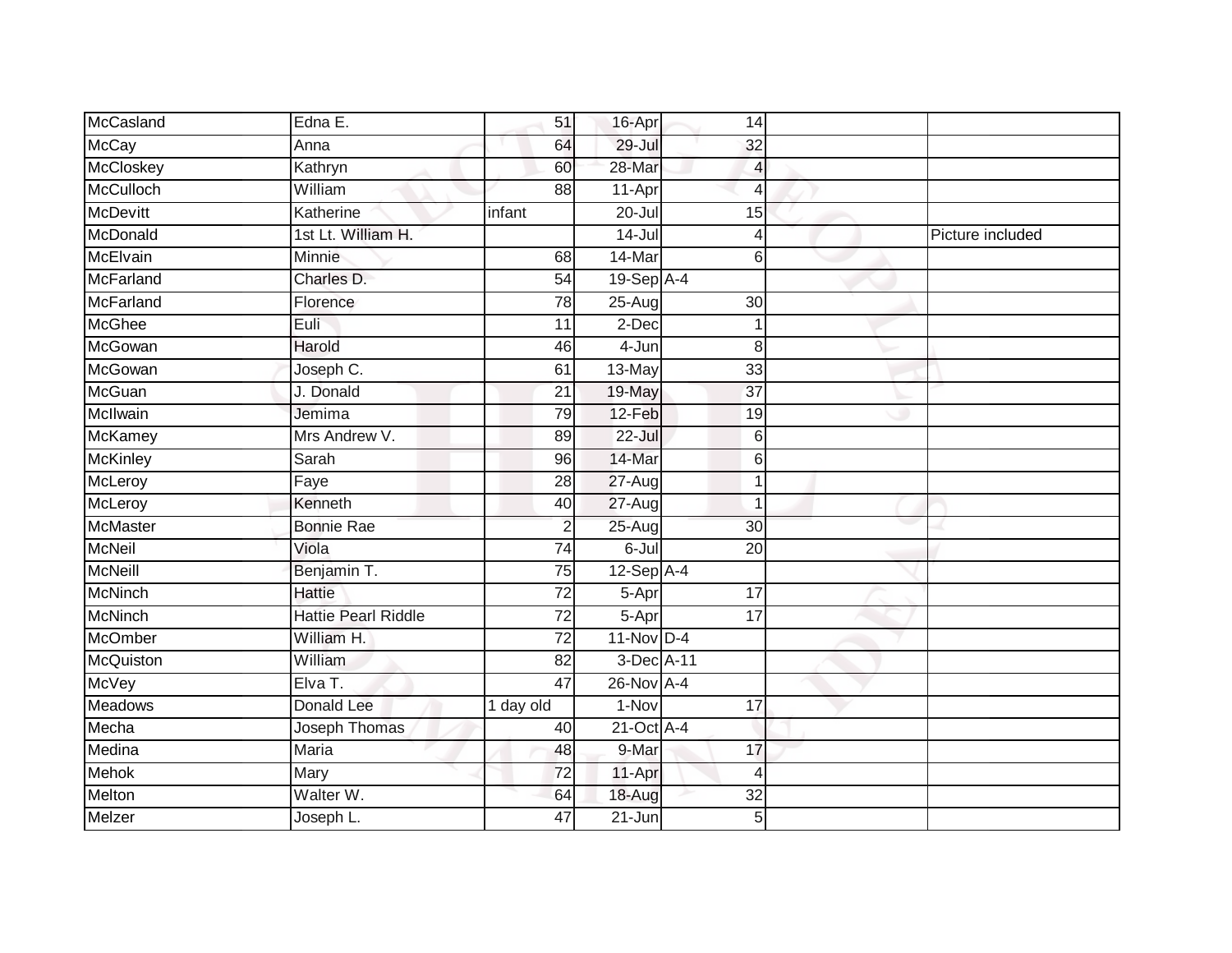| Mentzer        | Cinda Rykovich | 39              | $10 - Jun$      | 22               |                  |
|----------------|----------------|-----------------|-----------------|------------------|------------------|
| Merchel        | Micheal Z.     | 70              | 26-Apr          | 17               |                  |
| Merrill        | Guy G.         | 73              | 23-Sep          | $\boldsymbol{8}$ |                  |
| <b>Merritt</b> | Thomas         | 55              | 27-Dec          | $\overline{21}$  |                  |
| Meszar         | John           | $\overline{75}$ | $21-Apr$        | 14               |                  |
| Metenyko       | Eve            | $\overline{73}$ | $24$ -Nov $A-3$ |                  |                  |
| Metros         | William        | 60              | $22-Oct$        | 40               |                  |
| Metten         | Helen          | 53              | 22-Feb          | 14               |                  |
| Meyer          | Lt. Ronald L   | 24              | 7-Feb           | $6 \,$           | Picture included |
| Meyer          | Martha         | 80              | $21$ -Nov $A-3$ |                  |                  |
| Meza           | Luis           | 63              | $25 - Aug$      | 30               |                  |
| Michalowski    | Josephine      | 61              | $2 -$ Jul       | $\overline{4}$   |                  |
| Michna         | Paul           | 67              | 30-Dec          | 5                |                  |
| Miculini       | Thomas         | 69              | 22-Mar          | 17               |                  |
| Miczalek       | Joseph         | 62              | 15-Jun          | $6 \,$           |                  |
| Miedl          | Grace          | 50              | 5-May           | 10               |                  |
| Mihalcin       | <b>Helen</b>   | $\overline{76}$ | 8-Aug A-4       |                  |                  |
| Mikalauski     | Mary           | 62              | 11-Jan          | 16               |                  |
| Mikola         | Michael        | 67              | 21-Apr          | 14               |                  |
| Mikolajczak    | John           | 45              | $12 -$ Jul      | 5                |                  |
| Mikolajzyk     | Walter         | $\overline{72}$ | $21 - Dec$      | 32               |                  |
| Mikuska        | Elizabeth      | 65              | 15-Mar          | 8                |                  |
| Milarg         | Theodore       | 83              | $21 - Dec$      | $\overline{32}$  |                  |
| Milburn        | Walter F.      | 69              | $24$ -Dec $D-4$ |                  |                  |
| <b>Miles</b>   | Elbanan W.     | 72              | 2-Nov           | 4                |                  |
| Milian         | Erna           | 49              | $10 - Aug$      | 1                |                  |
| Miller         | Carl           | 59              | $8 - Jan$       | $6 \,$           |                  |
| Miller         | Emma           | 70              | 8-Mar           | 11               |                  |
| <b>Miller</b>  | Emma           | 81              | 23-Jun          | $\overline{4}$   |                  |
| Miller         | Eva            | 57              | 4-Nov D-6       |                  |                  |
| Miller         | Harry B.       | 67              | 12-Jan          | 16               |                  |
| <b>Miller</b>  | Harvey M.      |                 | 21-Jan          | $\overline{26}$  |                  |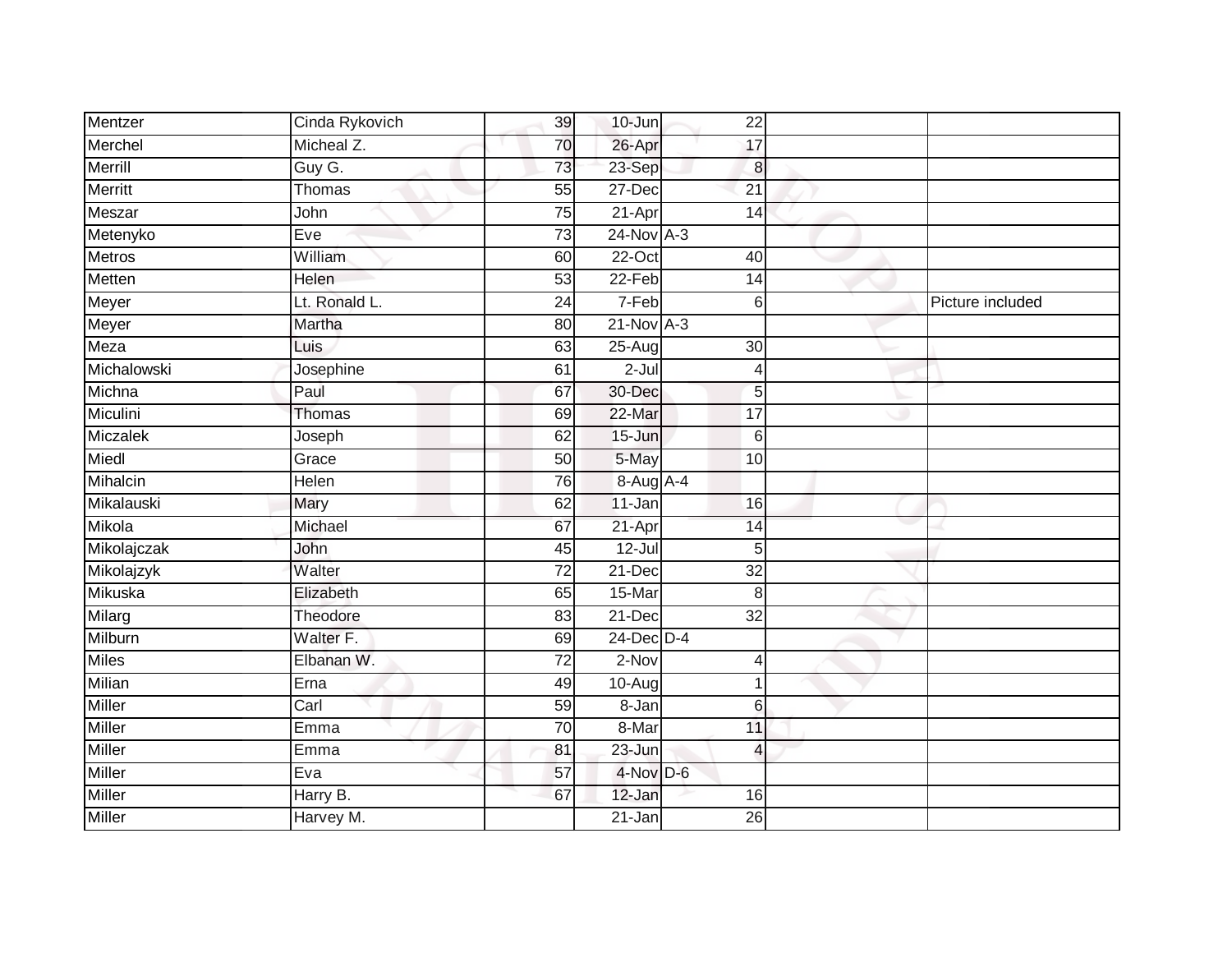| <b>Miller</b>   | John E.             | 88              | 3-May        | 19              |  |
|-----------------|---------------------|-----------------|--------------|-----------------|--|
| <b>Miller</b>   | Katherine           | 80              | 21-Sep       | 4               |  |
| <b>Miller</b>   | Lloyd               | 26              | 29-Jan       | 27              |  |
| Miller          | Lloyd Wayne         | 2 1/2 years     | 29-Jan       | $\overline{27}$ |  |
| <b>Miller</b>   | Mary Isabel         | 58              | 15-Sep B-10  |                 |  |
| <b>Miller</b>   | Mathias J.          | 69              | $9 - Jun$    | 22              |  |
| Miller          | <b>Myrtle Hazel</b> | 56              | 15-Nov       | 4               |  |
| Miller          | William             | 63              | 12-Oct       | 24              |  |
| <b>Mills</b>    | Margaret            | 45              | $26 - Aug$   | 18              |  |
| Minard          | Fred A.             | 52              | $2-Mar$      | 16              |  |
| Minch           | Dorothy T.          | 44              | $21$ -Jun    | 5               |  |
| Minter          | Mary Milligan       | 40              | $2-Feb$      | 16              |  |
| Mintz           | Israel              | $\overline{71}$ | 14-Mar       | $6\phantom{1}6$ |  |
| Mista           | Thomas              | 67              | 28-Jan       | 26              |  |
| <b>Mitchell</b> | Arthur              | $\overline{56}$ | 5-Aug        | $\overline{35}$ |  |
| <b>Moats</b>    | Homer               | 83              | 14-Sep       | 8               |  |
| Mobley          | James William       | $\overline{3}$  | 9-Sep        | 33              |  |
| Modrowski       | Pauline A.          | 64              | 20-Dec       | 22              |  |
| Mohr            | Cora                | 78              | 7-Dec        | 18              |  |
| Mojzik          | Catherine           | 76              | 8-Nov        | $\overline{12}$ |  |
| Moldovan        | John                | 79              | 5-Aug        | 35              |  |
| Moldovan        | John B., Jr.        | $\overline{22}$ | 14-Feb       | 1               |  |
| Moldrawski      | Felix               | 67              | 4-Oct        | 17              |  |
| Molent          | Joseph              | 78              | 17-May       | 17              |  |
| Molsberger      | Pauline             | 64              | $3-Aug$      | 4               |  |
| Monroe          | Harry C., Sr.       |                 | $20 - Aug$   | $\overline{30}$ |  |
| Montag          | Margaret            | 69              | $11-Nov$ D-4 |                 |  |
| Moore           | Jeff M.             | 84              | 20-Jan       | 30              |  |
| Moran           | Daniel, Sr.         | 82              | 11-May       | 9               |  |
| Morgan          | Thyra               | 80              | 18-Nov A-8   |                 |  |
| Moroway         | John P.             | 65              | 23-May A-4   |                 |  |
| Morri           | Peter               | 48              | $13 -$ Jul   | 1               |  |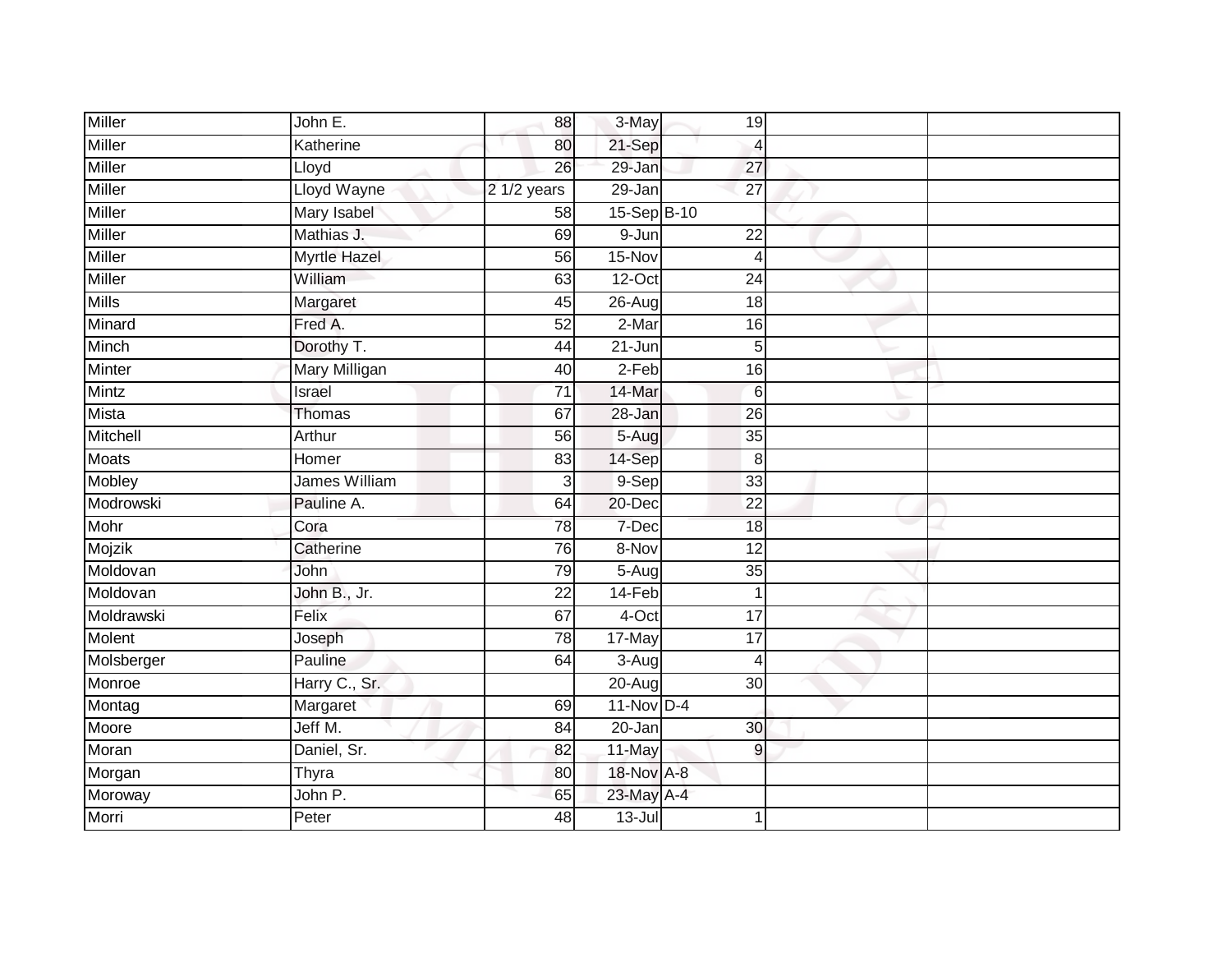| <b>Morris</b>  | Hermas D.                | 46              | 2-Apr            | 30              |                      |
|----------------|--------------------------|-----------------|------------------|-----------------|----------------------|
| <b>Morris</b>  | Milton (Skippy)          | 57              | 8-Jul            | 14              |                      |
| <b>Morris</b>  | Mrs. Ollie               |                 | 16-Dec A-7       |                 |                      |
| Morrison       | Walter                   | 56              | 7-Jan            | 26              |                      |
| Moser          | Grace A.                 | $\overline{44}$ | $13 - Jan$       | $\overline{34}$ |                      |
| Moskoff        | Andrew                   | 69              | $28-Feb$         | 8               |                      |
| <b>Moss</b>    | Rodger Louis             | 5 mons          | 29-Dec A-9       |                 |                      |
| Mount          | Donald E.                | 25              | 7-Apr            | $\overline{7}$  |                      |
| Moureau        | LaVerne Alice            | 36              | $10$ -Dec $A$ -8 |                 |                      |
| Mowell         | William                  | 40              | 15-Feb           |                 | Also see Feb 16, p 1 |
| Mowery         | Emma M.                  | 76              | $16$ -Jun $A-4$  |                 |                      |
| Mowery         | Robert E.                |                 | 5-Apr            | $\overline{17}$ |                      |
| <b>Msher</b>   | Veronica Jean            | 3 months        | 11-Mar           | $\overline{2}$  |                      |
| Mucci          | Frank                    |                 | 8-Dec D-8        |                 |                      |
| Muir           | Earle B.                 | 44              | 23-Aug           | 7               |                      |
| Mulholland     | Gordon                   | 58              | 14-Jun           | $\overline{4}$  |                      |
| <b>Mulvey</b>  | Anna                     | 86              | 17-Dec A-4       |                 |                      |
| Mumma          | Paul                     | 54              | 18-Apr           | $\overline{12}$ |                      |
| Mungovan       | Rt. Rev. Msgr. Edward J. | $\overline{77}$ | 28-Nov           |                 | Picture included     |
| <b>Murchek</b> | John                     | 66              | 19-Dec A-4       |                 |                      |
| Murphy         | Charles J.               | 56              | 16-Aug           | 17              |                      |
| Murphy         | George D.                | 85              | 29-Nov A-16      |                 |                      |
| Murray         | Florence                 | 63              | 2-Mar            | 16              |                      |
| <b>Murray</b>  | Patrick J.               | 47              | $7 - Apr$        | $\overline{7}$  |                      |
| Murzyn         | Katherine                | $\overline{58}$ | 14-Apr           | $\overline{28}$ |                      |
| <b>Muth</b>    | Frank H.                 | 66              | 15-Sep B-10      |                 |                      |
| <b>Myers</b>   | Floyd L.                 | $\overline{57}$ | $9-Sep$          | 33              |                      |
| Mylott         | Mary C.                  | 65              | 25-Jan           | 16              |                      |
| Nagy           | Andrew                   | 73              | 12-Jul           | 5               |                      |
| Nagy           | John                     | 72              | 5-Dec A-4        |                 |                      |
| Nagy           | Stephen, Sr.             | 66              | 17-Sep           | $\overline{2}$  |                      |
| Najmolovski    | M. Helen                 | 60              | $3-Nov$ $D-8$    |                 |                      |
|                |                          |                 |                  |                 |                      |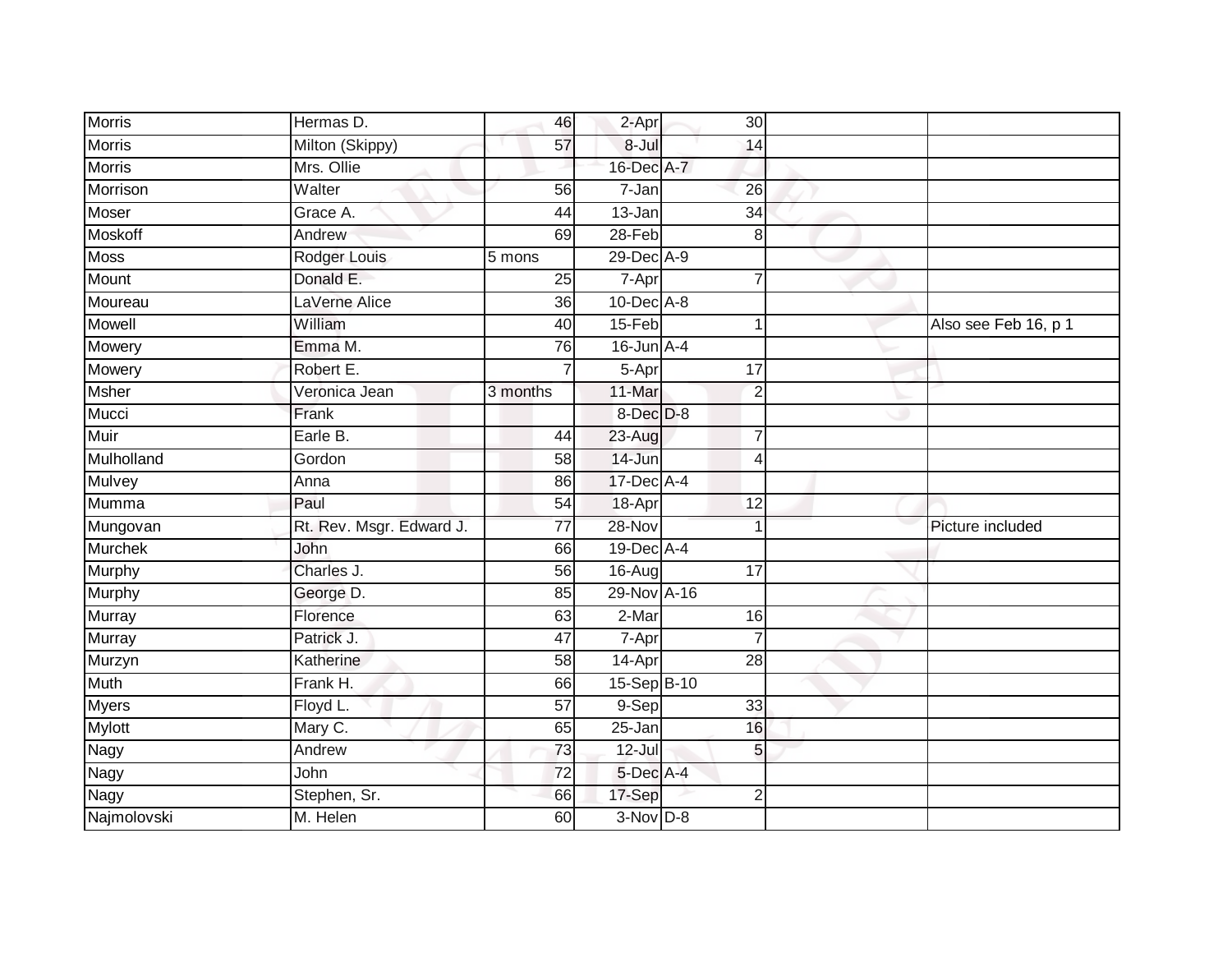| Naleway        | Margaret             | 56                   | 13-Dec          | 22               |                  |
|----------------|----------------------|----------------------|-----------------|------------------|------------------|
| Narmont        | Anthony              | 65                   | 11-Aug          | $\boldsymbol{9}$ |                  |
| <b>Nash</b>    | Roy                  | 57                   | 22-Nov A-5      |                  |                  |
| <b>Natale</b>  | Pat J.               | 42                   | 20-Dec          | 22               |                  |
| Nead           | J. Hunter            | 67                   | 15-Sep B-10     |                  | Picture included |
| Needstrom      | Walter C.            | 28                   | $30-Sep$        | 1                |                  |
| Nelson         | <b>Chris Martin</b>  | $\overline{3}$ weeks | 22-Dec          | 6                |                  |
| Nelson         | F. Oscar             | 91                   | 12-Sep A-4      |                  |                  |
| Nelson         | Leslie Allen         | 40                   | 11-Jan          | 1                |                  |
| Nelson         | Ralph                | 65                   | 21-Jan          | $\overline{26}$  |                  |
| Nelson         | William J.           | $\overline{87}$      | 9-Mar           | $\overline{17}$  |                  |
| Nemeth         | Annie                | $\overline{72}$      | $21-Feb$        | 4                |                  |
| Nettleton      | John C.              | 35                   | 2-Aug           | 1                |                  |
| Nettleton      | Margery              | 29                   | 2-Aug           | 1                |                  |
| Neugebauer     | Donald               | 14                   | 12-Aug          | 35               |                  |
| Newton         | Mattie E.            | 84                   | 27-May          | 11               |                  |
| Nichol         | Thomas B.            | 83                   | 26-Mar          | $\overline{35}$  |                  |
| Nichols        | Etta                 | 76                   | $2 -$ Jul       | $\overline{4}$   |                  |
| <b>Nichols</b> | Harry G.             | 46                   | 6-May           | 33               |                  |
| Nicholson      | <b>Thomas</b>        | 70                   | 16-Feb          | 16               |                  |
| <b>Nickels</b> | Homer H.             | 51                   | 13-Dec          | 22               |                  |
| <b>Nipp</b>    | Hazel F.             | 60                   | $16 - Aug$      | $\overline{17}$  |                  |
| <b>Nobert</b>  | <b>Inez Marie</b>    | 48                   | 5-May           | 10               |                  |
| Noll           | Mary                 | 91                   | 9-Sep           | 33               |                  |
| Nordquist      | Ida                  | $\overline{75}$      | 12-Feb          | 19               |                  |
| <b>Nore</b>    | John (Joe)           | 66                   | 15-Jun          | 6                |                  |
| Norman         | <b>Helen Pauline</b> | 48                   | $24$ -Nov $A-3$ |                  |                  |
| Norton         | Hiram C.             | 53                   | 2-Sep           | 26               |                  |
| Nosker         | Harley B.            | 70                   | 15-Jan          | 4                |                  |
| Novakovich     | Simo                 | 29                   | $30 -$ Jul      | 6                |                  |
| Novalich       | Louis, Sr.           | 74                   | $9$ -Dec A-5    |                  |                  |
| Novotny        | Stephen P.           | $\overline{74}$      | $27 - Dec$      | $\overline{21}$  |                  |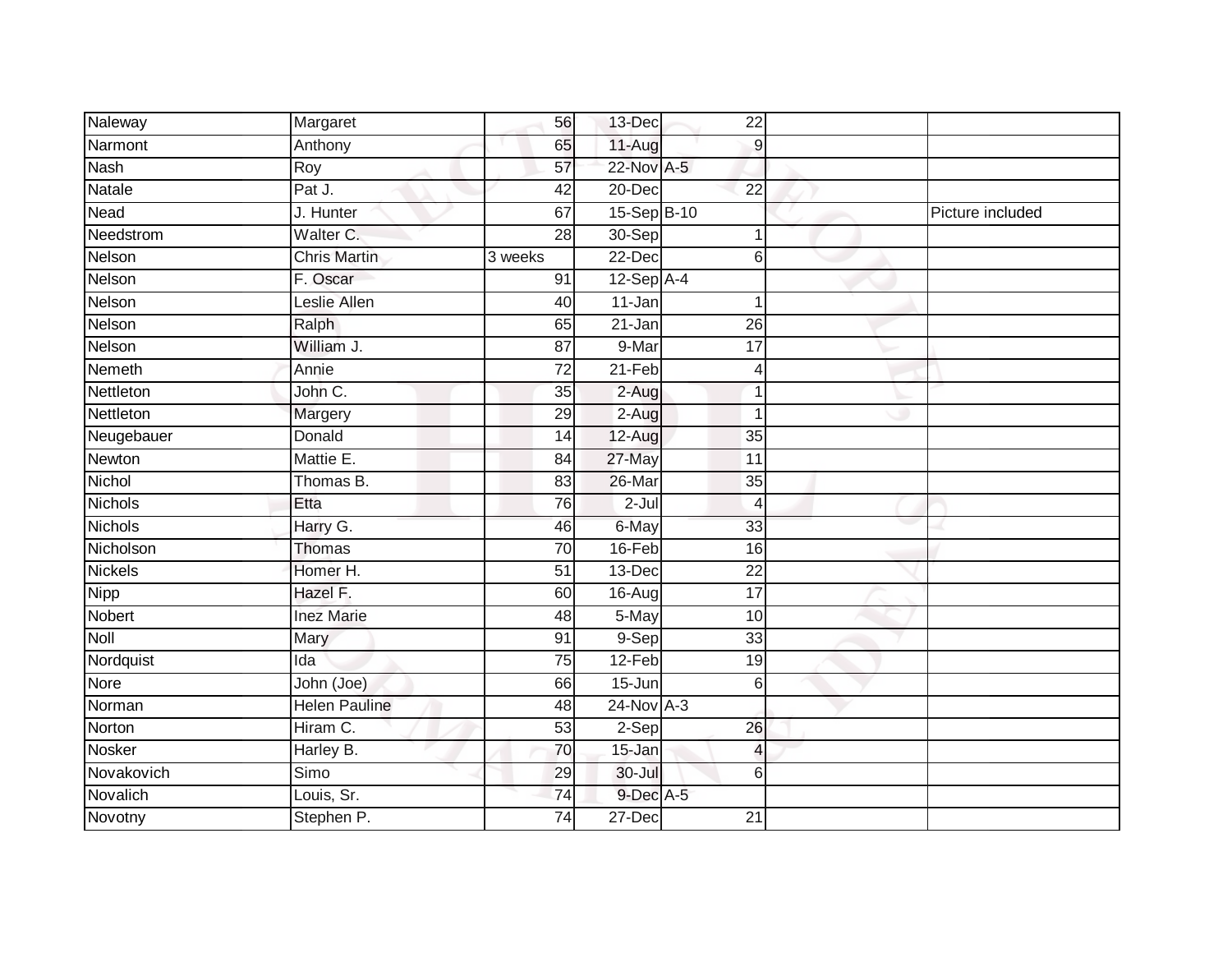| Nowicki     | Marie                | 64              | 27-Apr       | 14              |  |
|-------------|----------------------|-----------------|--------------|-----------------|--|
| Nowlan      | Edwin                | 60              | 5-Apr        | 17              |  |
| Obryk       | Ludwik               | 62              | 14-Jan       | 30              |  |
| O'Connor    | John A.              | 34              | $4-Nov$ D-6  |                 |  |
| Odlivak     | Joseph, Sr           | $\overline{55}$ | $3-Sep$      | 6               |  |
| Offner      | Mary Mae             | 39              | 7-Apr        | $\overline{2}$  |  |
| Ogborn      | Geroge               | 60              | 7-Feb        | 6               |  |
| Ohail       | Robert M.            | 67              | 30-Jun       | $\overline{25}$ |  |
| O'Keefe     | Claire               |                 | 29-Oct D-5   |                 |  |
| Olson       | Gus N.               | 79              | $22 - Jun$   | 4               |  |
| Olszewski   | Theresa              | 62              | 31-Mar       | 44              |  |
| Oltz        | John C.              | 10              | $31 - Jan$   | 10              |  |
| Onchareck   | <b>Mike</b>          | 70              | 18-Feb       | 32              |  |
| O'Neil      | James W.             | $\overline{57}$ | 24-Feb       | $\overline{32}$ |  |
| <b>Ooms</b> | Tina                 | 62              | 21-Mar       | $\mathbf{3}$    |  |
| Opasik      | Tend                 | 47              | 4-Aug        | 10              |  |
| Oram        | Orval B., Sr.        | 67              | 26-Nov A-4   |                 |  |
| O'Renick    | <b>James David</b>   | 4               | 18-Nov A-8   |                 |  |
| Oreskovich  | Matt                 | 61              | 31-Jan       | 10              |  |
| Ormandi     | Anna                 | 78              | 17-Feb       | $\overline{17}$ |  |
| Orsburn     | Ida Alberta Phillips | 83              | 24-Aug       | 18              |  |
| Ortega      | Frank                | 56              | 29-Nov A-16  |                 |  |
| Osborn      | Ida                  |                 | 23-Aug       | $\overline{7}$  |  |
| Osburn      | Louetta              | 84              | 4-Jan        | 8               |  |
| Osolinski   | Catherine            | 64              | $26-Sep$ A-8 |                 |  |
| Ostby       | Katherine            | 10              | $9 -$ Jul    | 4               |  |
| Osterberg   | John                 | $\overline{91}$ | 13-Oct D-6   |                 |  |
| Ostler      | Dorothy Sue          | 8               | 22-Nov A-5   |                 |  |
| Ostrovsky   | Hyman                | 63              | $15 - Jun$   | 6               |  |
| Oswalt      | Charles E. Jr.       | 68              | 2-Apr        | 30              |  |
| Ott         | Robert C.            | 75              | 6-May        | 33              |  |
| Overfelth   | Anna G.              | 73              | $12 -$ Jul   | 5               |  |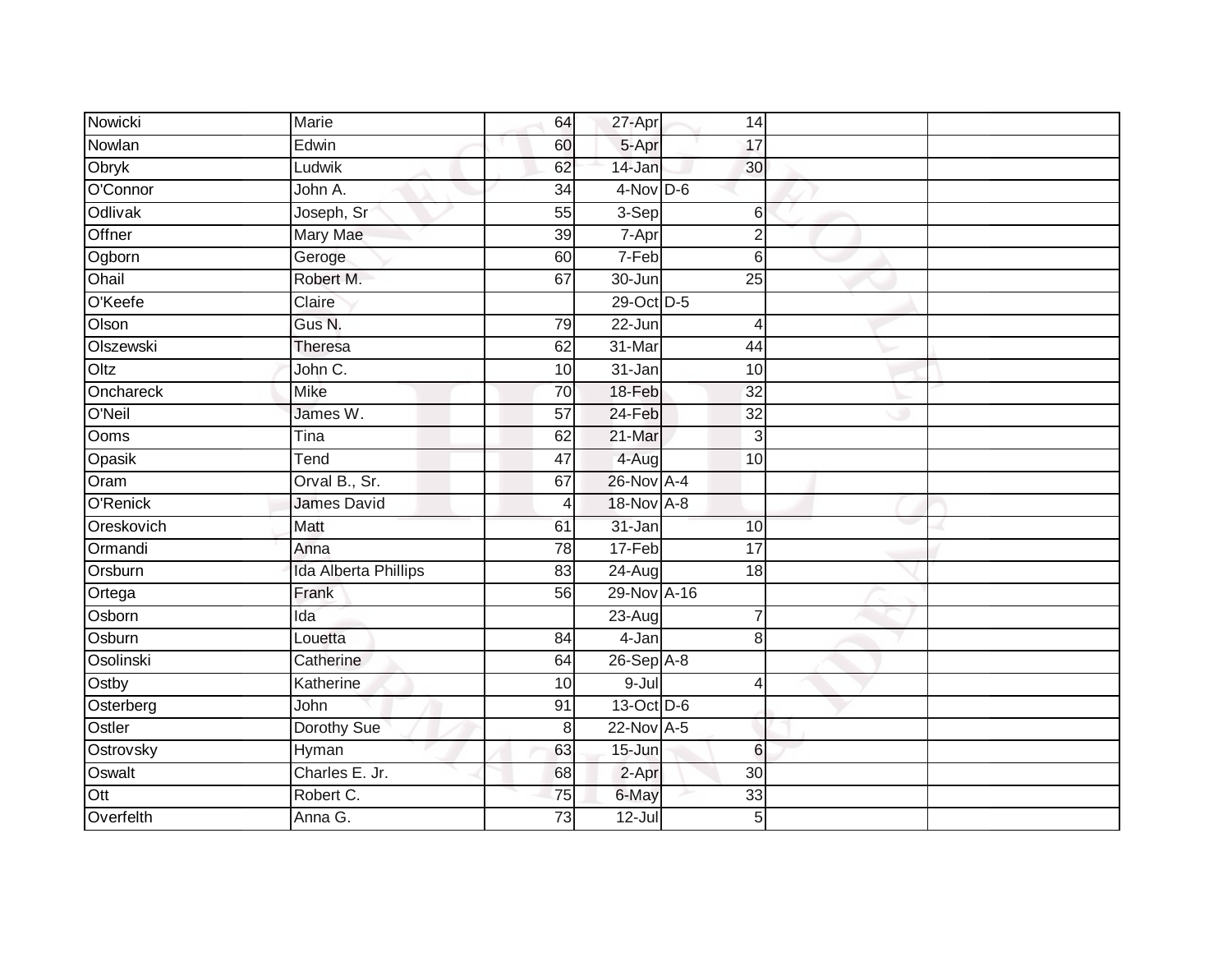| Owczarzak          | Katherine             | 77              | 10-Aug        | $\overline{7}$  |  |
|--------------------|-----------------------|-----------------|---------------|-----------------|--|
| Owczarzak          | Mary                  | 572             | 8-Sep         | 13              |  |
| Owzarzak           | Anna Matilda          | 68              | 16-May A-4    |                 |  |
| Oxford             | Elmer H.              | 58              | $16$ -Jul     | 26              |  |
| $\overline{Pacij}$ | Walter                | 62              | 6-Dec         | 18              |  |
| Padilla            | Maximo                | 71              | $7 -$ Jul A-9 |                 |  |
| Pafco              | Sophie Agnes          | 37              | 14-Sep        | 8               |  |
| Pafee              | Sophie Agnes          | 37              | 13-Sep        | 14              |  |
| Pagels             | John T.               | 68              | $28 - Mar$    | 4               |  |
| Palko              | Andrew                | 68              | $22-Oct$      | 40              |  |
| Pancek             | Frank J., Sr.         | 62              | 30-Dec        | 5               |  |
| Panik              | Julius A., Sr.        | $\overline{54}$ | 14-Nov A-4    |                 |  |
| Papcak             | Pfc T. Frank          | 24              | 27-Sep        | 8               |  |
| Pardicaris         | <b>Jean Reinert</b>   | 23              | 6-Dec         | 18              |  |
| Parker             | Abraham L.            | 89              | 21-Feb        | $\overline{4}$  |  |
| Parker             | George S.             | 67              | 13-Sep        | 14              |  |
| Parker             | John                  | $\overline{82}$ | $10 - Jun$    | $\overline{22}$ |  |
| Parker             | Pearl                 | 92              | 3-Oct A-4     |                 |  |
| Parker             | Phillip               | 58              | 15-Nov        | 4               |  |
| Parker             | <b>Robert</b>         | 29              | $15 - Jan$    |                 |  |
| Parrish            | Infant                | infant          | 26-Nov A-4    |                 |  |
| Pasquarella        | Edward                | $\overline{22}$ | 30-Sep        | -1              |  |
| Pastwa             | Martha                | 65              | $3-Feb$       | $\overline{23}$ |  |
| Pataky             | Mary                  | 60              | 23-Sep        | 8               |  |
| Patrick            | Joseph M., Sr.        | $\overline{75}$ | 27-May        | 11              |  |
| Patsios            | Grace                 |                 | 3-Jan         | 4               |  |
| Patterson          | <b>Teshia</b>         | 52              | 29-Oct D-5    |                 |  |
| Patton             | Charles C.            | 53              | 20-Aug        | 30              |  |
| Paulsen            | Dianne Lynne          | $\overline{7}$  | 16-Aug        | 1               |  |
| Paulsin            | <b>George Michael</b> | 33              | 5-Oct         | 10              |  |
| Paulson            | <b>Niels</b>          | 78              | 3-Sep         | 6               |  |
| Paunovic           | Marie G.              | 43              | 6-Oct         | $\overline{12}$ |  |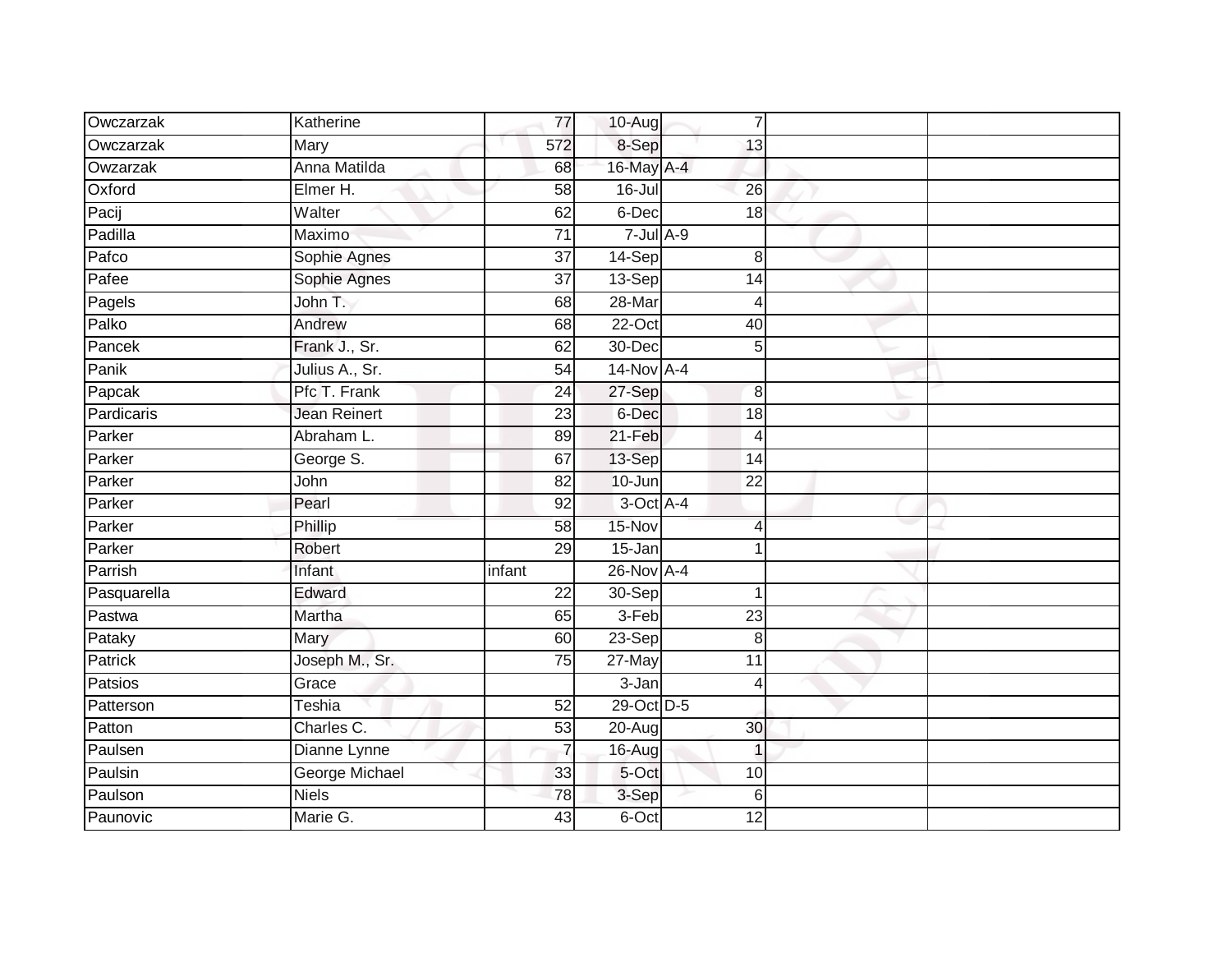| Pavey           | Lena R.            | 80              | 19-Sep A-4      |                 |                         |
|-----------------|--------------------|-----------------|-----------------|-----------------|-------------------------|
| Pavich          | <b>Nellie</b>      | 64              | 10-May          | 17              |                         |
| Payne           | Hattie E.          | $\overline{70}$ | 18-May          | 17              |                         |
| Pazdur          | Frank              | 38              | 22-Nov A-5      |                 |                         |
| Peck            | Annabelle          | $\overline{37}$ | $13 - Jan$      | $\overline{34}$ |                         |
| Perdicaris      | Jean Reinert       | 23              | 7-Dec           | 18              |                         |
| Perez           | Ruth               | $\overline{53}$ | 4-Apr           | 4               |                         |
| Perlman         | Elias R.           | 49              | 25-Mar          | 31              |                         |
| Perney          | Adolph R.          | 66              | 2-Sep           | 26              |                         |
| Perrone         | Margaret           | 69              | $2-Jun$         | $\overline{34}$ |                         |
| Perterson       | Bertha (Grandma)   | 77              | $17-Nov1 + 4$   |                 |                         |
| Pesenko         | Wasil              | 62              | 10-Jun          | $\overline{22}$ |                         |
| Peters          | Birdie M.          | 76              | 18-Jul A-4      |                 |                         |
| Peters          | Laura G.           | 64              | 12-Apr          | 15              |                         |
| Peters          | <b>Minnie</b>      | 53              | 10-Mar          | 34              |                         |
| Petersen        | William G.         | 61              | 24-Oct A-4      |                 |                         |
| Peterson        | Albert             | 77              | 7-Jan           | $\overline{26}$ |                         |
| Peterson        | <b>Herbert</b>     | 53              | 5-Apr           | 17              |                         |
| Petronell       | Sister M., R.N.    | 73              | 16-Jun A-4      |                 | a.k.a.Elizabeth Austgen |
| Petronella      | Joseph             | 41              | $27 - Jan$      | $\overline{28}$ |                         |
| Petropolis      | Martha             | 62              | 7-May           | 31              |                         |
| Pettibone       | Harry D.           | 67              | $26$ -Nov $A-4$ |                 |                         |
| Peuraca         | Sam                | 59              | 11-Apr          | $\overline{4}$  |                         |
| Pezel           | Madeline           |                 | 29-Oct D-5      |                 |                         |
| Phillip         | Elizabeth (Toth)   | $\overline{72}$ | $28 -$ Jul      | 13              |                         |
| <b>Phillips</b> | Hal E.             | 65              | $24-Feb$        | 32              |                         |
| <b>Phillips</b> | Joseph L.          | $\overline{53}$ | 5-Apr           | $\overline{17}$ |                         |
| Phillips        | Mary               | 59              | 15-Feb          | 18              |                         |
| Phillips        | <b>Shirley Ann</b> | 11              | 14-Jun          | 1               |                         |
| Phonsen         | Marie J.           | 80              | 16-Nov          | 4               |                         |
| Pickett         | Clara E.           | 42              | 5-Feb           | 10              |                         |
| Pierce          | Irving H.          | 71              | 15-Aug A-6      |                 |                         |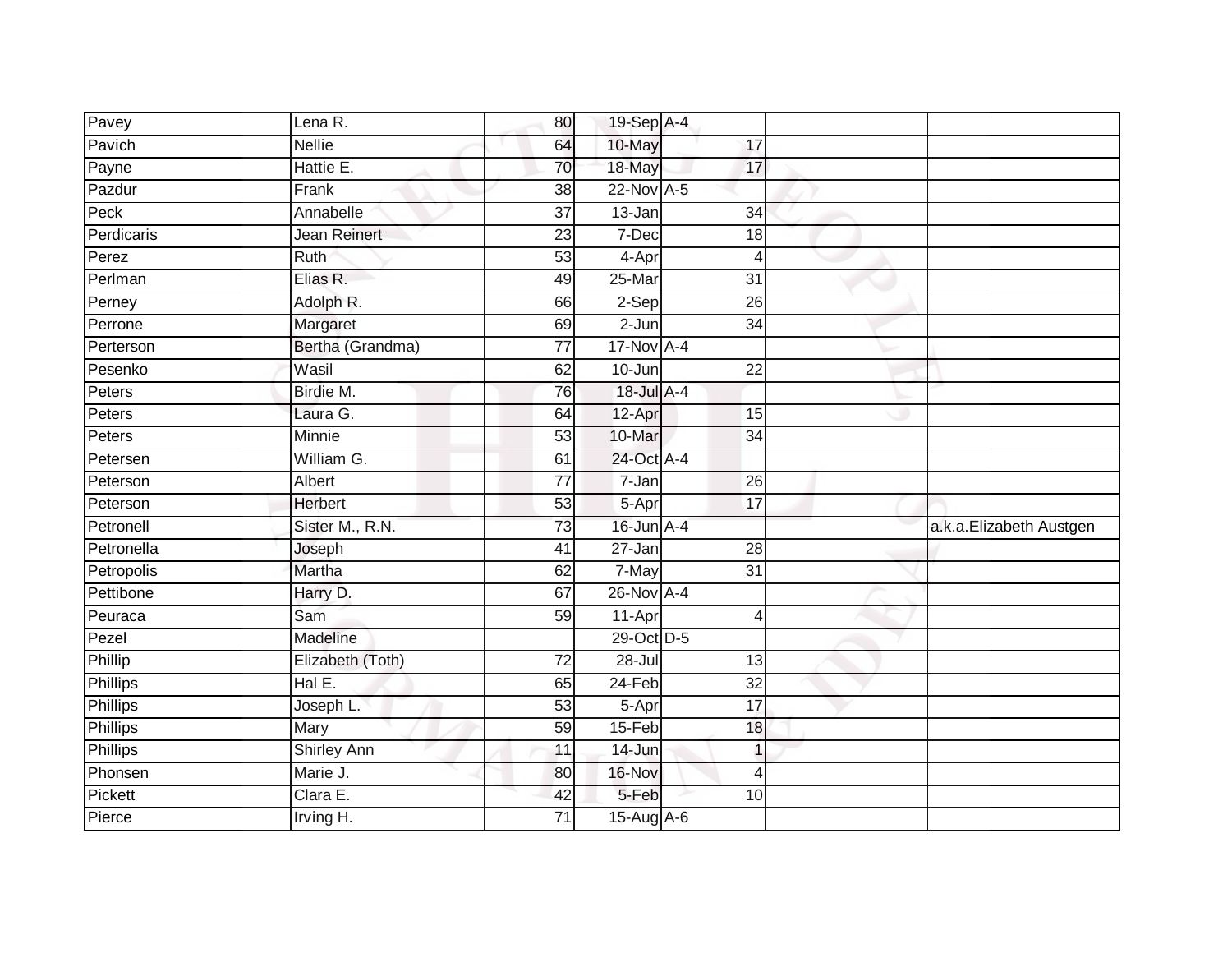| Pierce         | Ralph M.          | 70              | $29 -$ Jul       | $\overline{32}$ |                 |                       |
|----------------|-------------------|-----------------|------------------|-----------------|-----------------|-----------------------|
| Pierson        | Amanda            | 78              | 16-Mar           |                 | 4               |                       |
| Pieszchala     | Joseph L.         | $\overline{37}$ | 30-Sep 1, 37     |                 |                 | Picture included      |
| Pilarczyk      | James             | 9               | 14-Feb           |                 | 1               | Also see Feb 15, p 18 |
| Pilarski       | Rose              | 59              | $12$ -Dec $A$ -4 |                 |                 |                       |
| Pilka          | Tony (Pilcha)     | 70              | 31-Dec           | 12              |                 |                       |
| Pilot          | Thomas            | 68              | 3-Dec A-11       |                 |                 |                       |
| Pinak          | Mary              | 59              | 22-Jan           | 29              |                 |                       |
| Place          | Benjamin S.       | 79              | 22-Apr           | 35              |                 |                       |
| Plath          | Marie J.          | 66              | 29-Nov A-16      |                 |                 |                       |
| Platt          | Thomas A.         | $\overline{72}$ | $20 -$ Jul       | 15              |                 |                       |
| Plesha         | Eli               | 64              | 16-Mar           |                 | 4               |                       |
| Ploszaj        | Valentine         | 79              | 23-May A-4       |                 |                 |                       |
| <b>Pluskis</b> | Pfc. Richard      | 17              | 31-Mar           | 44              |                 |                       |
| Pluta          | Andrew            | $\overline{74}$ | 22-Nov A-5       |                 |                 |                       |
| Pochron        | Conrad            | 29              | 18-Mar           |                 | $5\overline{)}$ |                       |
| Pociask        | Anna              | 42              | 10-Sep           |                 | 6               |                       |
| Podkul         | Marie             | 85              | 22-Nov A-5       |                 |                 |                       |
| Poerter        | Gerben            | 83              | 16-Dec A-7       |                 |                 |                       |
| Polfer         | Elizabeth C.      | $\overline{81}$ | 3-May            | $\overline{19}$ |                 |                       |
| Polonkay       | Esther            |                 | $11$ -Jul A-9    |                 |                 |                       |
| Poloson        | Elizabeth         | 66              | $6 -$ Jul        | $\overline{20}$ |                 |                       |
| Ponton         | <b>Pearl Bell</b> | 62              | 15-Aug A-6       |                 |                 |                       |
| Poort          | Minnie            | 75              | 27-Jun A-11      |                 |                 |                       |
| Pop            | Gavrillo          | 65              | 30-May           |                 | 4               |                       |
| Popp           | <b>Barbara</b>    | 58              | 18-Jul A-4       |                 |                 |                       |
| Popplewell     | Attis             |                 | 8-Feb            |                 | 18              |                       |
| Portz          | Walter P.         | 48              | $12-Oct$         | 24              |                 |                       |
| Posavic        | <b>Steve</b>      | $\overline{71}$ | 10-May           | 17              |                 |                       |
| Post           | Martin Lee        | 6 weeks         | 19-Aug           |                 | 6               |                       |
| Powers         | Harry E.          | 55              | 25-Jun           |                 |                 | Picture included      |
| Powowarski     | Thomas            | 67              | $2-Aug$          |                 | 4               |                       |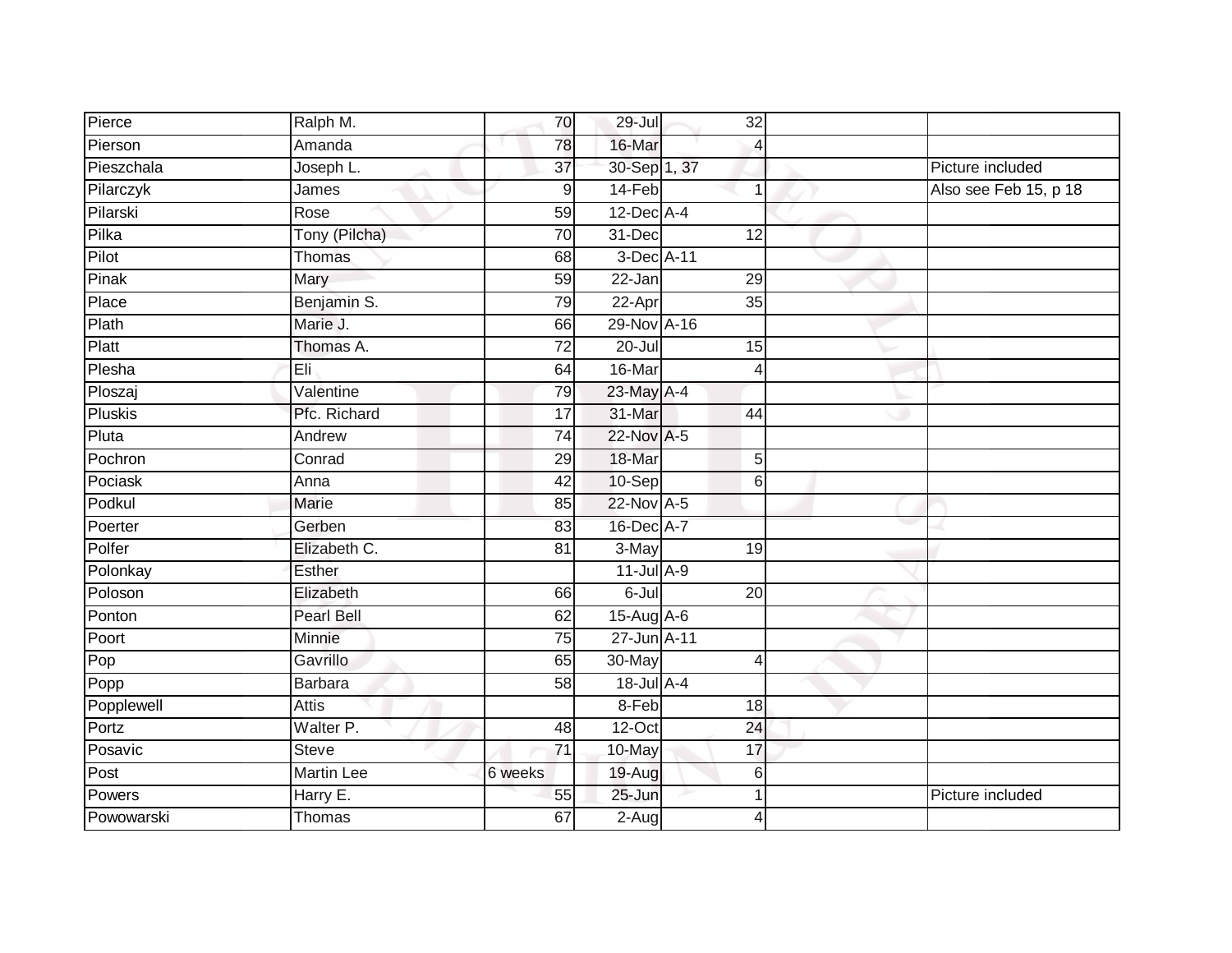| Prang        | Grace                 | 92              | 11-Jan               | 16              |          |                                                 |
|--------------|-----------------------|-----------------|----------------------|-----------------|----------|-------------------------------------------------|
| Press        | Amanda M.             | 69              | 3-Dec A-11           |                 |          |                                                 |
| Prevo        | Orval J.              | 59              | 19-May               | 37              |          |                                                 |
| Price        | Harrison (Ted)        | 65              | $1-Jul$              | $\overline{7}$  |          |                                                 |
| Prince       | Susie S.              | 63              | $4 - Jan$            | 8               |          |                                                 |
| Probus       | David A.              |                 | 20 Febuary 28        | 1               |          | Picture included,/                              |
| Probus       | David A.              | 20              | 28-Feb               | 1               |          | Picture included, Airman<br><b>Second Class</b> |
| Prokopcio    | Julia Duda            | 73              | 29-Mar               | 4               |          |                                                 |
| Pry          | David H.              | 61              | $25 - Jan$           | 16              |          |                                                 |
| Pryor        | Floyd                 | 46              | $12$ -Dec $A-4$      |                 |          |                                                 |
| Prystasz     | Peter                 | 72              | 24-Mar               | 36              |          |                                                 |
| Przybysz     | Edward F.             | 37              | 14-Sep               | 8               |          |                                                 |
| Puffe        | Maria C.P.            | 88              | 19-Feb               | $\overline{4}$  |          |                                                 |
| Pykosz       | Madgalyn              | 71              | $11$ -Jul $A-9$      |                 |          |                                                 |
| Quigley      | Robert M.             | $\overline{71}$ | 21-Mar               | 3               |          |                                                 |
| Quinlan      | William A.            | 58              | 8-Jul                | 14              |          |                                                 |
| Raabe        | Della Cecelia         | 66              | 9-Jun                | 22              |          |                                                 |
| Rabe         | George R., Sr. "Pete" | 61              | 22-Nov A-5           |                 |          |                                                 |
| Radford      | Joseph E.             | 65              | $\overline{2}$ 4-Aug | 18              |          |                                                 |
| Rady         | Frank                 | 75              | 7-Jun                | $\overline{17}$ |          |                                                 |
| Radziejewski | Rose                  |                 | $7-Nov$ A-5          |                 |          |                                                 |
| Ragon        | Adelia                | $\overline{73}$ | 11-Jan               | 16              |          |                                                 |
| Ragon        | Chandos T.            | 29              | 11-May               | 9               |          |                                                 |
| Ragon        | Chandos T.            | 29              | 10-May               | $\overline{17}$ |          |                                                 |
| Rajcsak      | Rose                  |                 | 12-Aug               |                 | 35 Zambo |                                                 |
| Ramian       | Martin                | 83              | 19-Sep A-4           |                 |          |                                                 |
| Ramion       | Harold J.             | 25              | $8 - Jan$            | $6\phantom{1}6$ |          |                                                 |
| Ramsier      | Leslie F.             | 81              | 28-Jan               | 26              |          |                                                 |
| Rapacz       | Katherine             | 64              | 17-Oct A-4           |                 |          |                                                 |
| Rasmussen    | <b>Mrs Fred</b>       | 86              | 14-Dec               | $\overline{28}$ |          |                                                 |
| Rathert      | Norman B.             |                 | 57 Februray 1        | 16              |          |                                                 |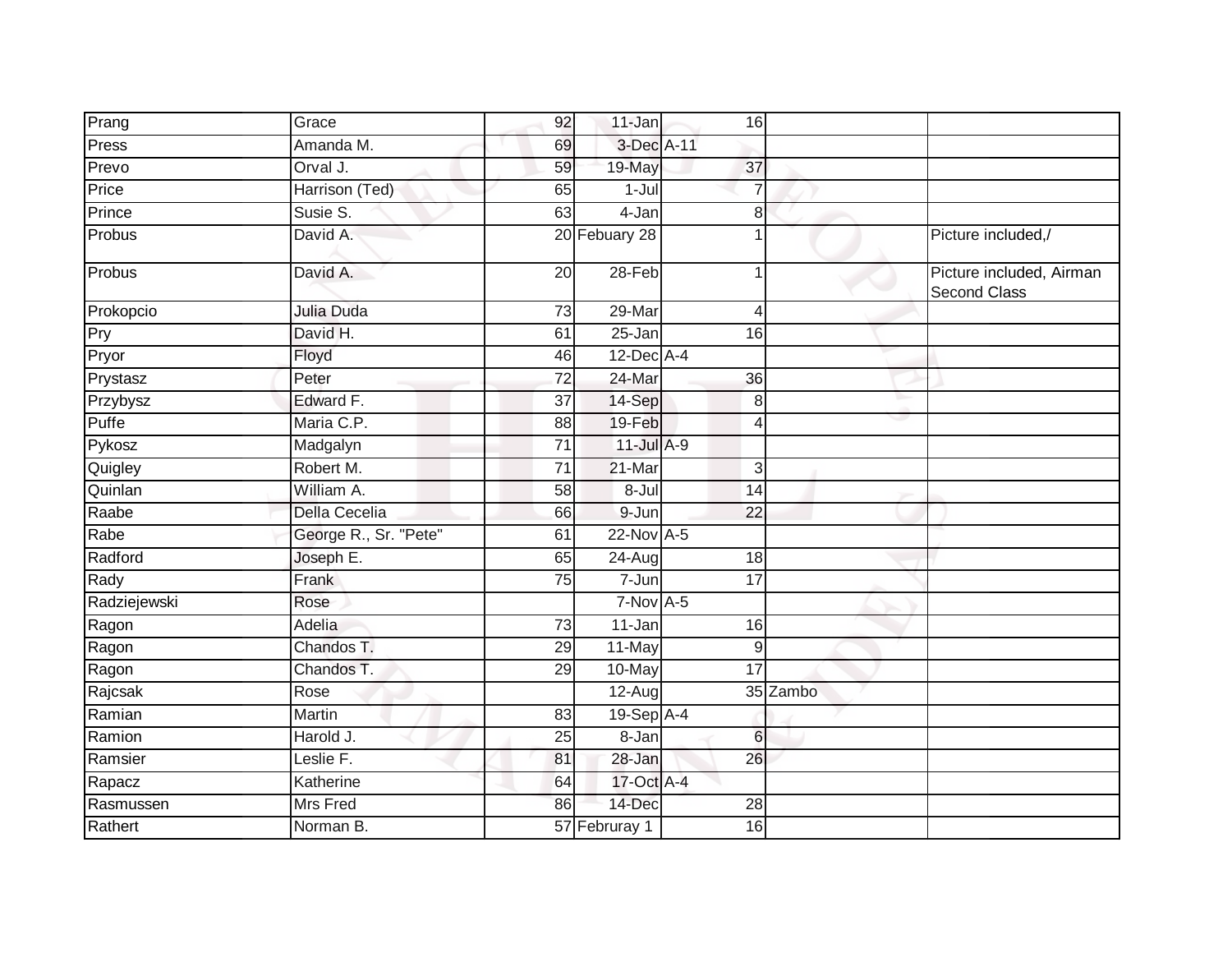|               | Frank                | 72              | 25-Jul A-4     |                 |                  |
|---------------|----------------------|-----------------|----------------|-----------------|------------------|
| Ratkay        |                      |                 |                |                 |                  |
| Ratkay        | Stephen              | 82              | 18-Nov A-8     |                 |                  |
| Raush         | Mary                 | 82              | 8-Feb          | 18              |                  |
| Ray           | Sally                | 1 day           | $29 - Jun$     | $\overline{4}$  |                  |
| Rayl          | Lindley L.           | 80              | $20-Sep$       | $\overline{4}$  |                  |
| Read          | James A.             | 64              | 4-Apr          | 4               |                  |
| Reahder       | John Henry           | 88              | 3-Jan          | $\overline{4}$  |                  |
| Reardon       | <b>Raechel Marie</b> | 64              | $1-Oct$        | 26              |                  |
| Reardon       | $\overline{Y.M.}$    | 58              | 31-Mar         | 44              |                  |
| Reczek        | Alex P.              | $\overline{33}$ | 30-Sep 1, 37   |                 | Picture included |
| Redding       | Wanda                | 50              | $4-Aug$        | 10              |                  |
| Reed          | Lulu Zust            | 66              | 20-Jan         | 30              |                  |
| Reed          | Nelson B.            | 70              | 26-Feb         | 27              |                  |
| Reed          | Walter C.            | 74              | 11-Jan         | 16              |                  |
| Reeder        | Elizabeth            | 66              | $8$ -Dec $D-8$ |                 |                  |
| Reel          | Albert               | 65              | 9-Nov          | 18              |                  |
| Reese         | John O.              | $\overline{74}$ | 13-Sep         | $\overline{14}$ |                  |
| <b>Reeves</b> | Charles A.           | $\overline{76}$ | 5-May          | 10              |                  |
| Regan         | James W.             | 69              | $26 -$ Jul     | 10              |                  |
| Rehker        | Clara E.             | 59              | 30-Aug         | 5               |                  |
| Reichardt     | Franklin (Cotton)    | 47              | 24-May         | 17              |                  |
| Reichl        | Joseph               | 67              | 17-Feb         | $\overline{17}$ |                  |
| Reid          | Earl L.              | 70              | 9-Jun          | 22              |                  |
| Reid          | George L.            | 39              | 25-Aug         | $\overline{30}$ |                  |
| Reinig        | Emma                 | $\overline{77}$ | $10-Sep$       | $6\phantom{1}6$ |                  |
| Reitmeyer     | Theodore             | 67              | $15-Oct$       | $\overline{4}$  |                  |
| Remak         | John                 | 64              | 5-Apr          | $\overline{17}$ |                  |
| Ren           | Sarah                | 72              | 29-Oct D-5     |                 |                  |
| Renicker      | Thelma V.            | 41              | 3-Jan          | $\overline{4}$  |                  |
| RePinec       | Anna                 | 72              | 22-Feb         | 14              |                  |
| Repka         | Wilmos               | 83              | 30-May         | $\overline{4}$  |                  |
| Reppa         | Verna B.             | 60              | 19-Jan         | 14              |                  |
|               |                      |                 |                |                 |                  |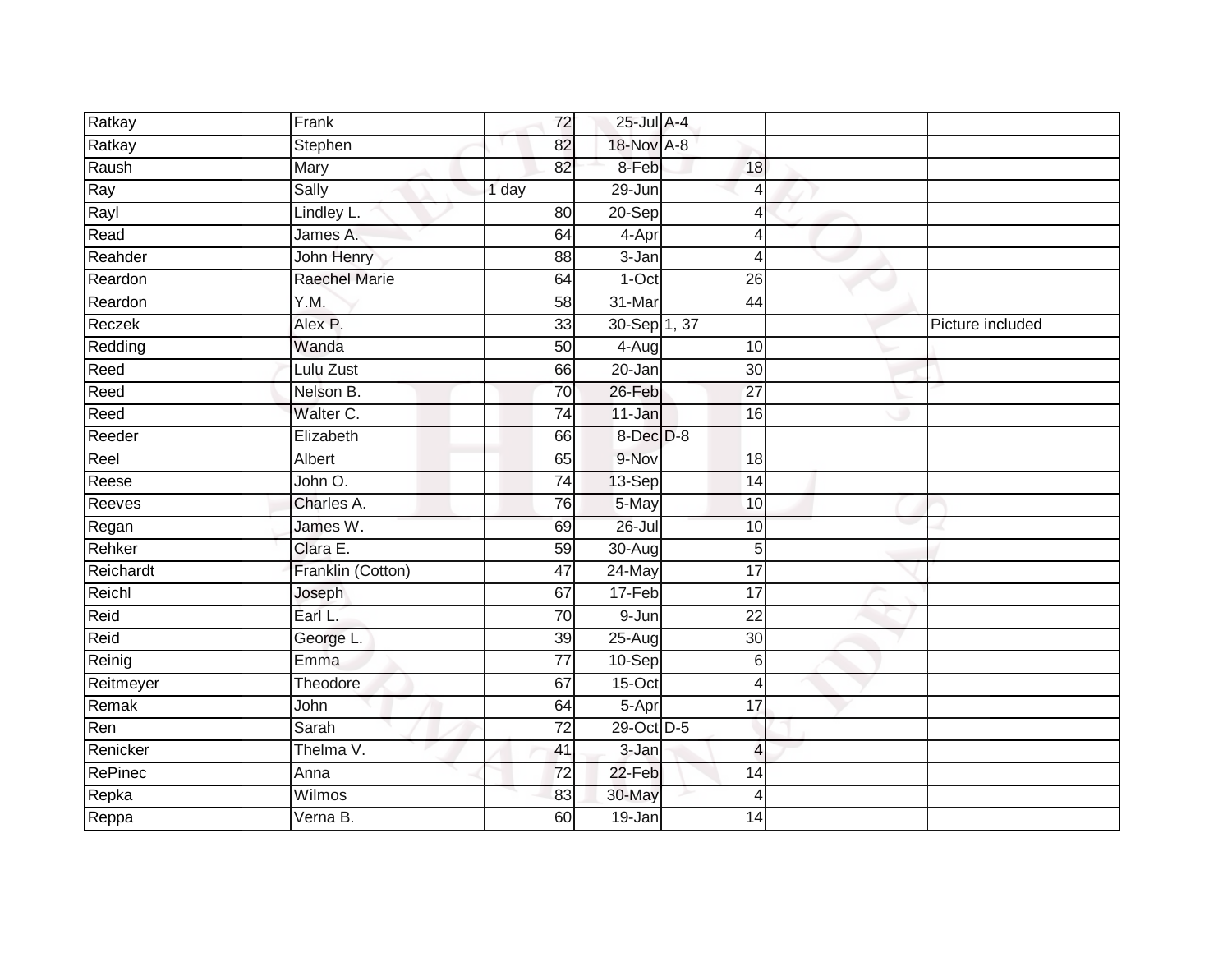| Reschan         | <b>Mike</b>         | 69              | 10-Dec A-8       |                 |  |
|-----------------|---------------------|-----------------|------------------|-----------------|--|
| Resnick         | Sarah               | 59              | 16-Nov           | 4               |  |
| Rettig          | Angeline            | 74              | 8-Aug A-4        |                 |  |
| Rice            | Chester H.          | 45              | $29$ -Aug $A$ -6 |                 |  |
| <b>Richards</b> | Clement             | $\overline{55}$ | 1-Nov            | 17              |  |
| Richey          | Velma M.            | 46              | 19-Oct           | $\overline{24}$ |  |
| Richmond        | Thelma              | 56              | 16-Nov           | 3               |  |
| Richwalski      | Irene M.            | $\overline{54}$ | 16-Jul           | $\overline{26}$ |  |
| Rickmann        | Charles A.          | 66              | 28-Sep           | 12              |  |
| Ridder          | Johanna             | $\overline{57}$ | 30-Nov           | 19              |  |
| Ridge           | Maude G.            | 60              | 2-Apr            | 30              |  |
| Ringle          | Nelson E.           | $\overline{27}$ | 5-Apr            | $\overline{17}$ |  |
| Rinkenberger    | Lillie A.           | 50              | 5-Feb            | 10              |  |
| Roach           | Michael             | 92              | 20-Dec           | $\overline{22}$ |  |
| Roach           | Robert              | $\overline{23}$ | 14-Apr           | $\overline{28}$ |  |
| Roberts         | <b>Bonnie Pearl</b> | 43              | $23 - Jun$       | $\overline{4}$  |  |
| Robertson       | Cora Lee            | 62              | 8-Nov            | $\overline{12}$ |  |
| Robinson        | Ella M.             | 72              | 5-Feb            | 10              |  |
| Robles          | Leonor              | 29              | 10-Aug           | $\overline{7}$  |  |
| Rockwell        | John C.             | 18 days         | $25 - Jan$       | $\overline{16}$ |  |
| Rodda           | Wilfred             | 68              | 24-Feb           | $\overline{32}$ |  |
| Rodgers         | Edward              | 48              | $2-Feb$          | 16              |  |
| Roe             | Willis T.           | 69              | 26-Nov A-4       |                 |  |
| Rogers          | Helen               | 59              | 21-Oct A-4       |                 |  |
| Rogowski        | <b>Stanley</b>      | 60              | 1-Jun            | 18              |  |
| Roman           | John                | $\overline{71}$ | 14-Jan           | $\overline{30}$ |  |
| Rose            | Elizabeth           | 80              | 13-Dec           | $\overline{22}$ |  |
| Rose            | Mrs. Walter         |                 | 4-Aug            | 10              |  |
| Rosebrough      | Etta                |                 | 31-Jan           | 10              |  |
| Roseman         | John                | 73              | 7-Dec            | 18              |  |
| Rosenbaum       | Leona               | 36              | 1-Oct            | 26              |  |
| Rosin           | Elmer               | 54              | $25$ -Jul $A-4$  |                 |  |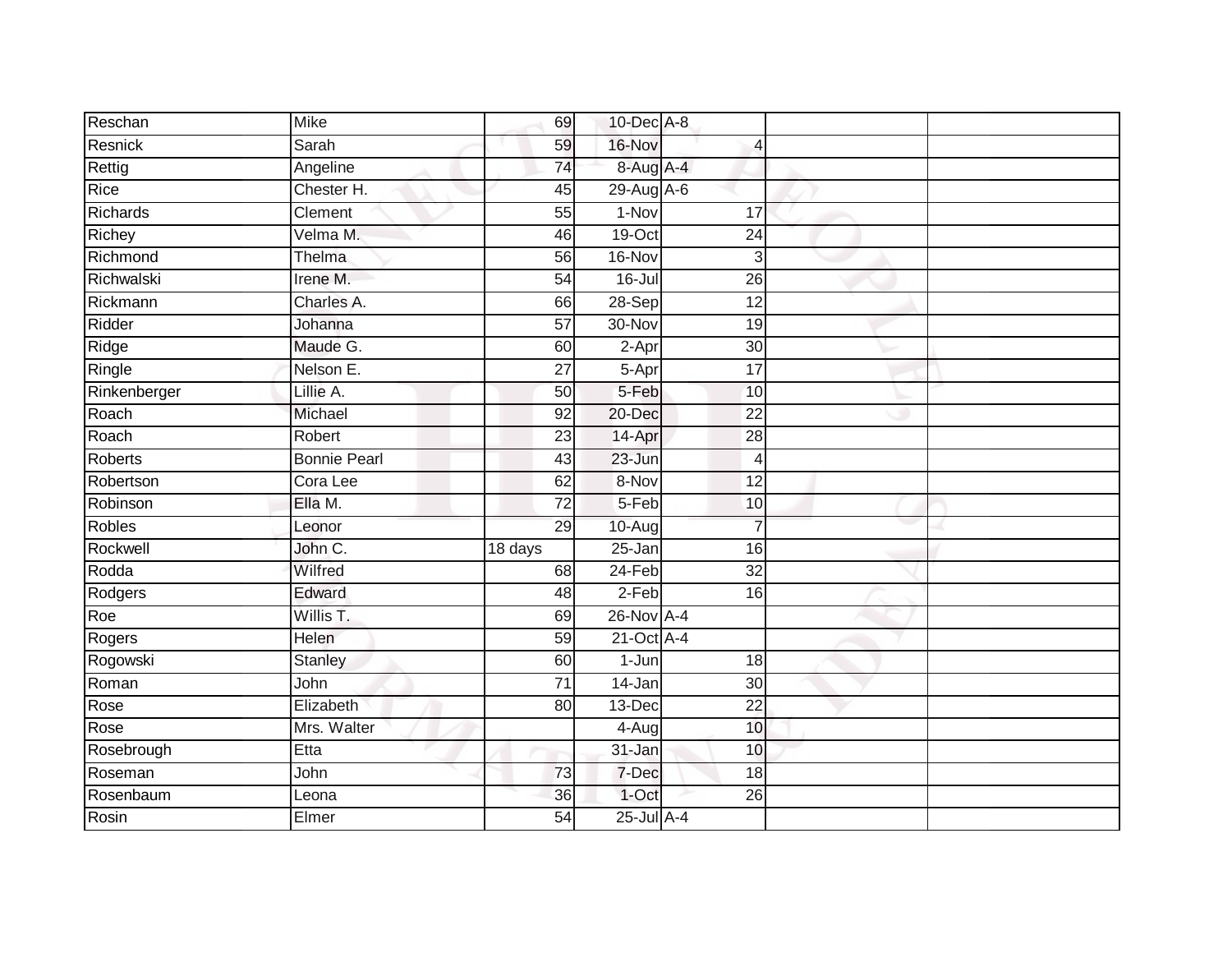| Ross            | Helen          | 51              | 5-Sep A-4        |                 |                  |
|-----------------|----------------|-----------------|------------------|-----------------|------------------|
| Ross            | John           | 49              | 9-Jun            | 22              |                  |
| Rotenberg       | Max T.         | 82              | 5-Jan            | 16              |                  |
| Rouhselange     | Joseph         | $\overline{72}$ | 1-Sep            | 26              |                  |
| <b>Rourk</b>    | Wilbur M.      | $\overline{72}$ | $12$ -Dec $A$ -4 |                 |                  |
| Rovai           | Joseph         | 61              | 11-Jun           | 8               |                  |
| Rowden          | Clyde, Sr.     | 61              | 30-Dec           | 5               |                  |
| Roysdon         | Vera Aileen    | 17              | $21$ -Feb $1, 4$ |                 | Picture included |
| Rozynek         | Julius         | 72              | 28-Feb           | 8               |                  |
| Rudgal          | Harold T.      |                 | $28 - Feb$       | 8               |                  |
| Rudolph         | Ray            | 66              | $22-Feb$         | 1               |                  |
| Rudy            | Mary Rhein     | 96              | 17-Feb           | $\overline{17}$ |                  |
| Rudzinski       | Mary           | 72              | 31-Mar           | 44              |                  |
| Rundbom         | Emma C.        | 85              | 11-Aug           | 9               |                  |
| Rust            | Henry          | 89              | $2-Sep$          | $\overline{26}$ |                  |
| Ruszko          | Victoria       |                 | 31-Oct A-4       |                 |                  |
| Ryba            | Mary           |                 | $21 - Jan$       | $\overline{26}$ |                  |
| Ryder           | Anthony W.     | 90              | $11$ -Jul $A-9$  |                 |                  |
| Ryle            | Michael J.     | 55              | 12-Dec A-4       |                 |                  |
| Rzepczynski     | Joseph         | 66              | 18-Apr           | $\overline{12}$ |                  |
| <b>Sabaitis</b> | Alexander J.   | 79              | $2$ -May $A-4$   |                 |                  |
| Sabolsice       | Andrew         | 60              | $22$ -Mar        | $\overline{17}$ |                  |
| Sacerich        | Frank          | 74              | 18-Feb           | 32              |                  |
| Sacha           | Joseph         | 65              | $18 - Oct$       | 15              |                  |
| Sajdyk          | Michael E.     | $\overline{30}$ | $21 - Jun$       | 5               |                  |
| Sakely          | Joseph         | 70              | 13-Apr           | $\overline{17}$ |                  |
| Salamon         | <b>Bernice</b> | 60              | $2-Aug$          | $\overline{4}$  |                  |
| Salazar         | Anna Marie     | 5 mons          | 13-Dec           | $\overline{22}$ |                  |
| Sale            | Albert         | 72              | 11-Mar           | $\overline{2}$  |                  |
| Sallee          | John           | 81              | 24-Nov A-3       |                 |                  |
| Sampson         | Roy M.         | 26 days         | $25$ -Oct        | 10              |                  |
| Sanchez         | Valentin       | 45              | $12-Sep$ A-4     |                 |                  |
|                 |                |                 |                  |                 |                  |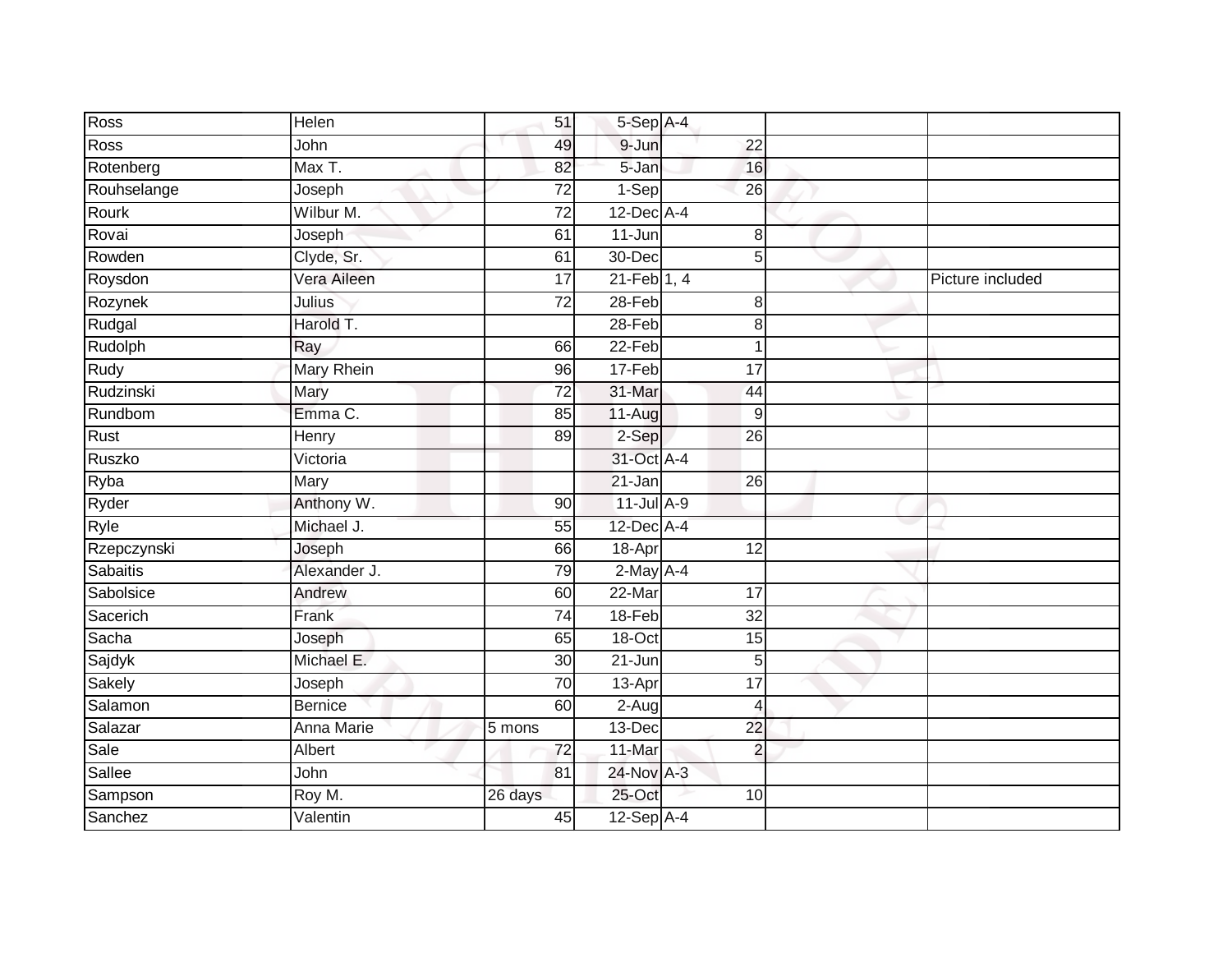| Sandidge        | <b>Betty</b>   | 17              | $14 -$ Jul  | 4                        |                |
|-----------------|----------------|-----------------|-------------|--------------------------|----------------|
| Sannita         | Frank          | 90              | $26 -$ Jul  | 10                       |                |
| Sanson          | Oscar W.       | 59              | 17-Jun      | $\mathbf{1}$             |                |
| Sanusky         | Anna           |                 | 20-Dec      | 22                       |                |
| Sardez          | Paul A.        | 66              | $15-Oct$    | $\overline{4}$           |                |
| Sarkisian       | Mary           | $\overline{27}$ | 19-Jul 1, 8 |                          |                |
| Sauerman        | George         | $\overline{72}$ | 11-Feb      | 28                       |                |
| Saulesbury      | Carrie         | 61              | 25-Apr      | $\overline{4}$           |                |
| Savage          | <b>Ruby</b>    | 49              | 6-Jan       | 18                       |                |
| <b>Savickis</b> | John           | 334             | 6-Jan       | 18                       |                |
| Scatina         | Mrs Frankie L. | 46              | 4-Oct       | 17                       |                |
| Schaefer        | Charles S.     | 44              | 12-Apr      | 15                       |                |
| Schafer         | Paul H.        | 42              | 16-Sep      | 8                        |                |
| Schailble       | Dr. Ernst L.   | 74              | 7-Mar       | $6\phantom{1}6$          | photo included |
| Schaller        | Barbara Jean   | 3               | 4-May       | 10                       |                |
| Schavey         | Earl E.        | 44              | 3-Jan       | $\overline{4}$           |                |
| Scheel          | Henry F.       | $\overline{74}$ | 10-Dec A-8  |                          |                |
| Scheffki        | John G., Sr.   | $\overline{71}$ | $2-Aug$     | $\overline{4}$           |                |
| Schiessle       | Mary           | 78              | 12-Apr      | 15                       |                |
| Schlettert      | Herman         | $\overline{57}$ | $15$ -Oct   | $\overline{4}$           |                |
| Schlossberg     | Eva            | $\overline{75}$ | 8-Jan       | 6                        |                |
| Schmelzer       | Laura          | 73              | 31-Mar      | 44                       |                |
| Schmidt         | Anna K.        | 73              | 15-Nov      | $\overline{4}$           |                |
| Schmidt         | William        | 70              | $12-Aug$    | 35                       |                |
| Schneider       | Agnes C.       | 49              | $5-Sep$ A-4 |                          |                |
| Schnurlein      | William        | 76              | 8-Feb       | 18                       |                |
| Schopp          | Leona D.       | $\overline{51}$ | 8-Jun       | $\overline{4}$           |                |
| Schoppel        | Andrew         | 68              | 15-Apr      | 29                       |                |
| Schreibak       | <b>Hattie</b>  | 69              | 11-Oct      | $\overline{\mathcal{L}}$ |                |
| Schreiner       | Louis          | $\overline{72}$ | 25-Apr      | $\overline{4}$           |                |
| Schreiner       | Louis          | $\overline{72}$ | 26-Apr      | $\overline{17}$          |                |
| Schroeder       | Corena         | 83              | $30 -$ Jul  | 6                        |                |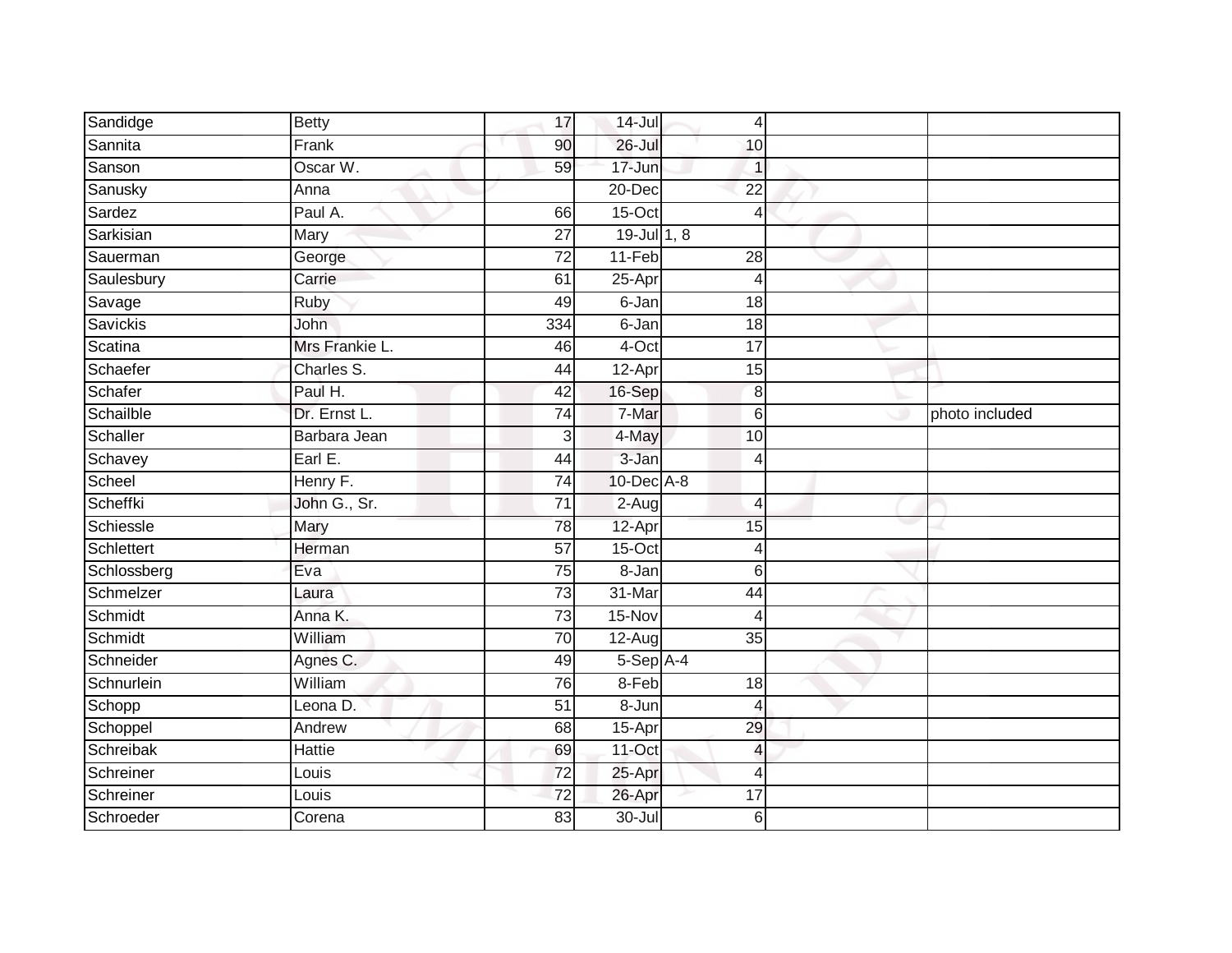| Schultz     | Caroline            | 53              | 9-Nov           | 18                    |  |
|-------------|---------------------|-----------------|-----------------|-----------------------|--|
| Schultz     | Clara               | 55              | 10-Jan          | Δ                     |  |
| Schultz     | Clarence W.         | 58              | $19 -$ Jul      | 8                     |  |
| Schutz      | Hurbert N.          | 43              | 28-Jan          | 26                    |  |
| Schwarz     | Selma               | 62              | $24$ -Nov $A-3$ |                       |  |
| Schweppe    | Harold H.           | 59              | 26-Jan          | 7                     |  |
| Schwinn     | Ernest              | 69              | 20-Oct D-7      |                       |  |
| Scripnec    | Mary                | 63              | 24-May          | 17                    |  |
| Scurfield   | <b>Ottilie Fred</b> | 52              | 15-Feb          | 18                    |  |
| Seabloom    | Walter E.           | 18              | $7 - Jan$       | $\overline{26}$       |  |
| Seavers     | Jeffie M.           | 78              | 19-Jan          | 14                    |  |
| Seevers     | Jessie M.           | $\overline{78}$ | 20-Jan          | 30                    |  |
| Seifer      | Louis H.            | 73              | 15-Jan          | 4                     |  |
| Sekularac   | Ray                 | 59              | 12-Dec A-4      |                       |  |
| Seljan      | Emily W.            | 37              | 13-Sep          | 14                    |  |
| Seljan      | Frank               | $\overline{53}$ | 9-Feb           | 18                    |  |
| Seljan      | Leopold J.          | 57              | 27-May          | 11                    |  |
| Selock      | Michael I.          | 4               | $27 -$ Jul      | 9                     |  |
| Semparott   | Cleo A.             | 54              | 5-Apr           | 17                    |  |
| Serafine    | <b>Nellie</b>       | 52              | 13-Jun A-10     |                       |  |
| Serafini    | <b>Nellie</b>       | 52              | 14-Jun          | 4                     |  |
| Serkowski   | <b>Matthew</b>      | $\overline{48}$ | 30-Nov          | $\overline{19}$       |  |
| Serrano     | Julio Cabon         |                 | 25-Feb          |                       |  |
| Serwatka    | Thomas J.           | 64              | 8-Feb           | 18                    |  |
| Severns     | James H.            | 55              | 27-Sep          | 8 <sup>1</sup>        |  |
| Shaffer     | Raymond             | 60              | $31 - Jan$      | 10                    |  |
| Shahan      | John M.             | 79              | 24-May          | $\overline{17}$       |  |
| Sharfman    | Goldie              |                 | $23 - Jun$      | $\boldsymbol{\Delta}$ |  |
| Sharkozy    | Micheal, Sr.        | 61              | 31-Mar          | 44                    |  |
| Shaughnessy | Thomas              |                 | 9-Aug           | Δ                     |  |
| Shelly      | Violet E.           | 63              | 17-Dec A-4      |                       |  |
| Sheptov     | Albert              | 62              | 17-Aug          | 18                    |  |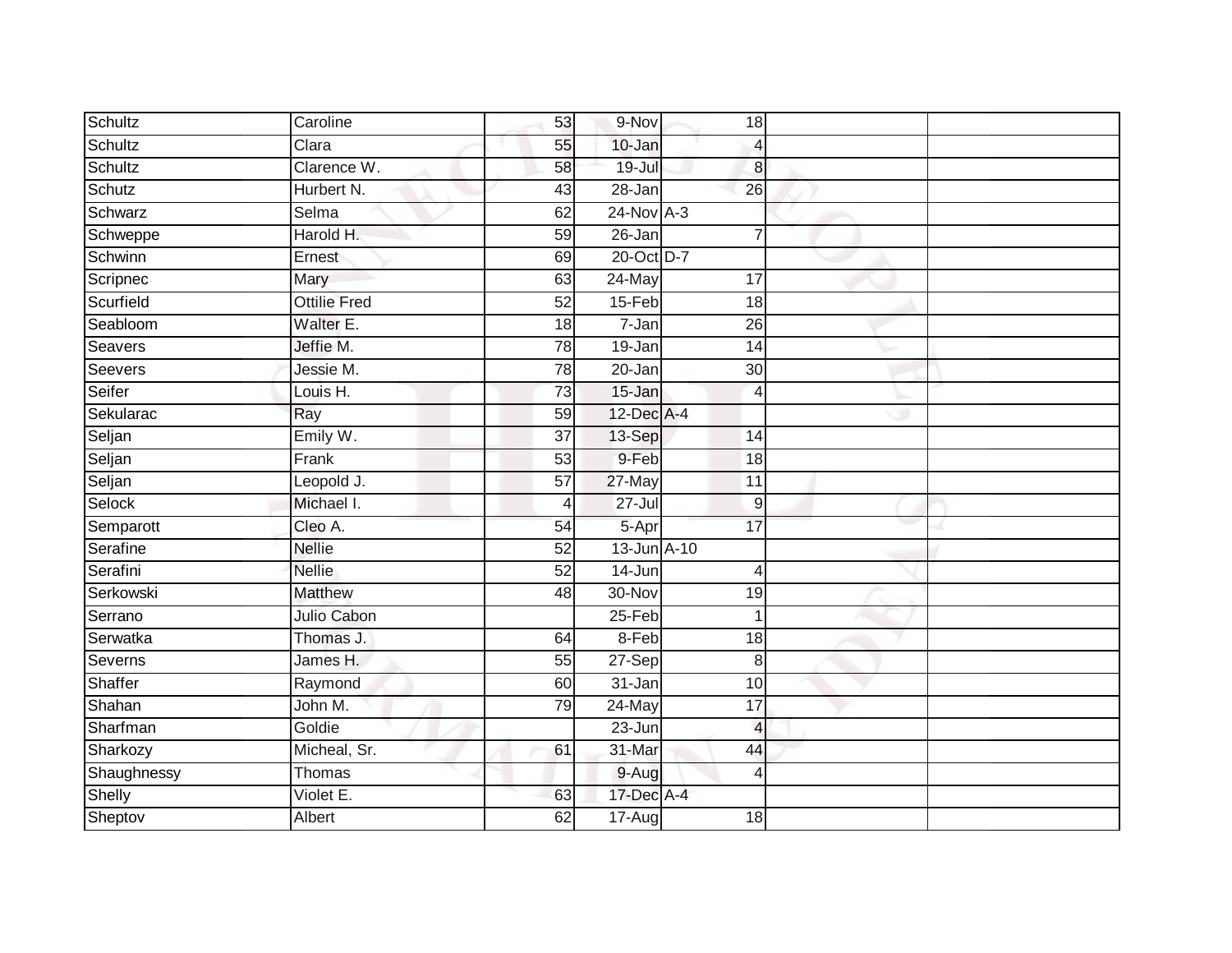| Shidler         | Gerald W. (Jerry)  | 18              | $4-Aug$            | 10 <sup>1</sup> |  |
|-----------------|--------------------|-----------------|--------------------|-----------------|--|
| Shields         | Everett            |                 | 10-Dec A-8         |                 |  |
| Shirey          | Margaret           | 88              | 25-May             | 13              |  |
| Shirley         | Donald E.          | 50              | $19-Aug$           | $6\,$           |  |
| Shoup           | <b>Nellie Pell</b> |                 | 19-Nov A-11        |                 |  |
| Shourek         | Anthony            | 63              | 20-Aug             | 30 <sup>°</sup> |  |
| Shreibak        | <b>Hattie</b>      | 69              | 12-Oct             | $\overline{24}$ |  |
| Shurings        | Emma               | 74              | $20$ -May          | 28              |  |
| Shutoski        | Ignatius           | 60              | 18-Jan             | 12              |  |
| Shutts          | Charles F.         | 54              | 1-Mar              | 16              |  |
| Sickles         | Rose               | 48              | $18 -$ Jul $A - 4$ |                 |  |
| <b>Sickles</b>  | Rose Marie         |                 | $19 -$ Jul         | $\,8\,$         |  |
| Siebert         | Rose               | 65              | 16-Aug             | $\overline{17}$ |  |
| Sieracki        | Frank              | 79              | 16-May A-4         |                 |  |
| Sikma           | Harry, Sr.         | 62              | $20 - Dec$         | $\overline{22}$ |  |
| Sikora          | John               | 70              | 12-May             | 34              |  |
| Silga           | Robert P.          | $\overline{27}$ | $2-Aug$            | $\mathbf 1$     |  |
| Silga           | Robert, Jr.        | 6               | $2-Aug$            | $\mathbf 1$     |  |
| Silverman       | Irene F.           | 62              | 14-Jun             | 4               |  |
| Simcich         | <b>Barbara</b>     | 79              | 30-Jun             | $\overline{25}$ |  |
| Simko           | James              | 4 days          | 14-Sep             | $\,8\,$         |  |
| Simmoms         | Lavonne Dail       | 1 day           | 15-Mar             | $\,8\,$         |  |
| Simmons         | Vesta              |                 | 28-Dec             | 19              |  |
| Simms           | James P.           | 76              | 20-Jun A-12        |                 |  |
| <b>Sindrik</b>  | Christina          | 74              | 20-Jun A-12        |                 |  |
| Skager          | <b>Hilda Louis</b> | 90              | 12-Jan             | 16              |  |
| <b>Skarbeck</b> | John               | 40              | $22-Oct$           | 40              |  |
| Skebo           | Charles A.         | 60              | 18-May             | 17              |  |
| <b>Skiba</b>    | Mary               | 78              | 11-Apr             | 4               |  |
| Skopiecki       | Stephen            | 66              | 29-Oct D-5         |                 |  |
| Skorch          | Vernon             | 2 months        | 18-Oct             | 15              |  |
| Slapak          | James F.           | 80              | 19-Sep A-4         |                 |  |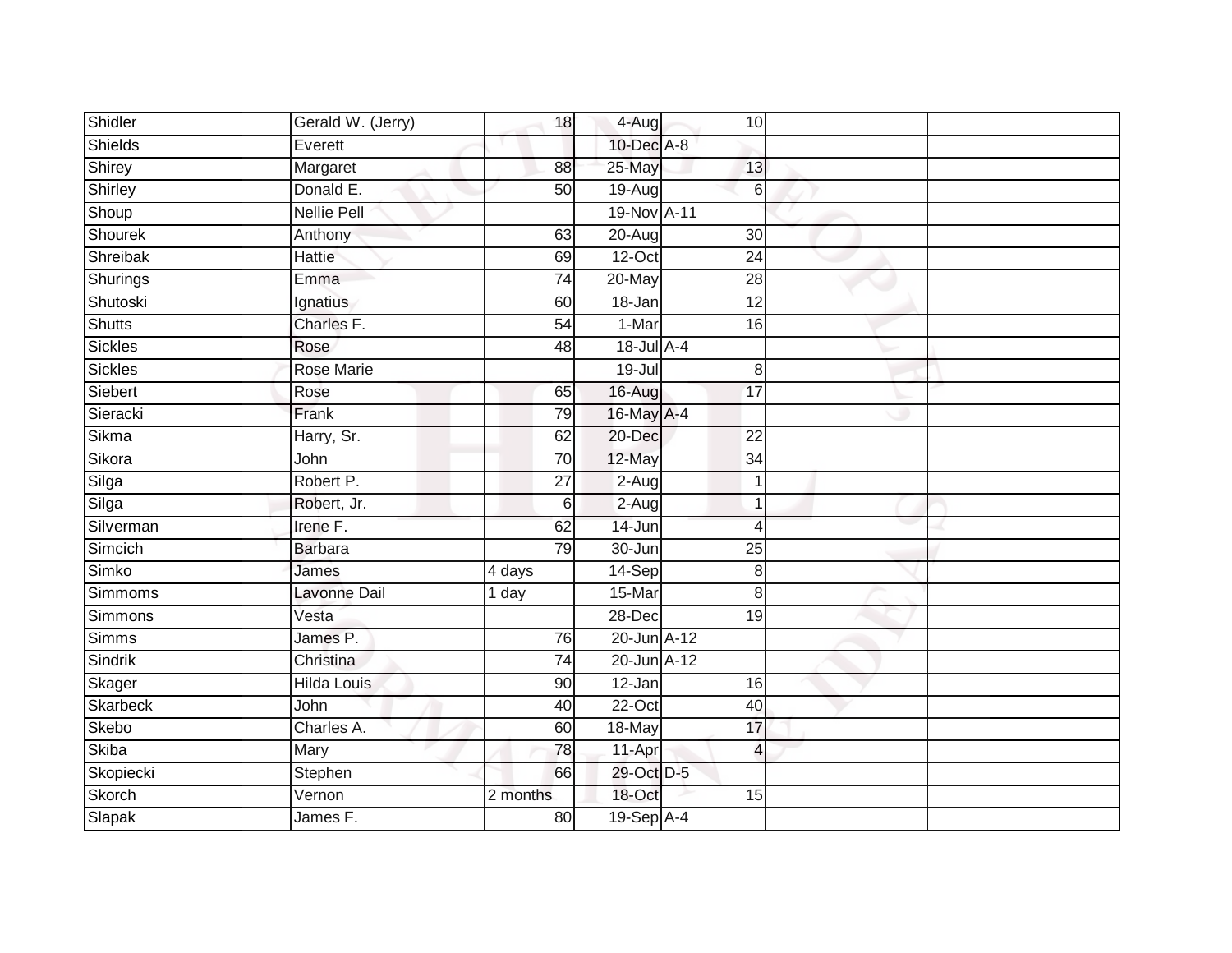| Slarke    | Samuel M.            | 71              | 13-Oct D-6      |                 |                  |
|-----------|----------------------|-----------------|-----------------|-----------------|------------------|
| Slat      | Thomas G.            | 82              | 16-May A-4      |                 |                  |
| Sloboda   | Margaret             | 60              | 26-Sep A-8      |                 |                  |
| Smago     | Rose                 | 69              | 13-Dec          | 22              |                  |
| Small     | Thomas F.            | 39              | $4-Aug$         | $\overline{10}$ |                  |
| Smalley   | <b>Bertha</b>        | $\overline{72}$ | 8-Jan           | $6 \,$          |                  |
| Smallman  | Hilda                | 49              | 12-Jan          | 16              |                  |
| Smith     | Aileen M.            | 79              | 14-Mar          | $6\phantom{1}6$ |                  |
| Smith     | <b>Clara Louise</b>  | 3 mons          | 17-Feb          | 17              |                  |
| Smith     | Elizebeth            | 62              | 29-Mar          | 4               |                  |
| Smith     | <b>Jessie Curtis</b> |                 | $11-Feb$        | 28              |                  |
| Smith     | John P.              | 49              | 10-Jun          | 22              |                  |
| Smith     | Julia                | 78              | 10-Feb          | 1               |                  |
| Smith     | <b>Margaret Opal</b> | 49              | 6-Jun A-6       |                 |                  |
| Smith     | Minnie G.            | 81              | 1-Nov           | $\overline{17}$ |                  |
| Smith     | Robert E.            | 27              | $3$ -Oct $A$ -4 |                 | Picture included |
| Smith     | Robert E.            | $\overline{27}$ | $7-Nov$ A-5     |                 |                  |
| Smith     | Susie B.             | 50              | 29-Dec A-9      |                 |                  |
| Smitka    | Joseph               | 48              | 18-Nov A-8      |                 |                  |
| Smolen    | George               | 67              | 7-May           | $\overline{31}$ |                  |
| Smulevitz | <b>Morris</b>        |                 | 24-Jan          | 3               |                  |
| Snidle    | <b>Dollie</b>        | 68              | $2-Aug$         | 4               |                  |
| Snyder    | Minnie               | 60              | $5-Sep$ A-4     |                 |                  |
| Snyder    | <b>Terry</b>         | 1 day           | $29 -$ Jul      | 32              |                  |
| Solek     | Joseph               | 49              | 1-Apr           | 30 <sup>°</sup> |                  |
| Soloman   | Charles L.           | 60              | $23$ -May $A-4$ |                 |                  |
| Solomon   | <b>Bernice</b>       | 58              | 3-Aug           | $\overline{4}$  |                  |
| Solomon   | Daniel W.            | 46              | 25-Jun          | 30              |                  |
| Soltwedel | Mary Magdalene       | 85              | 20-Jun A-12     |                 |                  |
| Sommers   | John H. (Jack)       | 73              | 29-Jun          | 4               |                  |
| Sonoff    | Tony                 | 64              | $27 -$ Jul      | $\overline{9}$  |                  |
| Sonoss    | Tony                 | 64              | $26 -$ Jul      | $\overline{10}$ |                  |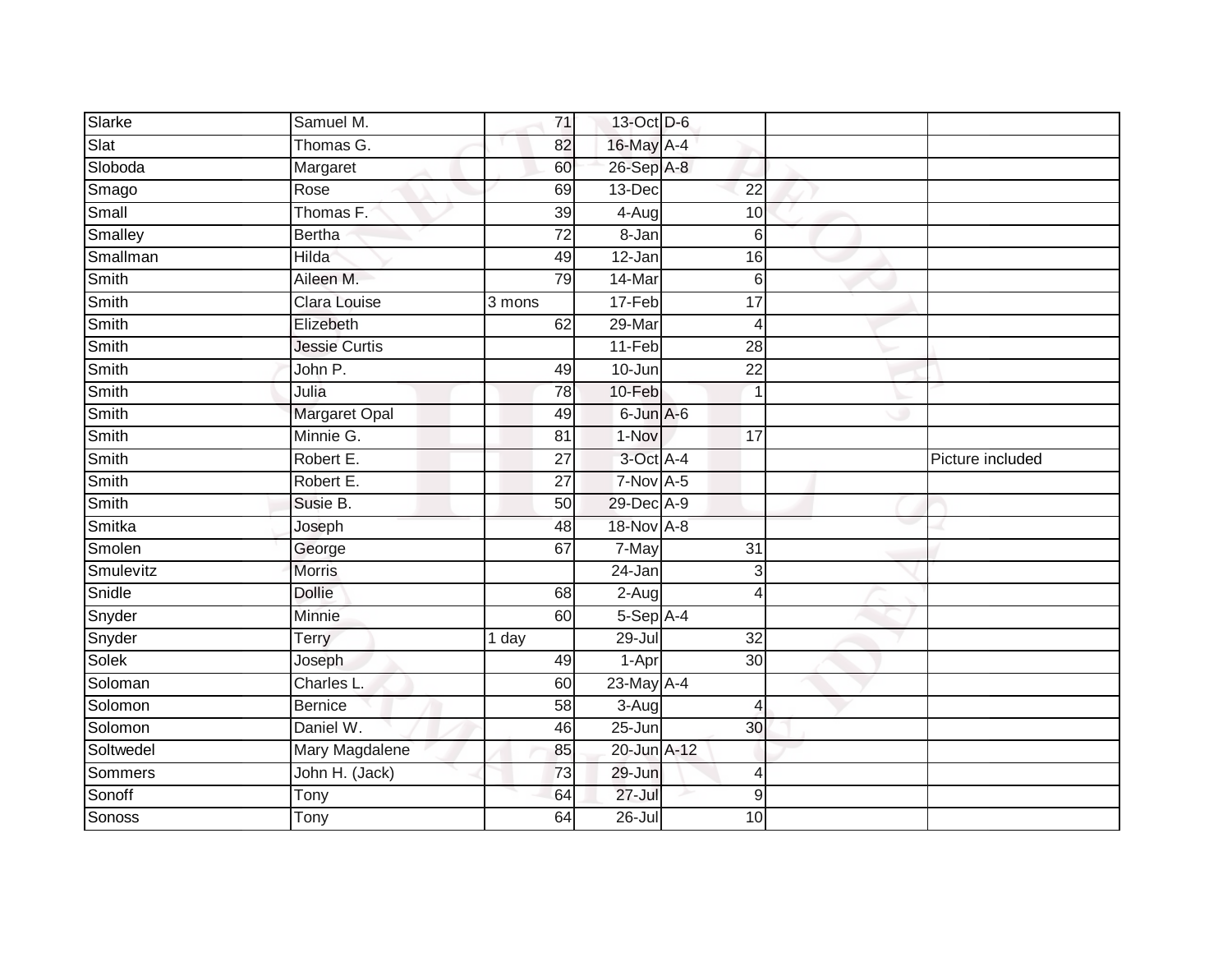| Sorensen       | Carl F.             | 84              | 13-Apr          | 17              |                  |
|----------------|---------------------|-----------------|-----------------|-----------------|------------------|
| Sotak          | <b>Helen Louise</b> | 44              | 5-May           | 10              |                  |
| Southard       | Pfc. Albert Hall    | 19              | 9-May A-4       |                 |                  |
| Spanier        | Dennis              | 10              | 17-Dec          | 1               |                  |
| Spaulding      | Robert O.           | $\overline{34}$ | $26$ -Oct       | $\overline{4}$  |                  |
| Spencer        | Eva L.              | 70              | 26-Jan          | $\overline{7}$  |                  |
| Spindler       | James U.            | 82              | 4-Mar           | 28              |                  |
| Spiron         | Mary                | 85              | $15-Oct$        | 4               |                  |
| Spoerner       | Margaret M.         | $\overline{54}$ | 21-Sep          | 4               |                  |
| Spohn          | Harry M.            | 1 day           | 3-Feb           | 23              |                  |
| Springer       | Margaret            | 72              | 25-Apr          | 4               |                  |
| <b>Stack</b>   | Joseph              | 41              | 15-Oct          | 4               |                  |
| Stallbohm      | Ernst T.            | 67              | 24-Aug          | 18              |                  |
| Stalnecker     | Pvt. Donald W.      | 19              | 2-Dec           |                 |                  |
| Stan           | Stefan              | 67              | 15-Nov          | 4               |                  |
| Standish       | Elmer               | 65              | 23-May A-4      |                 |                  |
| <b>Stanek</b>  | Joseph              | 60              | 17-Oct A-4      |                 |                  |
| <b>Stark</b>   | Debra Lynn          | infant          | $5$ -Dec $A$ -4 |                 |                  |
| <b>Stark</b>   | Susan M.            | 90              | 22-Jun          | $\overline{4}$  |                  |
| Starkey        | George W.           |                 | $11-Feb$        | 28              |                  |
| <b>Starkey</b> | James               | 63              | 29-Aug A-6      |                 |                  |
| Starzak        | Frank               | 32              | 30-Sep 1, 37    |                 | Picture included |
| Stasak         | Adam J.             | 40              | 24-Oct A-4      |                 |                  |
| <b>Stasiak</b> | Peter, Jr.          | 33              | 14-Jun          | 4               |                  |
| Steffan        | William J.          | 50              | 27-Sep          | 8               |                  |
| Steffus        | Michael             |                 | $27-Sep$        | 8               |                  |
| Steger         | John V., II         |                 | 9-Jun           | $\overline{22}$ |                  |
| Steinke        | Gottfried           | 73              | 30-Mar          | 20              |                  |
| Stemper        | William             | 8               | 23-Mar          | 28              |                  |
| Stengel        | Elmer E., Jr.       | 25              | 17-Aug          | 1               |                  |
| Stenson        | Nicholas H.         | 54              | 22-Sep          | 10              |                  |
| Stepp          | William J.          | 62              | $1-Sep$         | $\overline{26}$ |                  |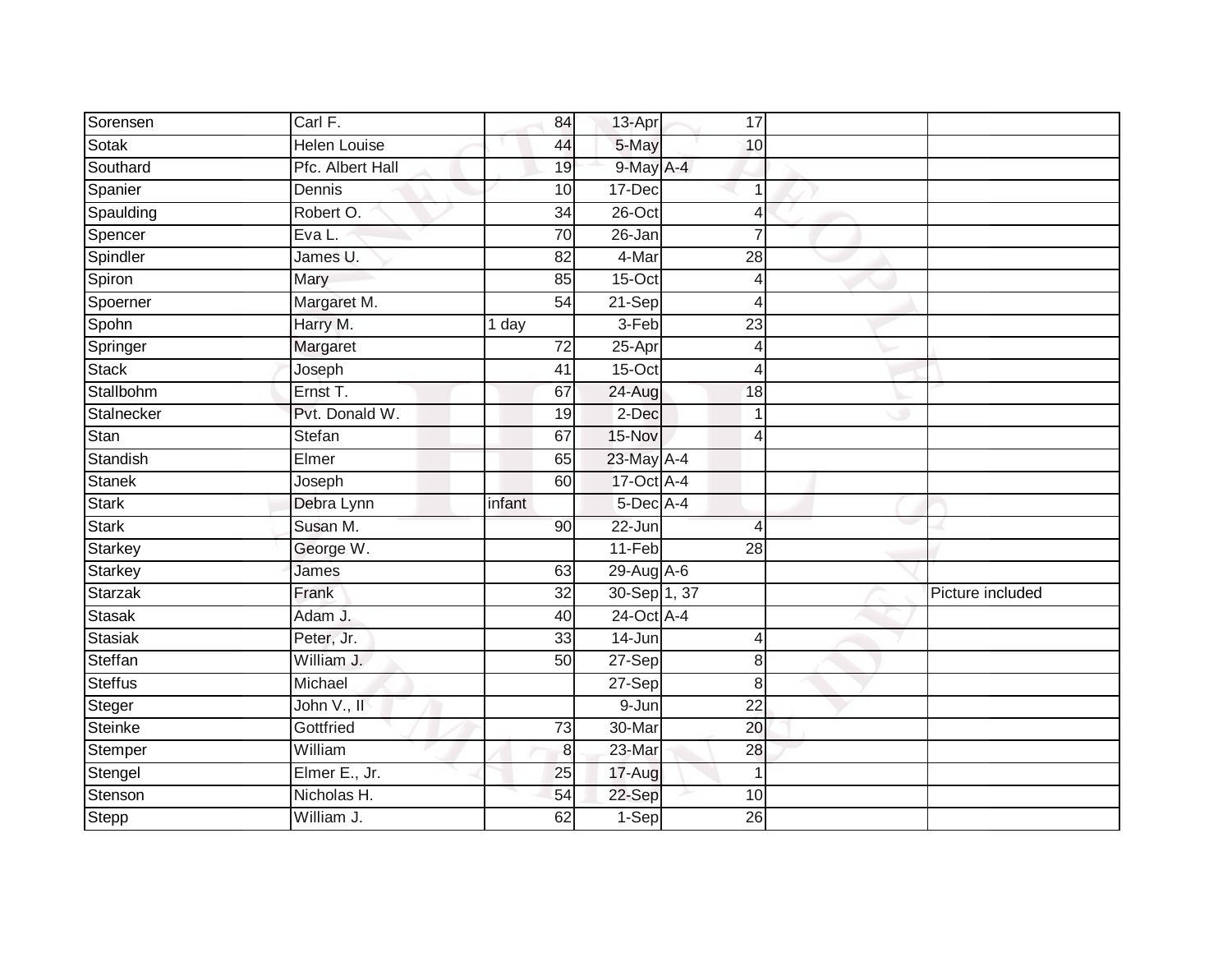| Stevenin       | Ann                   | 52              | 31-Dec        | 12              |                  |
|----------------|-----------------------|-----------------|---------------|-----------------|------------------|
| <b>Stevens</b> | <b>Thomas Michael</b> | 7 mons          | 24-Nov A-3    |                 |                  |
| Stevenson      | Maynard               | 70              | 6-Jun A-6     |                 |                  |
| <b>Stewart</b> | Eileen                | 50              | 18-Jul A-4    |                 |                  |
| Stirling       | John W.               | $\overline{70}$ | $7-Nov A-5$   |                 |                  |
| Stogner        | Noletta Sharon        | 15              | $10-Sep$      | $6 \,$          |                  |
| Stojakovich    | Joseph                |                 | 2-Mar         | 16              |                  |
| Stone          | Carl A.               | 65              | 22-Dec        | 6               |                  |
| Stonebraker    | Arnold D.             | 67              | $13-Sep$      | 14              |                  |
| Stooksbury     | <b>Twin Boys</b>      | infants         | 29-Jun        | $\overline{4}$  |                  |
| <b>Stotts</b>  | Glenn H.              | 60              | $26 - Aug$    | 18              |                  |
| Strasen        | Rev. Martin           | 56              | 30-Jun        | 25              | Picture included |
| Straszewski    | Mary                  | 70              | $1-Oct$       | 26              |                  |
| <b>Stross</b>  | Charles W.            | 76              | 12-May        | 34              |                  |
| Stumborg       | Joseph Myron          | infant          | 8-Feb         | $\overline{18}$ |                  |
| Stuppy         | Frank M.              | 74              | 25-Jan        | 16              |                  |
| Suchanuk       | Richard               | 61              | $26$ -Oct     | $\overline{4}$  |                  |
| Suchovsky      | Elizabeth (Boor)      | 69              | 27-Apr        | 14              |                  |
| Sumpter        | Charles E.            | 35              | 14-Sep        | 8               |                  |
| Suprenanlt     | Lidia A.              | 79              | 16-May A-4    |                 |                  |
| Sury           | John                  | 74              | 31-Oct A-4    |                 |                  |
| Svabik         | Julia Obremski        | 40              | 17-Feb        | $\overline{17}$ |                  |
| Svorencik      | Andrew                | 76              | $5-Nov$ B-2   |                 |                  |
| Swaim          | Benjamin              | $\overline{39}$ | 25-Aug        | 30              |                  |
| Swanson        | Frieda M.             | 70              | 5-Apr         | 17              |                  |
| Swanson        | Jon Oliver            | 28              | 5-Feb         | 10              |                  |
| Swanton        | William               | 59              | $1-Jun$       | 18              |                  |
| Swart          | John, Sr.             | 83              | 11-May        | 9               |                  |
| <b>Swatts</b>  | Infant                | infant          | $3-Nov$ $D-8$ |                 |                  |
| Swope          | Macy                  | 30              | 9-Mar         | 17              |                  |
| Szabo          | Lazlo                 | 40              | 25-Mar        | 31              |                  |
| Szafasz        | Stephanie             | 62              | $1-Sep$       | $\overline{26}$ |                  |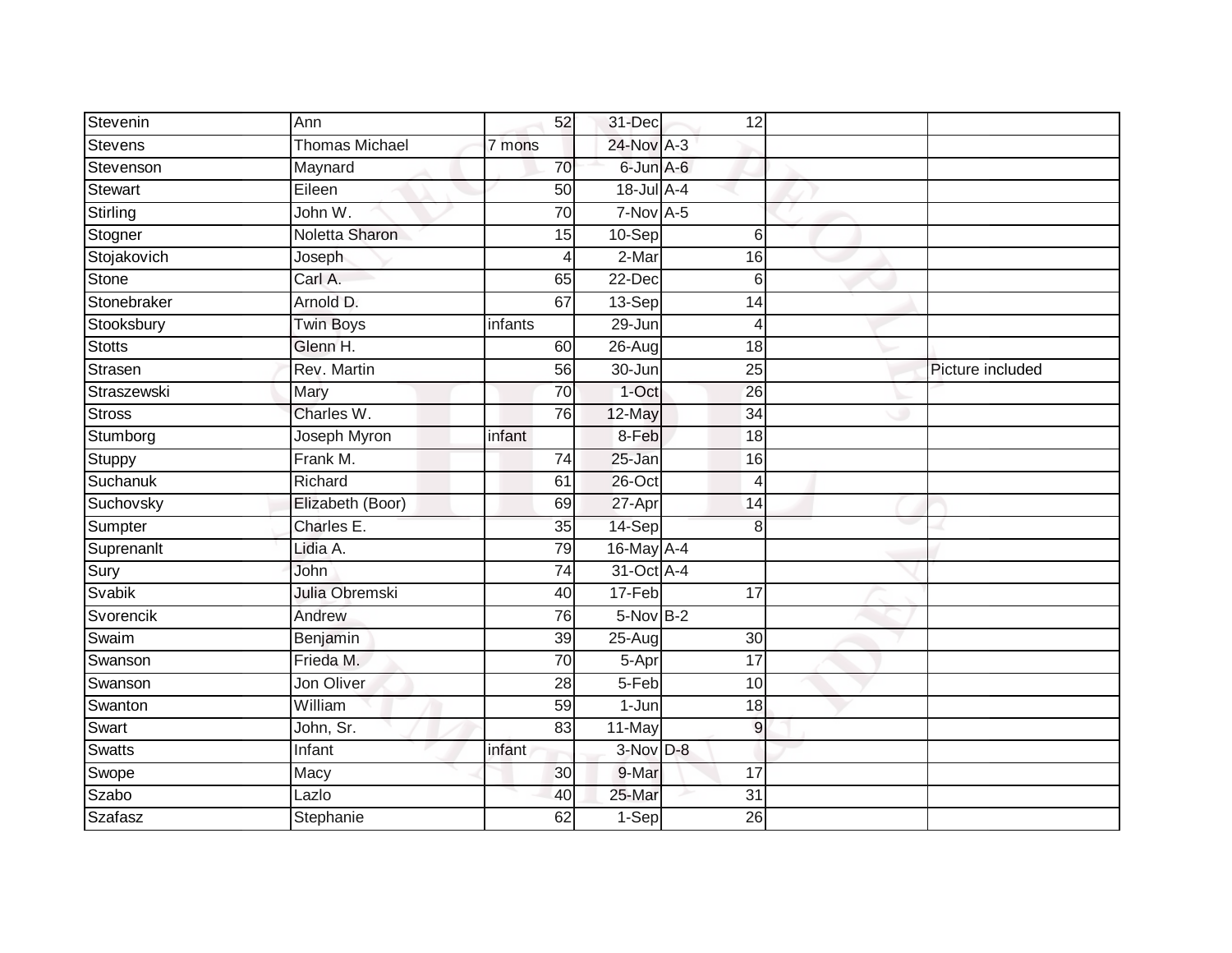| Szalony        | Dr. Chester R. | 25              | 15-Mar      | 8               |  |
|----------------|----------------|-----------------|-------------|-----------------|--|
| <b>Szasz</b>   | Alexander      | 68              | 10-May      | 17              |  |
| Szewczyk       | Joseph         | 54              | 21-Mar      | $\overline{3}$  |  |
| <b>Szucs</b>   | Michael        | 76              | 27-Oct C-10 |                 |  |
| Szymanski      | Alexandria     | 59              | $19 -$ Jul  | 8               |  |
| Tague          | Catherine      | 62              | 5-Nov B-2   |                 |  |
| <b>Takacs</b>  | Emery          | 82              | 19-Jan      | 14              |  |
| Taracha        | Thomas         | 68              | 3-Oct A-4   |                 |  |
| Tarne          | Max J.         | $\overline{72}$ | 14-Sep      | 8               |  |
| Tatum          | <b>Esker</b>   | $\overline{73}$ | 18-Feb      | $\overline{32}$ |  |
| Tauber         | Martin L.      | 59              | 10-Aug      | $\overline{7}$  |  |
| Taylor         | Infant         | 19 days         | $8-Feb$     | 18              |  |
| Taylor         | John W.        | 62              | 25-Mar      | $\overline{31}$ |  |
| Taylor         | Virgil         | 38              | 8-Nov       | 12              |  |
| Teghtmeyer     | Madeline       | 48              | 15-Jan      | 4               |  |
| Temple         | Hearl W.       | 52              | 27-Dec      | 21              |  |
| Templeton      | Elizabeth      | $\overline{71}$ | 11-Jan      | 16              |  |
| Templeton      | Infant         | infant          | $21 -$ Jul  | 27              |  |
| Tengosik       | Ignace         | 68              | 27-Dec      | 21              |  |
| Tenkely        | Andrew, Sr.    | 73              | $4$ -Oct    | $\overline{17}$ |  |
| Teresowski     | John           | 68              | $9 -$ Jul   | $\overline{4}$  |  |
| Terry          | John H.        | 85              | 11-May      | $9\,$           |  |
| <b>Tessmer</b> | John J.        |                 | 26-Jan      | 7               |  |
| Teumer         | Rudolph        | $\overline{2}$  | $22 - Aug$  | 1               |  |
| Theodosis      | Dan            | $\overline{72}$ | 14-Nov A-4  |                 |  |
| Thielen        | Henry          | 64              | $22-Oct$    | 40              |  |
| Thomas         | Fannie         | 60              | $1-Oct$     | $\overline{26}$ |  |
| Thomas         | Fred J.        | $\overline{78}$ | $9 -$ Jul   | $\overline{4}$  |  |
| Thomas         | George         | 55              | $1 - Jun$   | 18              |  |
| Thomas         | William T.     | 73              | 8-Feb       | 18              |  |
| Thomen         | Elmer          | 43              | 10-Jan      | 4               |  |
| Thompson       | Harold E.      | 59              | $5-Feb$     | 10              |  |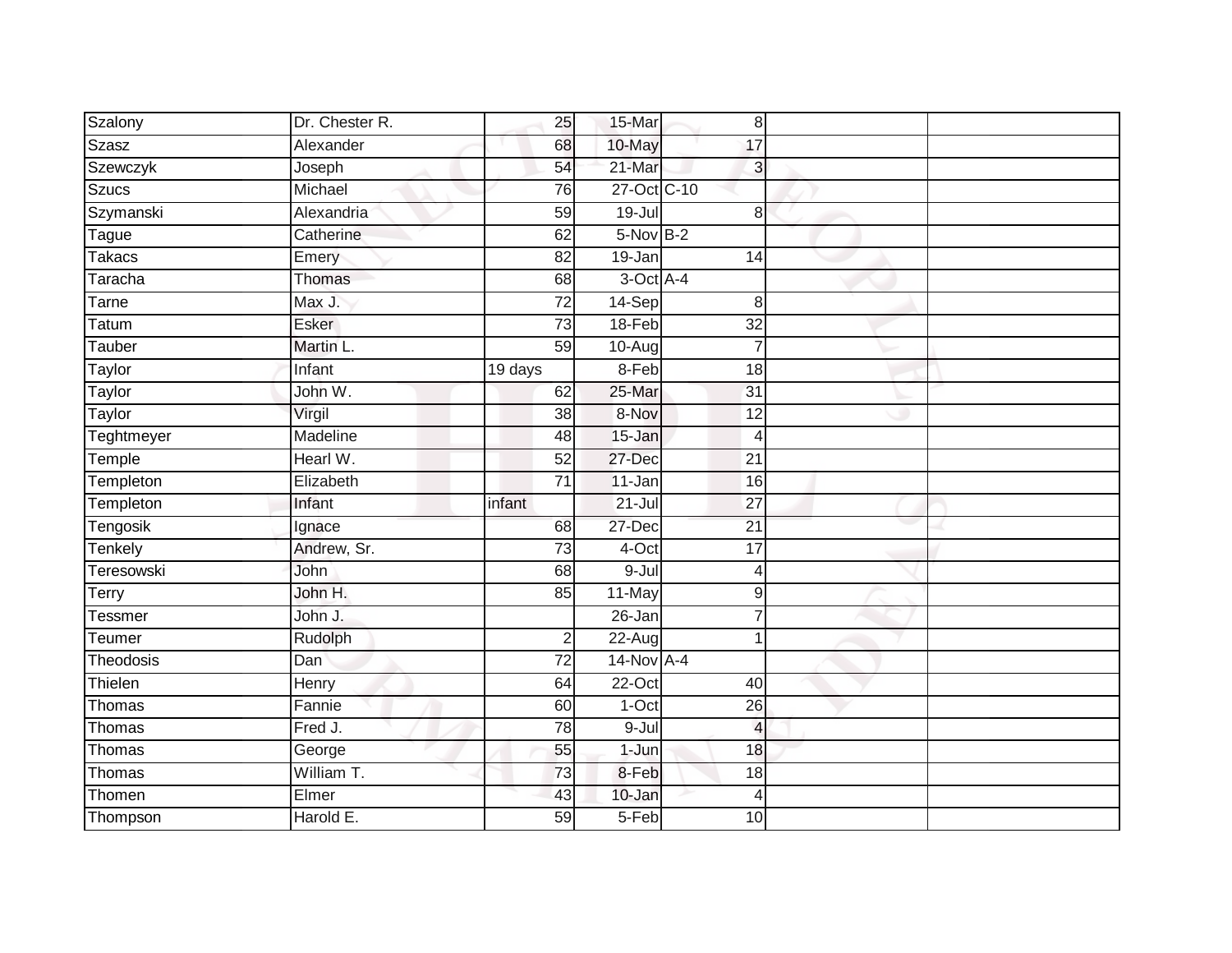| Thompson           | L.L.                | 49              | 25-Feb          | 31                       |  |
|--------------------|---------------------|-----------------|-----------------|--------------------------|--|
| Thomsen            | Viola Agnes         | 38              | 28-Nov A-7      |                          |  |
| Thomson            | Clara               |                 | 2-Aug           | $\overline{\mathcal{A}}$ |  |
| Thornton           | Arthur O.           | 56              | 8-Jun           | $\overline{4}$           |  |
| Timm               | William F.          | 63              | 9-Nov           | $\overline{18}$          |  |
| <b>Titus</b>       | Agnes M.            | $\overline{77}$ | 23-Apr          | 36                       |  |
| Todd               | Walter A.           | $\overline{30}$ | 18-Mar          | 5                        |  |
| <b>Tokarczyk</b>   | George              | 73              | 31-Dec          | $\overline{12}$          |  |
| <b>Tomaszewski</b> | Joseph              | 68              | $7-Feb$         | 6                        |  |
| Tomera             | Martin              | 63              | $9$ -Dec $A$ -5 |                          |  |
| Tomera             | Michael             | 1 week          | 13-Sep          | 14                       |  |
| Tometczak          | Frank               | 63              | 31-Oct A-4      |                          |  |
| Tomsic             | Paul                | 40              | 17-May          | 17                       |  |
| Tomson             | Mary                | 65              | 1-Apr           | 30                       |  |
| Tongring           | Charles F.          | 84              | 27-Oct C-10     |                          |  |
| Tovey              | Gordon              | 11              | 23-Nov          | 26                       |  |
| Trella             | Antonette           | $\overline{13}$ | 9-Feb           | $\overline{18}$          |  |
| Trianton           | Rosalee G.          | 35              | $20 -$ Jul      | 15                       |  |
| Trinon             | Joseph              | $\overline{72}$ | 29-Jun          | $\overline{4}$           |  |
| Trojnar            | Mary                | 67              | 9-Nov           | $\overline{18}$          |  |
| Troub              | <b>May Clements</b> | 80              | $12-Aug$        | 35                       |  |
| Troyan             | Rose                | 69              | 17-Jun          | $\overline{4}$           |  |
| Truhn              | Julius J.           | $\overline{73}$ | 14-Feb          | $\overline{4}$           |  |
| Trump              | Claude J.           | 72              | 30-Apr          | 10                       |  |
| Tull               | Lewis A.            | 66              | $14$ -Apr       | 28                       |  |
| <b>Tulock</b>      | Anna                | 72              | 23-Jun          | $\overline{4}$           |  |
| <b>Tumbas</b>      | George              | 43              | 10-Mar          | $\overline{34}$          |  |
| Tupper             | Richard D.          | 56              | 5-Dec A-4       |                          |  |
| Tuscanis           | Susan               | 54              | 20-Aug          | 30                       |  |
| Tweedle            | Lillie              | 80              | 14-Dec          | 28                       |  |
| <b>Tylisz</b>      | Matthew             | 81              | 7-Jul A-9       |                          |  |
| Tyma               | Julia               | 40              | $26$ -Feb       | $\overline{27}$          |  |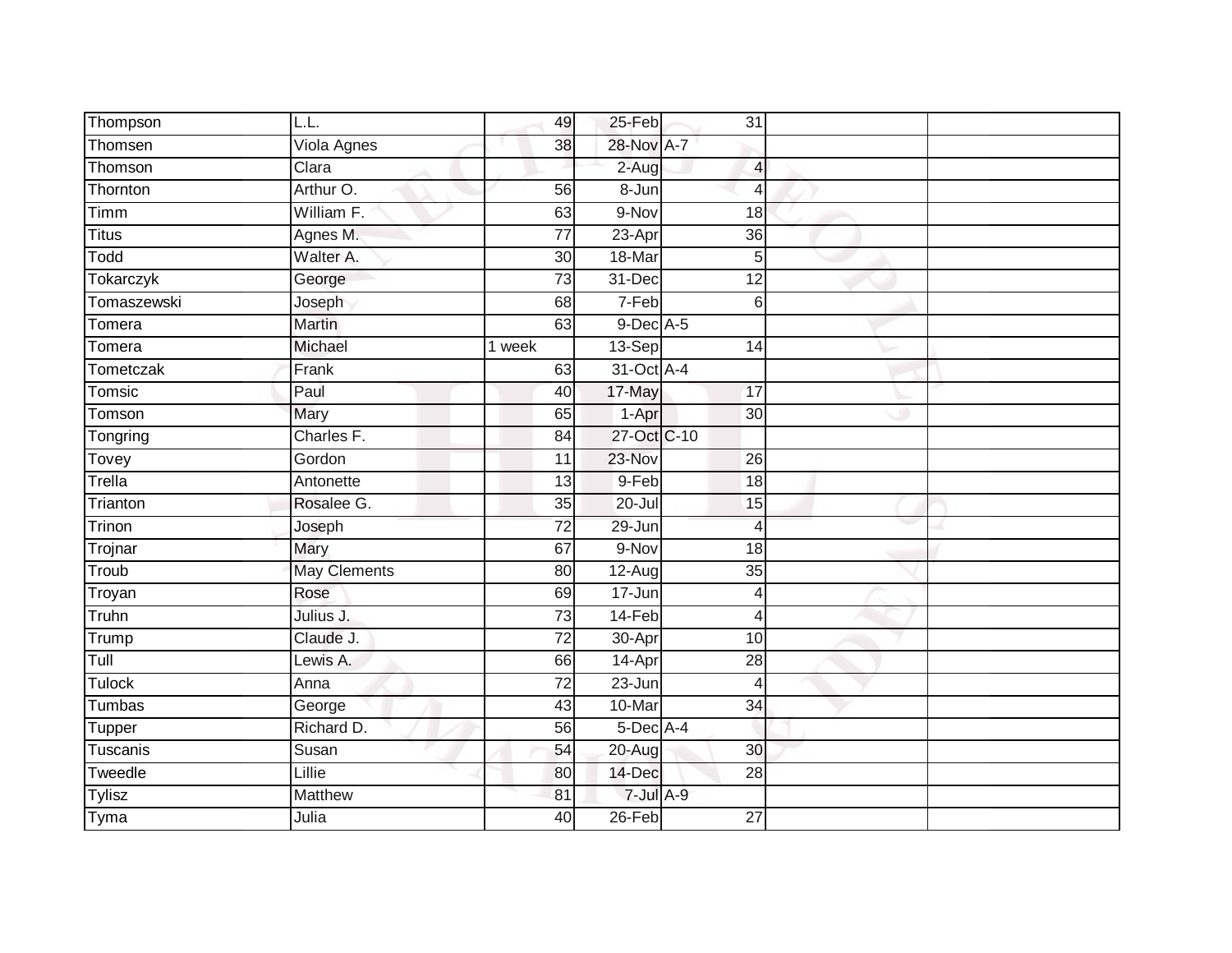| Tyma           | Marcel J.           | 40              | 17-Jan          | 54              |  |
|----------------|---------------------|-----------------|-----------------|-----------------|--|
| <b>Unkuri</b>  | Madeleine H.        | 40              | 13-Oct D-6      |                 |  |
| Urbanszyk      | Louise              | 69              | 8-Jan           | 6               |  |
| Usselman       | Howard              | 53              | 13-Dec          | 22              |  |
| <b>Uzarski</b> | <b>Helen</b>        | $\overline{75}$ | 17-Dec A-4      |                 |  |
| Valadjia       | Stojan              | $\overline{73}$ | 31-Mar          | 44              |  |
| Valdez         | Eloisa              |                 | 21-Sep          | 4               |  |
| Valdivia       | Joseph              | $\overline{25}$ | 29-Dec          |                 |  |
| Valiska        | <b>James Andrew</b> | 3               | $12-Sep$ A-4    |                 |  |
| Van Baren      | Frank               | 58              | $24$ -Nov $A-3$ |                 |  |
| Van Bodegraven | Arthur              | 40              | $27 - Dec$      | 21              |  |
| Van Der Wall   | Duurt               | 87              | 15-Mar          | 8               |  |
| Van Dyke       | Cora                | 74              | 8-Feb           | 18              |  |
| Van Horn       | Anna L.             | 71              | 12-Dec A-4      |                 |  |
| Van Oyen       | Cornelia            | 78              | 3-Feb           | $\overline{23}$ |  |
| Van Prooyen    | Martha              | 76              | $12 -$ Jul      | 5               |  |
| Van Schouwen   | Elizabeth           | 47              | 10-Oct A-4      |                 |  |
| Van Sickle     | Joseph B.           | 83              | 29-Sep C-11     |                 |  |
| Van Til        | Jennie              | 55              | 13-Jan          | 34              |  |
| Vander Schie   | Cornelius           | $\overline{77}$ | 12-Nov D-5      |                 |  |
| Vander Wall    | Lambert             | 58              | 11-Apr          | $\overline{4}$  |  |
| Vanderhoof     | Frank N.            | 65              | 9-Nov           | 18              |  |
| Vandiver       | Laura               | 55              | 8-Feb           | $\overline{1}$  |  |
| Varner         | Lillie              | 53              | 1-Nov           | 17              |  |
| Vaughn         | Roy A.              |                 | 22-Dec          | 6               |  |
| Veenstra       | Andrew              | 68              | 12-Apr          | 15              |  |
| Venecz         | Carl                | $\overline{75}$ | 9-Nov           | 18              |  |
| Verklan        | Marjorie            | 33              | 24-May          | 17              |  |
| Vermett        | Adelbert M.         | 50              | 14-Jan          | 30              |  |
| Vertress       | Margaret            | 40              | $16$ -Jun $A-4$ |                 |  |
| Vezmar         | Rudolph Jr.         | 35              | 1-Apr           | 30              |  |
| Vicari         | <b>Mary</b>         | 47              | $19 - Jan$      | 14              |  |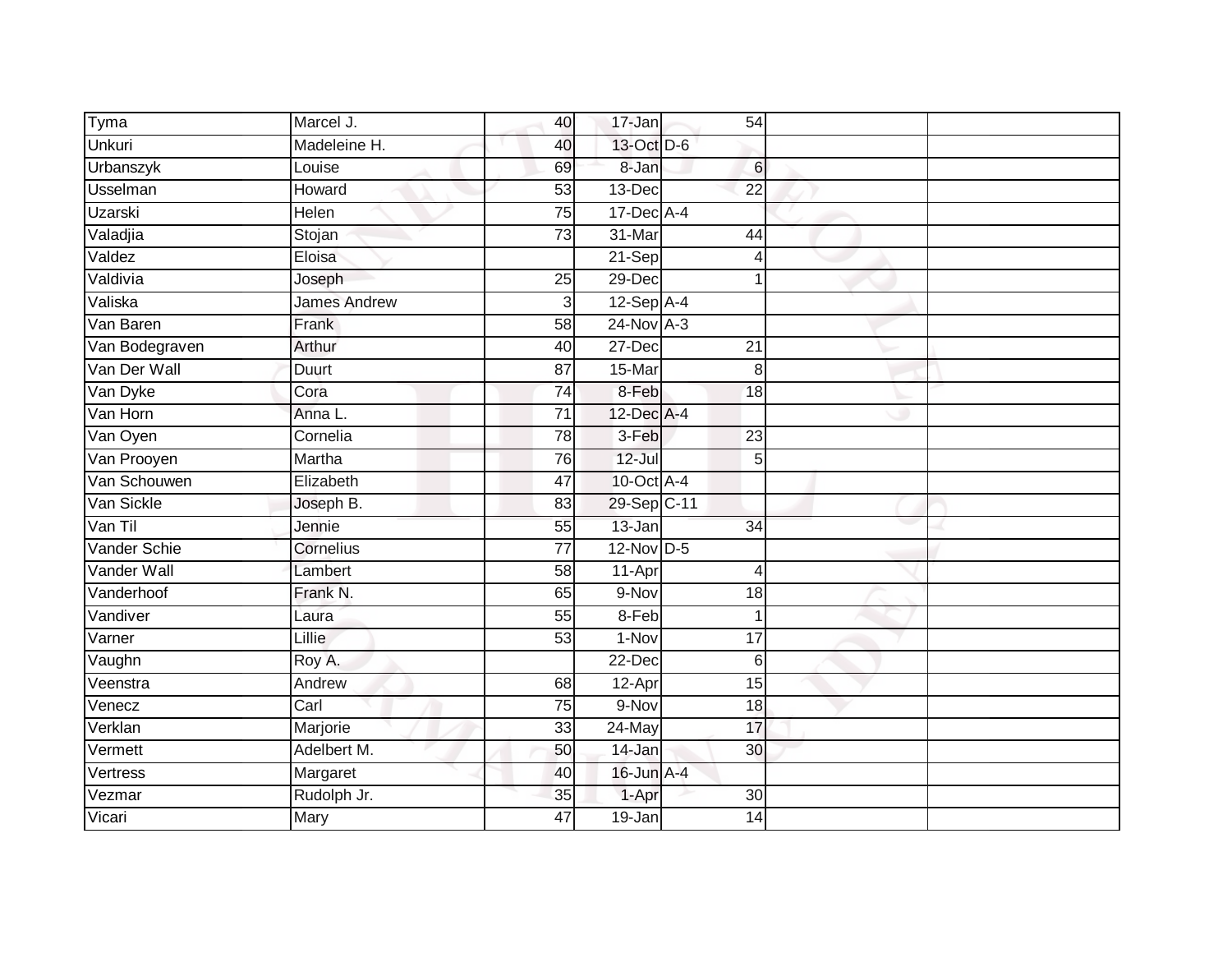| Vidovich    | Michael         | 62              | 28-Nov A-7      |                 |                                         |
|-------------|-----------------|-----------------|-----------------|-----------------|-----------------------------------------|
| Villa       | <b>Charles</b>  | 60              | $23 -$ Jul      | $\overline{22}$ |                                         |
| Virge       | Harley O.       | 56              | 2-Mar           | 16              |                                         |
| Visnyai     | Mary            | 69              | $15-Aug$ A-6    |                 |                                         |
| Vladetich   | Lazo            | 59              | 23-May A-4      |                 |                                         |
| Voeste      | Robert G.       | 64              | 23-Feb          | 18              | page heading incorectly<br>reads Feb 22 |
| Vogel       | Gustav J.       | $\overline{53}$ | 10-May          | $\overline{17}$ |                                         |
| Vogel       | <b>Minnie</b>   | 67              | 3-Sep           | 6               |                                         |
| Voight      | John            | 67              | 5-Jan           | 16              |                                         |
| Volkman     | Don             | 48              | $10 - Jan$      | $\overline{4}$  |                                         |
| Von Borstel | Elizabeth       | 66              | 2-Jun           | 34              |                                         |
| Vonderhere  | Leonard J.      | 69              | 3-Mar           | 32              |                                         |
| Vorlick     | George J.       | 42              | 12-Mar          | 36              |                                         |
| Voss        | Joseph A.       |                 | 10-Sep          | 6               |                                         |
| Voyak       | Frances         | $\overline{74}$ | 14-Dec          | $\overline{28}$ |                                         |
| Vroom       | Joan Grace      | 24              | 12-Dec A-4      |                 |                                         |
| Vygrala     | Joann Marie     | 3               | $7$ -Jul $A-9$  |                 |                                         |
| Wachadlo    | Mary            | 55              | 8-Aug A-4       |                 |                                         |
| Wachlarz    | Leo             | 53              | 22-Nov A-5      |                 |                                         |
| Wade        | Chester H.      | 49              | 28-Oct A-4      |                 |                                         |
| Wagenblast  | Calvin D.       | 54              | 6-Dec           | 18              |                                         |
| Wagner      | Angela          | 85              | 13-Sep          | 14              |                                         |
| Wagner      | Charles C.      |                 | $10-Feb$        | $\overline{34}$ |                                         |
| Wagonblast  | John H.         | 84              | $12 -$ Jul      | 5               |                                         |
| Waigowskis  | Anton, Sr.      | $\overline{54}$ | 30-Dec          | 5               |                                         |
| Waitkus     | Ann             | 64              | $1-Aug$ $A-4$   |                 |                                         |
| Wajnicki    | Casmir          | 64              | $24$ -Nov $A-3$ |                 |                                         |
| Walczak     | John            | 67              | $5$ -Dec $A$ -4 |                 |                                         |
| Walker      | Ettie E.        | 66              | $26 -$ Jul      | 10              |                                         |
| Walker      | lla Roscoe, Jr. | 28              | $12$ -Sep $A-4$ |                 |                                         |
| Walker      | Ivan            | 58              | 30-Jun          | 25              |                                         |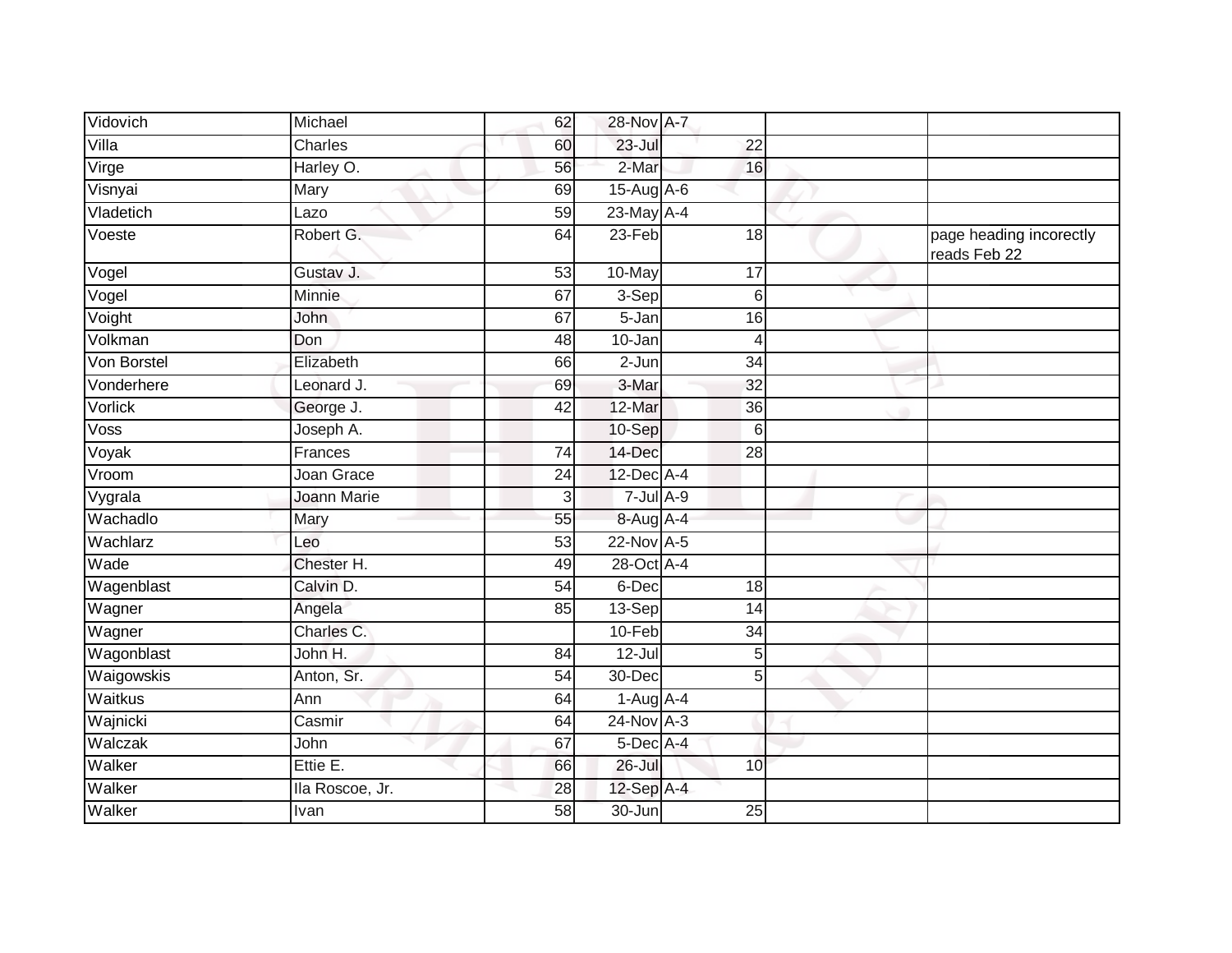| Walker     | Kenneth A.            | 54                 | 16-Jun A-4   |                 |                    |
|------------|-----------------------|--------------------|--------------|-----------------|--------------------|
| Wall       | Charles A.            | 73                 | 18-Aug       | 32              |                    |
| Wall       | George                | 68                 | 5-Mar        | 31              |                    |
| Wallis     | Adam                  | 73                 | $5-Sep$ A-4  |                 |                    |
| Walsh      | Tillie                | 65                 | 28-Apr       | 41              |                    |
| Walter     | Guzek                 | $\overline{51}$    | 29-Mar       | $\overline{4}$  |                    |
| Walters    | Augusta               | 69                 | $15 - Jun$   | 6               |                    |
| Ward       | Alta                  | 60                 | $20-Sep$     | $\overline{4}$  |                    |
| Ward       | John C.               | 46                 | 9-Apr        | $\overline{12}$ |                    |
| Ward       | <b>Mitzie Colleen</b> | $\overline{5}$ wks | 8-Nov        | 12              |                    |
| Ward       | Thomas E.             | 57                 | 9-Mar        | $\overline{17}$ |                    |
| Warjouskis | Anton                 | 54                 | 31-Dec       | 12              |                    |
| Warner     | Fred                  | 65                 | 20-Jan       | 30              |                    |
| Warner     | Martha E.             | 74                 | $20 -$ Jul   | 15              |                    |
| Warwick    | Donald                | $\overline{17}$    | 5-Apr        | 17              |                    |
| Wasiak     | Cpl. Richard L.       |                    | 6-Jan        | $\mathbf 1$     | Picture, Korea MIA |
| Wasilak    | <b>Steve</b>          | $\overline{58}$    | 22-Mar       | 17              |                    |
| Watt       | Wiliam A.             | 49                 | 25-Jan       | 16              |                    |
| Wayman     | Edwin                 | 32                 | 28-Apr       | 41              |                    |
| Webber     | Louis, Sr.            | $\overline{84}$    | $17-Feb$     | $\overline{17}$ |                    |
| Weber      | Eva                   | 68                 | $21-Nov$ A-3 |                 |                    |
| Weber      | Joseph                | 74                 | $25$ -Oct    | 10              |                    |
| Weber      | Lena                  | 83                 | 9-Feb        | 18              |                    |
| Wegrzyn    | Michael               | 67                 | 27-Jun A-11  |                 |                    |
| Weiger     | Mrs Paul              |                    | 14-Nov A-4   |                 |                    |
| Weisberg   | Joseph                | 67                 | $23 -$ Jul   | 22              |                    |
| Welborne   | William               | 5 days             | $21 - Jan$   | $\overline{26}$ |                    |
| Welch      | Walter                | 41                 | 5-Apr        | 17              |                    |
| Welsh      | Martin L.             | 100                | 17-Aug       | 18              |                    |
| West       | <b>Delila</b>         | 57                 | 15-Sep B-10  |                 |                    |
| West       | Joseph L.             | 70                 | 11-Feb       | 28              |                    |
| West       | Maye                  | 68                 | 25-Jul A-4   |                 |                    |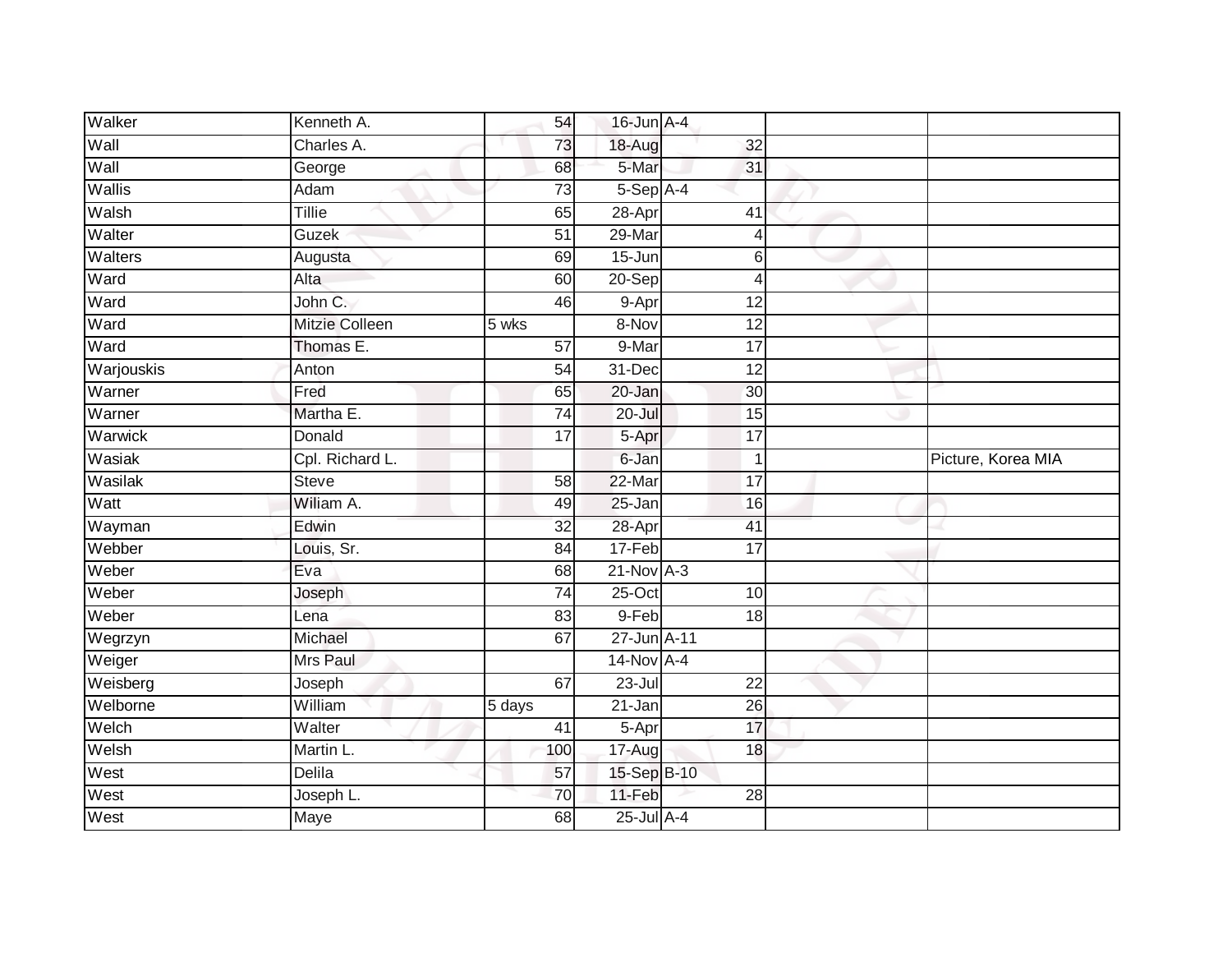| Whipple    | Charles E.            | 77              | 6-Jun A-6       |                 |            |                |
|------------|-----------------------|-----------------|-----------------|-----------------|------------|----------------|
| White      | Mrs.Martin J.         |                 | $2-Aug$         |                 | 4 Campbell |                |
| Whited     | Sgt. Ray V.           | 44              | 9-Jun           | $\overline{22}$ |            | Korean Veteran |
| Whitehead  | <b>Betty</b>          | 60              | 29-Oct D-5      |                 |            |                |
| Whitehead  | John J.               | $\overline{77}$ | 20-Dec          | $\overline{22}$ |            |                |
| Whitham    | Ella                  |                 | 14-Jul          | 4               |            |                |
| Wickert    | Edna E.               |                 | 30-Sep          | $\overline{37}$ |            |                |
| Wiening    | Herman C.             | 60              | $21 -$ Jul      | 27              |            |                |
| Wiese      | <b>Hattie</b>         | 76              | 24-Aug          | 18              |            |                |
| Wikar      | Mrs. Kunegunda        | 80              | $26$ -Jul       | 10              |            |                |
| Wiktor     | Anna Mucha            | 68              | $28$ -Dec       | 19              |            |                |
| Wilcox     | Edgar                 | 68              | $26$ -Oct       | 4               |            |                |
| Wilfinger  | Louis, Sr.            | 59              | 8-Oct           | $\overline{4}$  |            |                |
| Wilk       | Louise                |                 | $23 -$ Jul      | 22              |            |                |
| Wilke      | Erwin                 | 63              | $2-Mar$         | 16              |            |                |
| Wilkinson  | Katherine E.          | 57              | 25-Feb          | 30              |            |                |
| Will       | Mary                  | 80              | 14-Mar          | 6               |            |                |
| Williams   | Elizabeth F.          |                 | 31-Dec          | 12              |            |                |
| Williams   | James R.              | 68              | 29-Aug A-6      |                 |            |                |
| Williams   | Martha                | 33              | $28 -$ Jul      | $\overline{13}$ |            |                |
| Williams   | Mary E.               | 87              | 14-Dec          | 28              |            |                |
| Williams   | Sarah                 | 78              | $19 -$ Jul      | 8               |            |                |
| Williamson | Omer                  | 48              | $20-Sep$        | Δ               |            |                |
| Williard   | James                 | 76              | 10-Jan          | Δ               |            |                |
| Wilmot     | <b>William Archie</b> | 66              | $23$ -May $A-4$ |                 |            |                |
| Wilmsen    | Shirley               | $\overline{28}$ | 20-May          | 28              |            |                |
| Wilson     | Mrs Benjamin F.       | 48              | 29-Dec A-9      |                 |            |                |
| Wilson     | Pfc. Harry A.         | 43              | $10$ -Dec $A-8$ |                 |            |                |
| Wilson     | William H.            | 60              | 3-Dec A-11      |                 |            |                |
| Wine       | Ambrose               | 53              | 27-Sep          | 8               |            |                |
| Wine       | George, Sr.           |                 | 13-Oct D-6      |                 |            |                |
| Winterhoff | Herman                | 66              | 2-Nov           | 4               |            |                |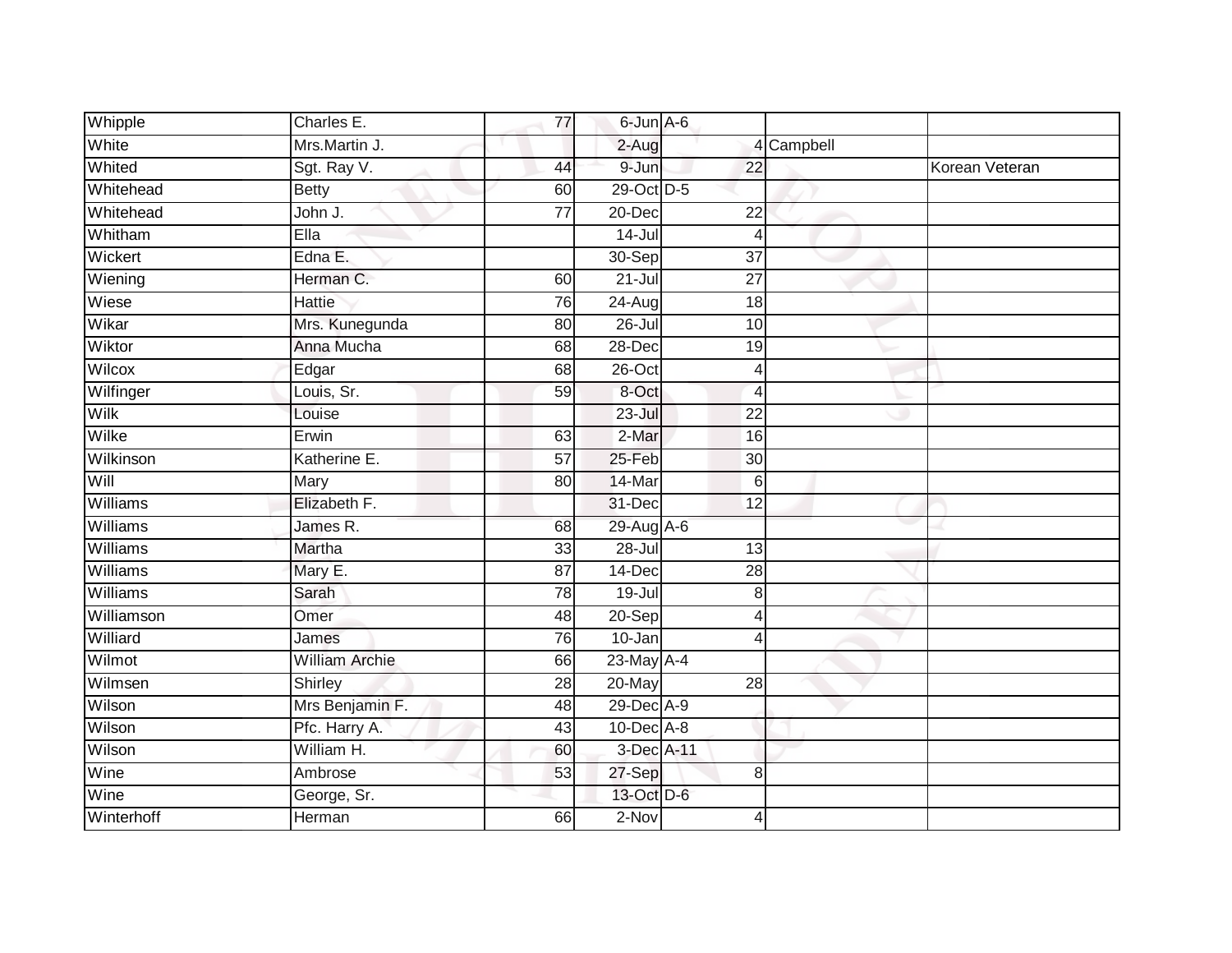| Wirtz         | Helen Berg        | 72              | $7-Sep$          | 8               |                        |
|---------------|-------------------|-----------------|------------------|-----------------|------------------------|
| Wishon        | <b>Delores</b>    | 44              | 28-Dec           | 19              |                        |
| Wisinski      | Frank             |                 | 28-Nov A-7       |                 |                        |
| Wisowaty      | Anthony           |                 | 6-Jan            | 18              |                        |
| Wisowaty      | Stanley           | 63              | $1-Nov$          | 17              |                        |
| Witter        | Emma              |                 | $27 -$ Jul       | 9               |                        |
| Wleklinski    | Infant            | infant          | $7-$ Sep         | 8               |                        |
| Wleklinski    | Phillip C.        | infant          | $11$ -Jul $A-9$  |                 |                        |
| Wojciechowski | Ben               | 64              | 3-Dec A-11       |                 |                        |
| Wojciechowski | Frank             | 36              | 28-Mar           | $\overline{4}$  |                        |
| Wojciechowski | Lottie            | 53              | 5-May            | 10              |                        |
| Wojcik        | Walter P.         | 32              | 30-Sep 1, 37     |                 | Picture included       |
| Wojtan        | George            | 60              | 10-Sep           | $6\phantom{1}6$ |                        |
| Wolf          | <b>Nellie</b>     | 70              | $3-Nov$ $D-8$    |                 |                        |
| Wollering     | Martha            |                 | 9-Jun            | $\overline{22}$ |                        |
| Wolsko        | George            | 63              | 17-Mar           | $\overline{2}$  |                        |
| Wonnacott     | Edna              | $\overline{15}$ | 18-Mar           | 5               |                        |
| Wood          | William R.        | 68              | $12$ -Nov $D-5$  |                 |                        |
| Woodburn      | Nellie H.         | 69              | 21-Dec           | $\overline{32}$ |                        |
| Woodbury      | Nellie S.         | 65              | 28-Nov A-7       |                 |                        |
| Woodworth     | Monderville J.    | 40              | $9 -$ Jul        | $\overline{4}$  | Also See July 9 page 1 |
| Wozniakowski  | Anthony           | 43              | 14-Dec           | 28              |                        |
| Wright        | Richard           | 58              | $16-Feb$         | 16              |                        |
| Wright        | Sadie Mae         | 68              | $22$ -Aug $A-4$  |                 |                        |
| Wunrow        | Anna Louise       | 75              | 22-Oct           | 40              |                        |
| Wunschel      | Chris J.          |                 | $5 - Jan$        | 16              |                        |
| Wuolle        | Nels J.           | $\overline{54}$ | 16-Mar           | $\overline{4}$  |                        |
| Yalowitz      | Pauline           | 95              | $16$ -Dec $A$ -7 |                 |                        |
| Yarbrough     | Clyde O.          | 70              | 8-Feb            | 18              |                        |
| Yarbrough     | <b>Merie Ruth</b> | 73              | 20-Jun A-12      |                 |                        |
| Yeager        | Frank             | 79              | 6-Dec            | 18              |                        |
| Yergin        | Iven E.           | 61              | $2-Aug$          | $\overline{4}$  |                        |